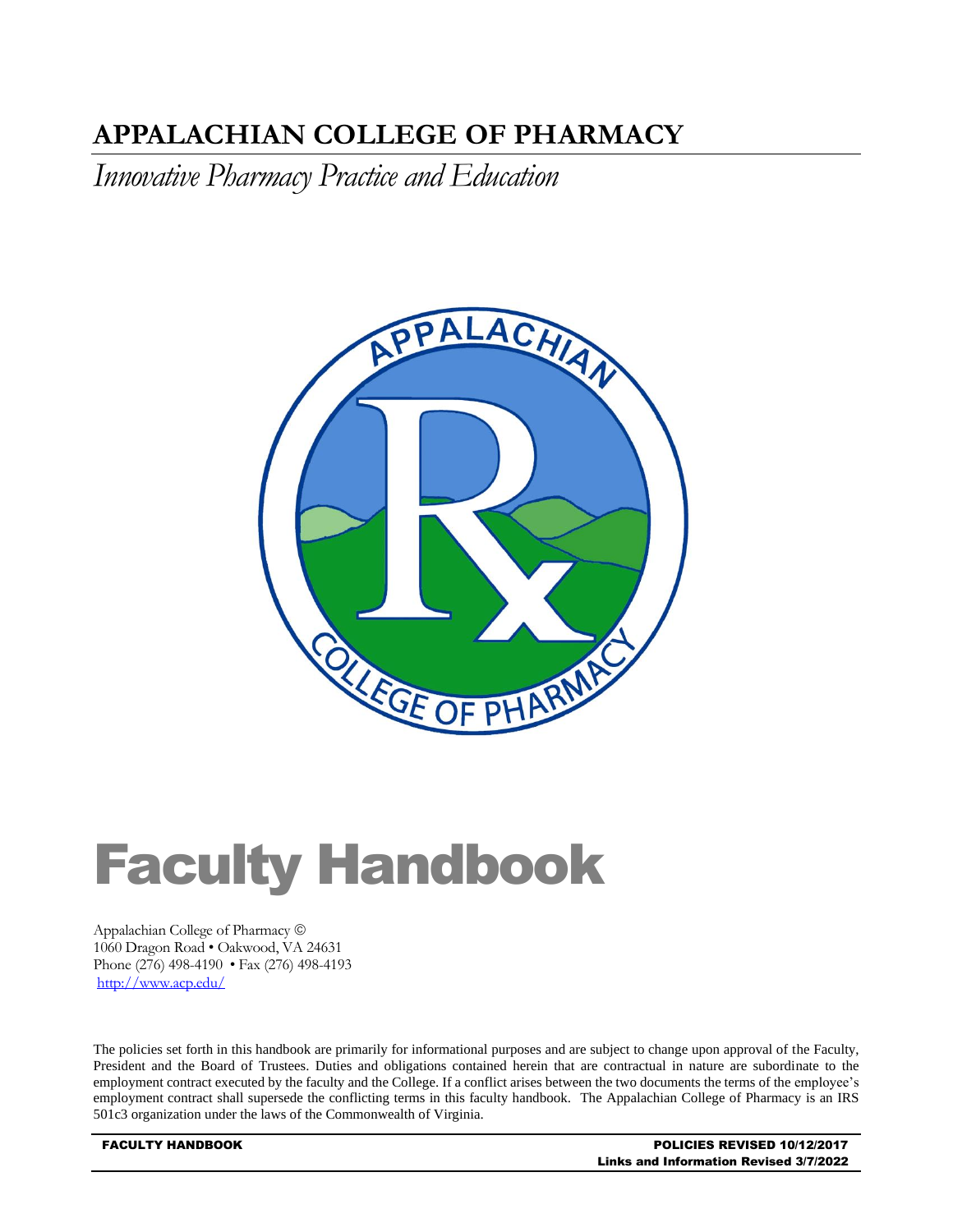## Table of Contents

#### INTRODUCTION i

#### 1. ORGANIZATION

| <b>Establishment</b>                      | 1 |
|-------------------------------------------|---|
| <b>The Board of Trustees</b>              | 1 |
| <b>College of Pharmacy Administrators</b> | 2 |
| <b>College of Pharmacy Governance</b>     |   |

#### 2. PROFESSIONAL RESPONSIBILITIES OF FACULTY

| <b>Faculty Obligations</b>                            | 4 |
|-------------------------------------------------------|---|
| Service                                               | 5 |
| <b>Consulting and Outside Activities</b>              | 6 |
| <b>Membership in Professional Organizations</b>       | 6 |
| <b>Personal Injury Liability of College Personnel</b> | 7 |
| <b>Taking Equipment Home</b>                          | 7 |
| <b>Political Activities of Employees</b>              | 7 |
| <b>Conflict of Interest</b>                           | 8 |

#### 4. SCHOLARSHIP AND RESEARCH

| Research                                 | 39 |
|------------------------------------------|----|
| <b>Research Grants and Contracts</b>     | 39 |
| Proprietary Research                     | 41 |
| <b>Copyrights and Patients</b>           | 42 |
| Institutional Laboratory Safety          | 42 |
| Research on Human Subjects               | 43 |
| <b>Policy on Scientific and Academic</b> | 43 |
| <b>Misconduct</b>                        |    |

#### 5. EMPLOYMENT POLICIES

| Honoraria                                    | 51 |
|----------------------------------------------|----|
| <b>Payment of Meals for Staff and Guests</b> | 51 |
| <b>Travel</b>                                | 52 |
| <b>Courtesy Appointments</b>                 | 52 |
| <b>Developmental Leave and Sabbaticals</b>   | 52 |

#### APPENDIX 1

| <b>Organizational Structure</b>         | 53 |
|-----------------------------------------|----|
| <b>APPENDIX 2</b>                       |    |
| <b>Faculty By-Laws</b>                  | 54 |
| <b>APPENDIX 3</b>                       |    |
| <b>Faculty Search Procedures</b>        | 62 |
| <b>APPENDIX 4</b>                       |    |
| <b>General Instructions and Outline</b> | 66 |
| for Dossier                             |    |
| <b>APPENDIX 5</b>                       |    |
| <b>Intellectual Property Policy</b>     | 71 |

#### 3. ACADEMIC FREEDOM, EMPLOYMENT

#### CONTRACT POLICIES, AND GRIEVANCES

| <b>Academic Freedom</b>                      | 9  |
|----------------------------------------------|----|
| <b>Faculty Employment Policies</b>           | 11 |
| <b>Academic Appointments</b>                 | 12 |
| <b>Hearing Procedures for the</b>            | 22 |
| <b>Faculty Review Board</b>                  |    |
| <b>Promotion Criteria and Considerations</b> | 23 |
| <b>Emeritus Status Policy and Procedures</b> | 32 |
| <b>Faculty Grievance Procedures</b>          | 33 |
| <b>Policy on Sexual and Other Unlawful</b>   | 34 |
| <b>Harassment</b>                            |    |
| <b>Anti-Fraternization Policy</b>            | 37 |
| <b>Complaint Procedure</b>                   | 37 |
| <b>Duty to Report</b>                        | 38 |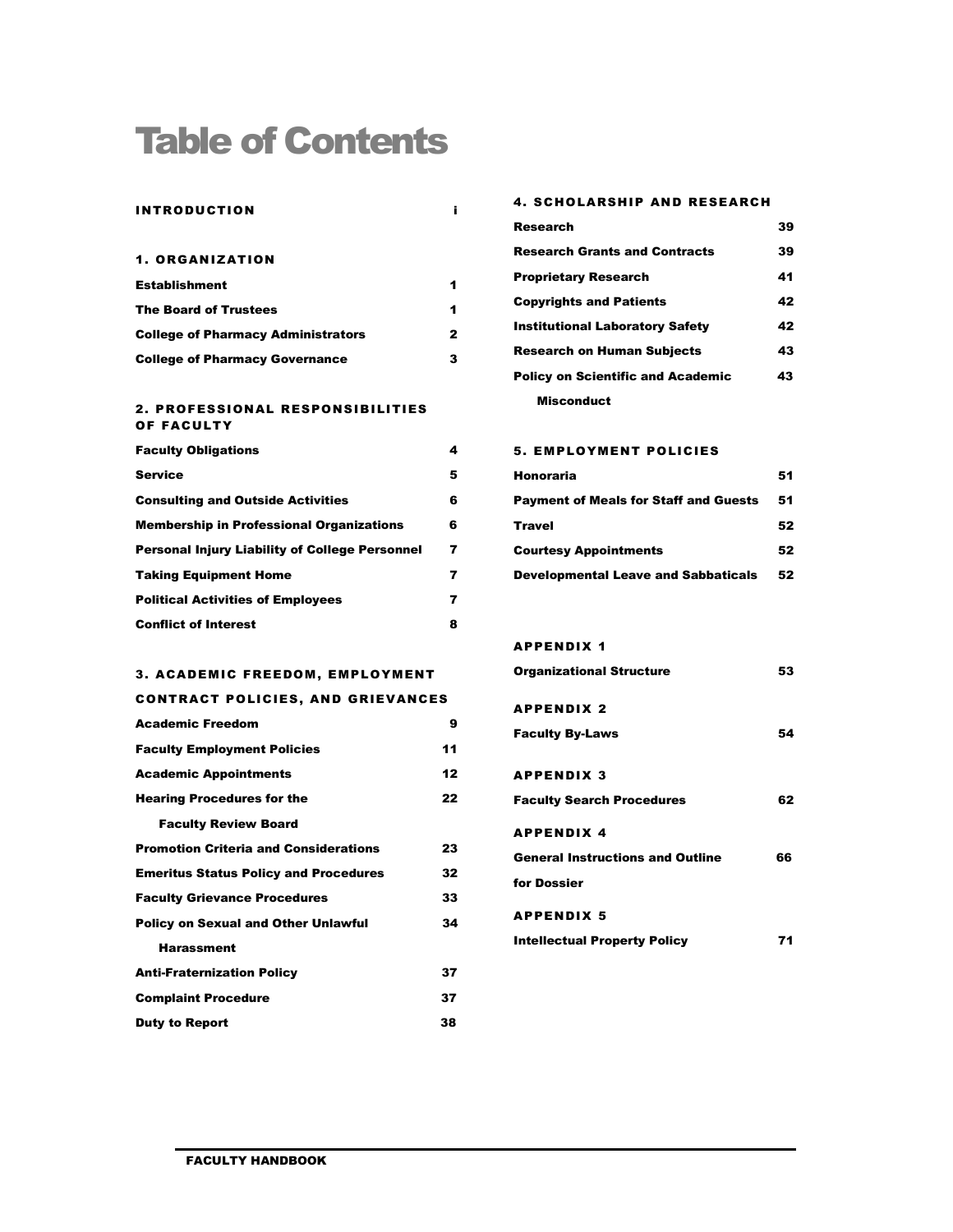### **Introduction**

The Appalachian College of Pharmacy (ACP) offers Virginia's first and only three-year Doctor of Pharmacy degree. The mission of the College is:

*The Appalachian College of Pharmacy, a college of higher education conferring the Doctor of Pharmacy degree, provides academic, scientific, and professional pharmacy education to address the health-related needs of rural and underserved communities, particularly those in Appalachia, through education, service, and scholarship. The philosophy of the College is to cultivate a learning community committed to education, community outreach, and the professional development of pharmacists.*

Through the Pharmacists in Community Service Program (the "PICS Program"), students must participate in at least 150 hours of community service over their three year enrollment in the Doctor of Pharmacy program, much of which focuses on healthcare issues in the Appalachian region. Graduates will learn how to assess and address the unique health needs of medically underserviced populations using evidence-based interventions and by doing so, will become a valued member of the healthcare team and community.

Through service, outreach, and research endeavors, the College serves those who suffer from drug and tobacco addiction, asthma, obesity, and diabetes. Outreach efforts continue through the newly established college wellness clinic. Faculty provide patient education and medication therapy management services for the Remote Area Medical events, College's Clinic, and PACE (Program for All-inclusive Care for the Elderly) sites in Big Stone Gap and Cedar Bluff, Virginia

The College of Pharmacy was created to serve regional needs and to provide a beacon for progressive pharmacy practice and education that will shine nationally for its academic excellence and innovations in rural healthcare delivery.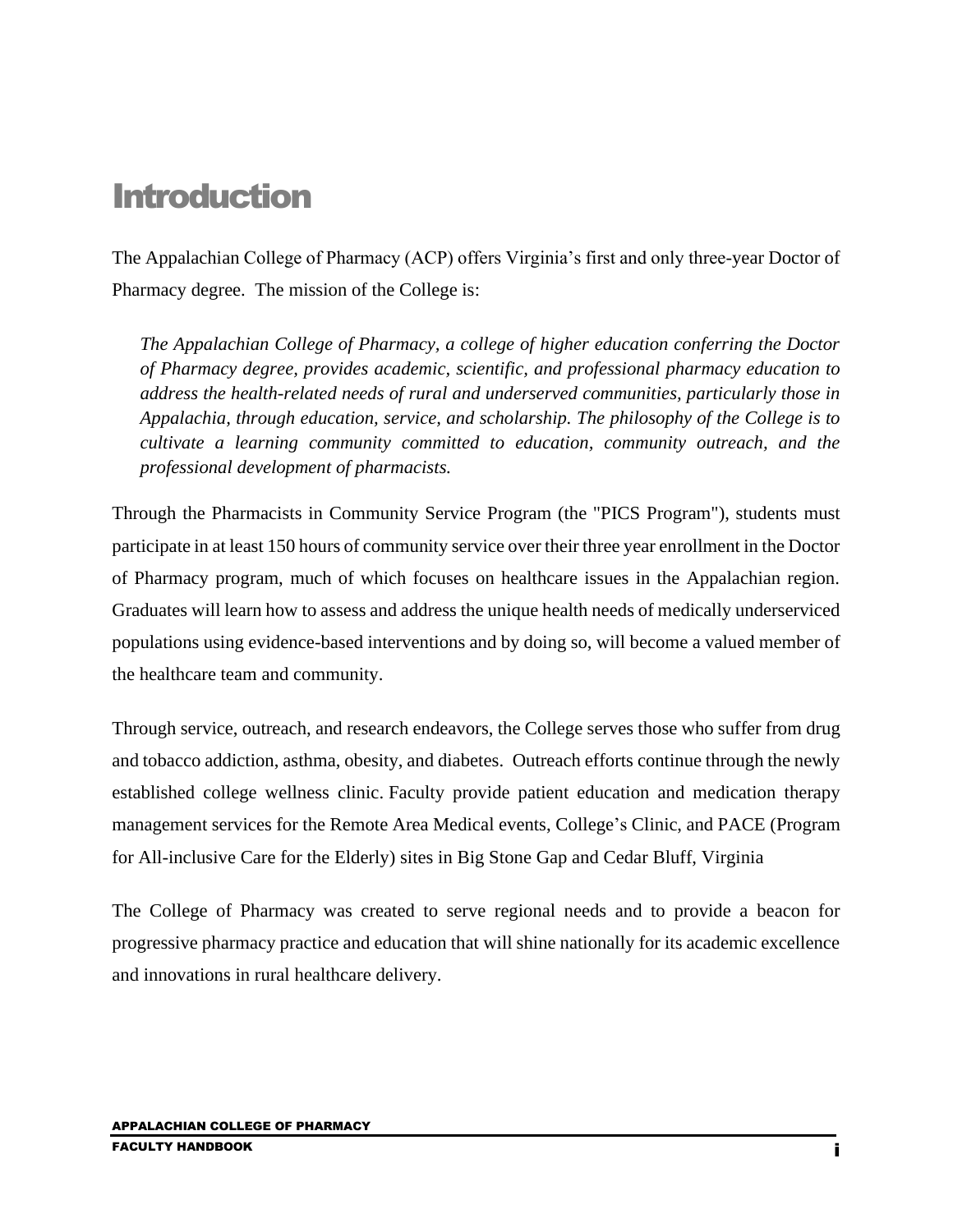

## **Organization**

#### *A. Establishment*

The Appalachian College of Pharmacy was officially formed in August of 2003 as the University of Appalachia. The Buchanan County Board of Supervisors commissioned Frank Kilgore, the Buchanan County Assistant County Attorney to put together the legal and financial infrastructure of the private, nonprofit institution. Mr. Kilgore became the founding chairman of the College. In August 2005, the College's Board of Trustees launched its first program, Virginia's only three-year Doctor of Pharmacy program. Dozens of other individuals, agencies, foundations, and economic development entities have given and continue to give essential help to the College, contributing to the quick start-up and momentum the College now enjoys.

#### *B. The Board of Trustees*

The Appalachian College of Pharmacy is governed by a Board of Trustees who hold various professional degrees or private, professional, or corporate positions in Central Appalachia. A current roster of Board Members and their primary affiliations is listed at http://www.acp.edu/board-of-trustees/

The Board of Trustees has the following responsibilities:

- Setting institutional policies;
- Fiscal administration and budget approval;
- Hiring, evaluating, overseeing, and dismissing its President and counsel;
- Approving new programs and discontinuing existing programs of study upon recommendation of its administration and Dean with faculty guidance;
- Conferring of degrees, including honorary degrees, upon recommendation of the Dean and faculty;
- Assisting in fundraising activities; and
- Being the final judge in all matters of dispute within the College of Pharmacy, except as otherwise stated herein or in the *ACP Personnel Policies and Procedures Manual*.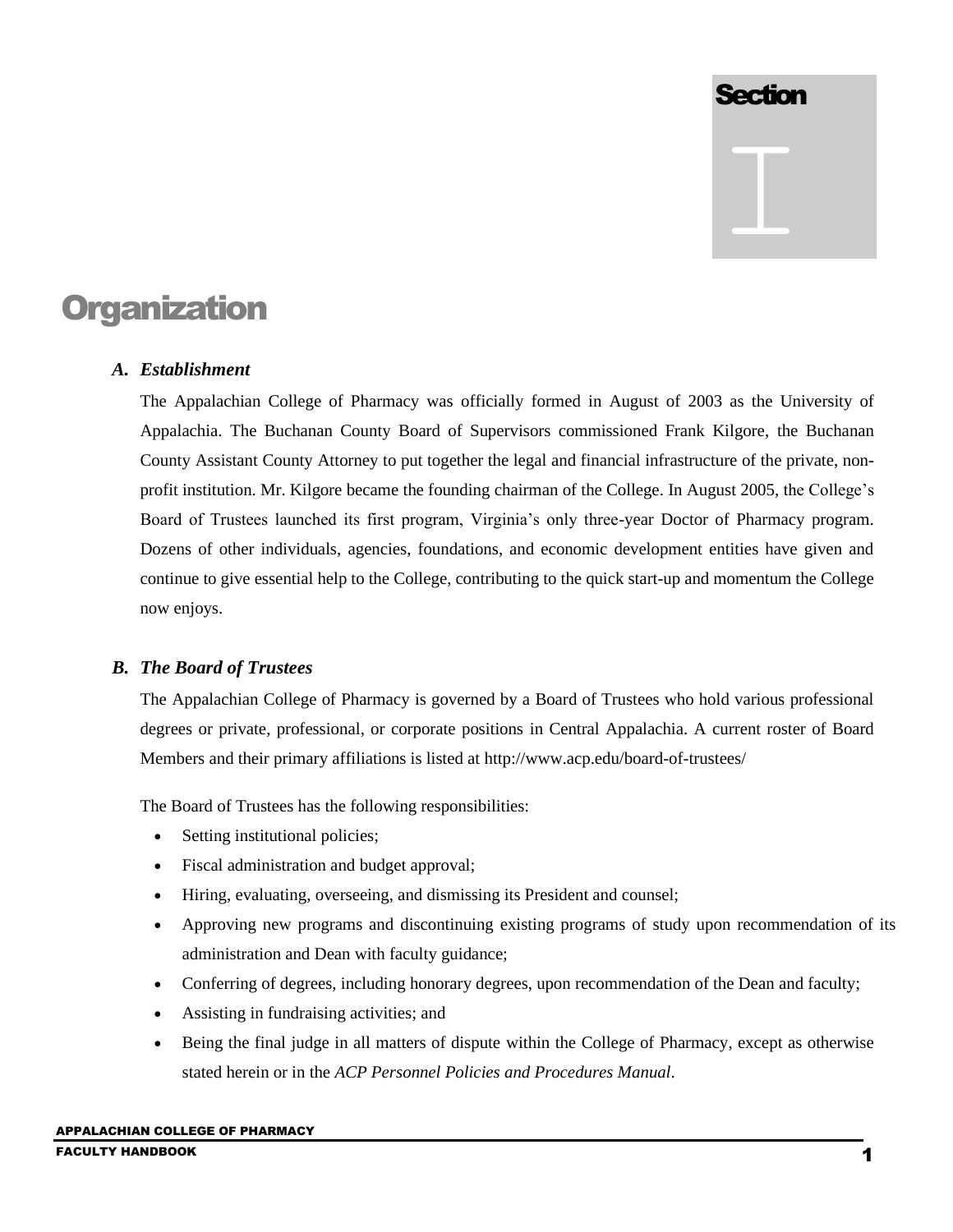The By-Laws of the College's Board of Trustees provide the rights and responsibilities, and the framework within which the Board functions. The ACP Board of Trustees Bylaws may be found in the Office of the Legal Counsel.

#### *C. College of Pharmacy Administrators*

Appendix 1 illustrates the organizational chart of the Appalachian College of Pharmacy.

#### *1. President*

The President is chief executive officer of the College and reports directly to the Board of Trustees. The President is responsible for all the fiscal, administrative and personnel policies and procedures of the College.

#### *2. Dean*

The Dean of the College is the chief academic officer of the College. The Dean reports to the President of the College. The Dean is the representative of the faculty, the students and staff of the College. The Dean is responsible for all fiscal, administrative and personnel policies and procedures of the College.

#### *3. Director of Advancement*

The Director of Advancement is charged with leading the fundraising activities of the College and reports directly to the President.

#### *4. Assistant Dean of Academic Affairs and Assessment*

The Assistant Dean of Academic Affairs and Assessment reports to the Dean and directs the development, implementation, coordination, and evaluation of the Doctor of Pharmacy curriculum.

#### *5. Assistant Dean of Students and Alumni Affairs*

The Assistant Dean of Students and Alumni Affairs reports to the Dean, acts as an ombudsman for students, and provides leadership for activities associated with student recruitment and admissions for the College. The Assistant Dean of Students and Alumni Affairs has oversight for student scholarship programs, student counseling, addressing student requests for accommodation, student pharmacy organizations and professional fraternities, recreational activities for students, and outcomes assessment.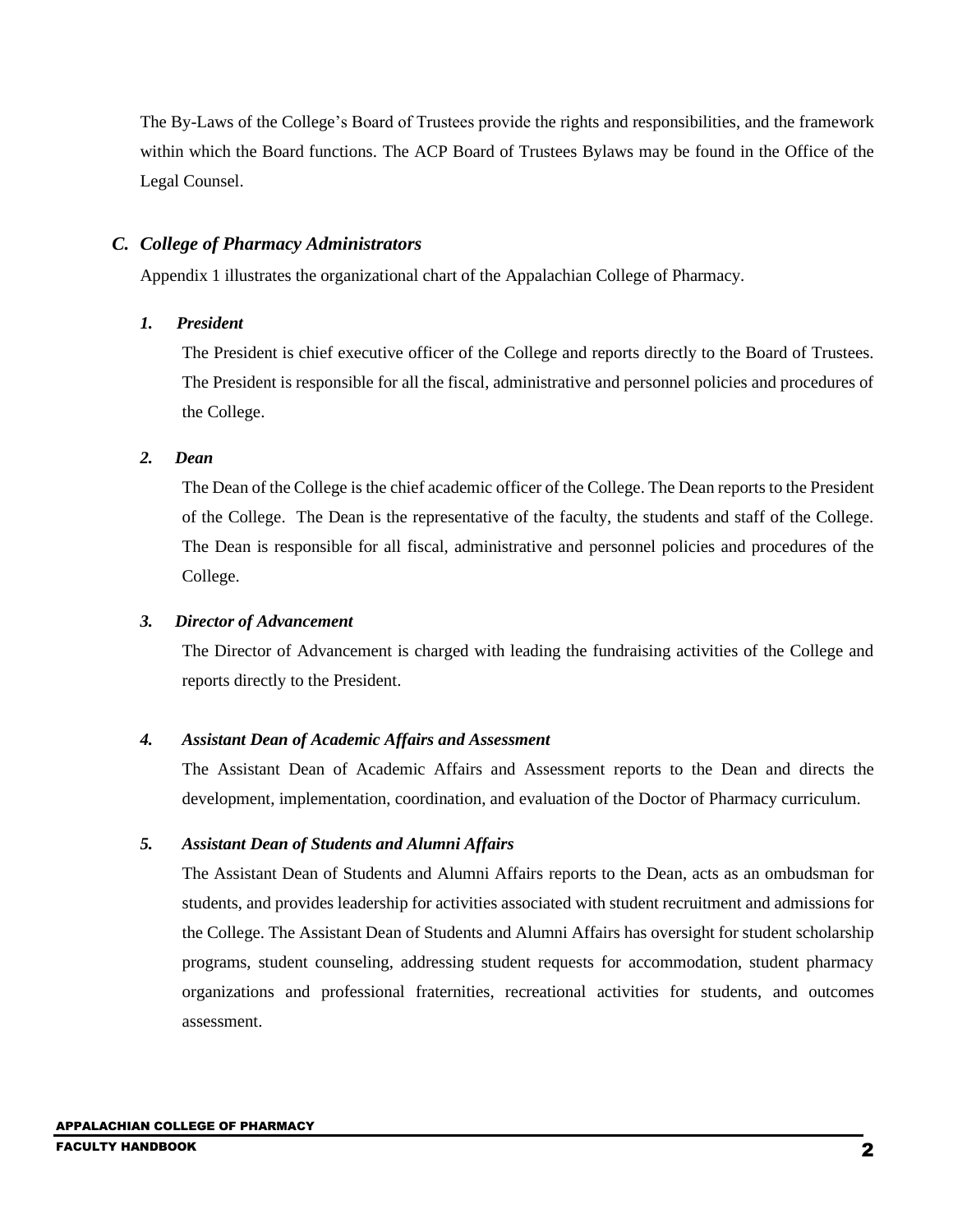#### *6. Chair of Pharmacy Practice, and Administrative and Social Sciences*

The Chair of Pharmacy Practice programs reports to the Dean and is responsible for development of the teaching, service, outreach, clinical practice, and research programs in the clinical sciences and administrative and social sciences.

#### *7. Chair of Pharmaceutical Sciences*

The Chair of Pharmaceutical Sciences reports to the Dean and is responsible for development of the teaching service, outreach, and research programs in the basic sciences.

#### *8. Director of Academic Records and Admissions (the "Registrar")*

The Director of Academic Records and Admissions (Registrar) reports to the Dean for registrar functions and to the Assistant Dean of Students for functions and responsibilities related to student admissions and financial aid. The director is responsible for maintaining all College academic records, certifying enrollment, assessing students' financial aid needs, administering registration, issuing official and unofficial transcripts and managing and certifying grades.

#### *9. Chief Financial Officer (CFO)*

The Chief Financial Officer reports directly to the President of the College. The Chief Financial Officer is responsible for overseeing the financial transactions involving the College, including but not limited to: purchasing, payroll, benefits, and insurance.

#### *D. College of Pharmacy Governance*

Governance within the College of Pharmacy is outlined in the Faculty By-Laws (Appendix 2).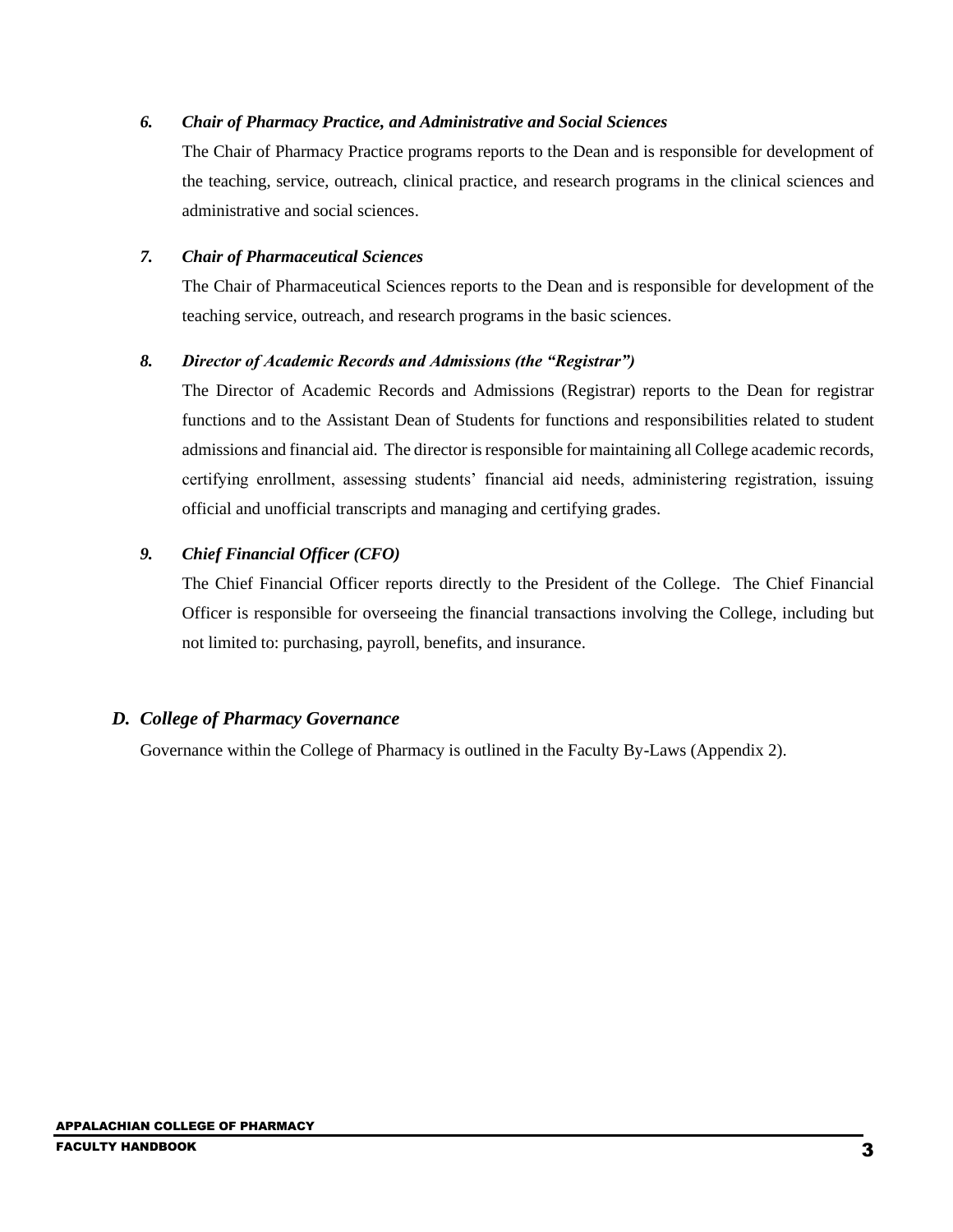# **Section** II

## Professional Responsibilities of Faculty

#### *A. Faculty Obligations*

#### *1. Basic Obligations*

- a. Regular faculty appointments carry those responsibilities and privileges traditionally identified with academic positions. Faculty are responsible for planning and delivering curricula that is consistent with the educational goals of the institution, for identifying and evaluating probationary faculty members within the college and its departments, and for participating in the governance of the institution. While a minimum of specified restrictions are imposed on the activities of a faculty member (as stated in the ACP Personnel *Policies and Procedures Manual*, ACP *Faculty*  Handbook or the employee's employment contract), the faculty members are under obligation to render to the College of Pharmacy the most effective service for which they were hired or contracted. Moreover, faculty members are expected to increase their depth and range of competency with increased length of service. Each member of the faculty has a responsibility to develop their professional proficiency.
- b. Faculty member obligations may fall into one or more of five broad areas:
	- i. academic and clinical instruction;
	- ii. research and scholarly activities;
	- iii. professional development;
	- iv. administrative and related duties; and,
	- v. professional/community service.
- c. These broad statements of faculty responsibility mean that faculty members are accountable to the College of Pharmacy during the term of their contract for all necessary or appropriate teaching, research, clinical practice, administrative, and/or service obligations. More specifically, this means that faculty members are obligated to meet all their scheduled classes, to schedule and be available for consultation hours in their office, and to attend scheduled meetings that are related to their professional service obligations.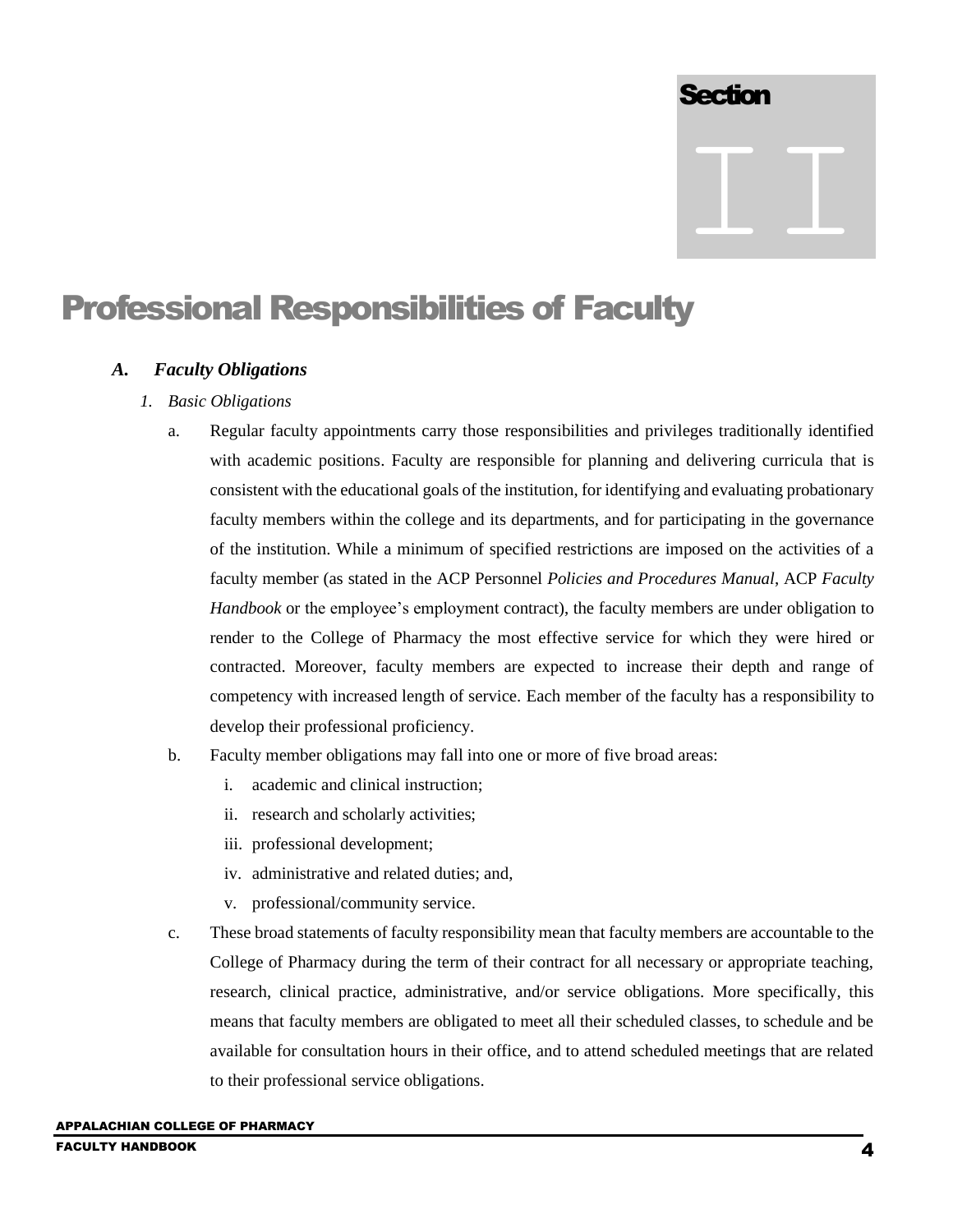#### 2. *Office Hours*

The Appalachian College of Pharmacy is committed to its role as a professional school dedicated to training outstanding pharmacists who are committed to healthcare in rural under-served communities. The college is committed to the ideal that faculty members teach both in the classroom and outside the classroom in less formal settings, such as faculty offices or student lounge areas. Therefore, faculty members are expected to be on campus and accessible to students for the majority of the regular business hours of the school when the faculty member is instructing or has course assignments. During other portions of the year, faculty members are expected to be accessible to the extent consistent with the terms their employment contract. Further, the College expects that faculty and administrative officers provide contact information whenever they are away from their offices during customary business hours.

#### *3. Faculty Meetings*

Discussion of faculty governance and faculty meetings can be found in the *Faculty By-Laws*in Appendix 2.

#### *B. Service*

- 1. Service by faculty members is one of the major areas of faculty responsibility. Service consists of those activities, apart from specific teaching assignments and research endeavors, which benefit the College of Pharmacy, the profession, and/or the community. The expectation for service will vary depending upon the faculty member's time, talent, credentials, and interests, and the understanding between the faculty member and administration of the College of Pharmacy.
- 2. Service consists of three kinds:
	- a. Service to the Profession:

Professional service consists of service which is directly related to a faculty member's profession or within the area of specialized knowledge, skill, and experience of the faculty member. Professional service activities further the development of faculty and enhance the academic reputation of the College of Pharmacy and the profession of pharmacy. Faculty members are therefore encouraged to become actively involved in associations, which have as their objective, the furtherance of scholarly or professional interests.

b. Service to the College of Pharmacy:

Service to the College of Pharmacy, such as faculty participation on College of Pharmacy and departmental committees, is part of a faculty member's commitment to the College of Pharmacy. College of Pharmacy service is essential for effective governance of the College of Pharmacy.

c. Service to the Community: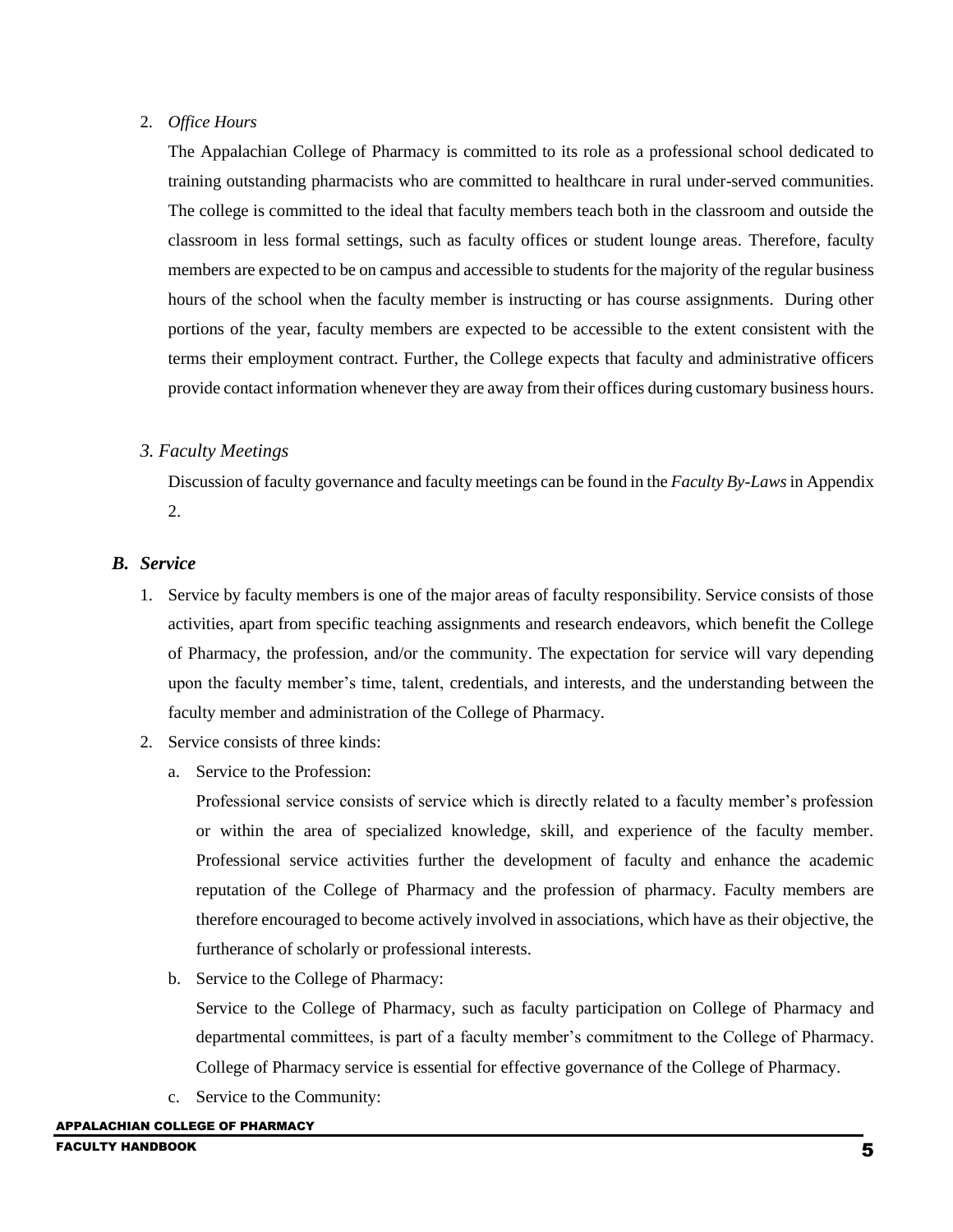Community service is service to the public which is not directly related to a faculty member's profession. Only community activities which are integral to the mission of the College of Pharmacy or which otherwise significantly benefit the College of Pharmacy or community at large fall within the service role of the faculty.

#### *C. Consulting and Outside Activities*

- 1. The Board of Trustees recognizes that teaching, research, clinical practice, and public service are the primary responsibilities of the faculty. As the responsibilities of the positions at ACP are extensive and because engaging in outside consulting activities would of necessity take time away from those responsibilities, it is the position of the Appalachian College of Pharmacy that Faculty may not engage in outside consulting activities except when the faculty is on paid leave or on personal time, and only in so far as the work does not interfere with the complete execution of duties owed to the College of Pharmacy. Variances to this policy may be considered by the Dean, when the consulting role will clearly be of benefit to the College. All such considerations must be made in writing in advance of any work performed. This policy is not associated with professional leave such as a sabbatical.
- 2. Use of resources from the College of Pharmacy specifically for consulting work and outside activities requires advanced written approval of the Dean or President.
- 3. The College of Pharmacy cannot assume, and must not be placed in the position of assuming, any responsibility for private professional or technological services rendered by professional employees. When an employee does work in a private capacity, he or she must make it clear to the employer that the College of Pharmacy is not being represented and that the name and authority of the College of Pharmacy are not in any way, by publicity, advertising or otherwise, to be connected with the service rendered or the results obtained, unless such association is pre-approved in writing by the President or the Dean.
- 4. No employee shall engage in consulting practices which would constitute a possible conflict of interest as determined by the President or the Dean.

#### *D. Membership in Professional Organizations*

- 1. Faculty members are encouraged to join and participate actively in professional organizations.
- 2. Dues and membership fees are the employee's own personal responsibility. The College may pay organization or institutional fees in professional and service organizations when the membership is regarded, either by the organization or the College, as an institutional membership, or is otherwise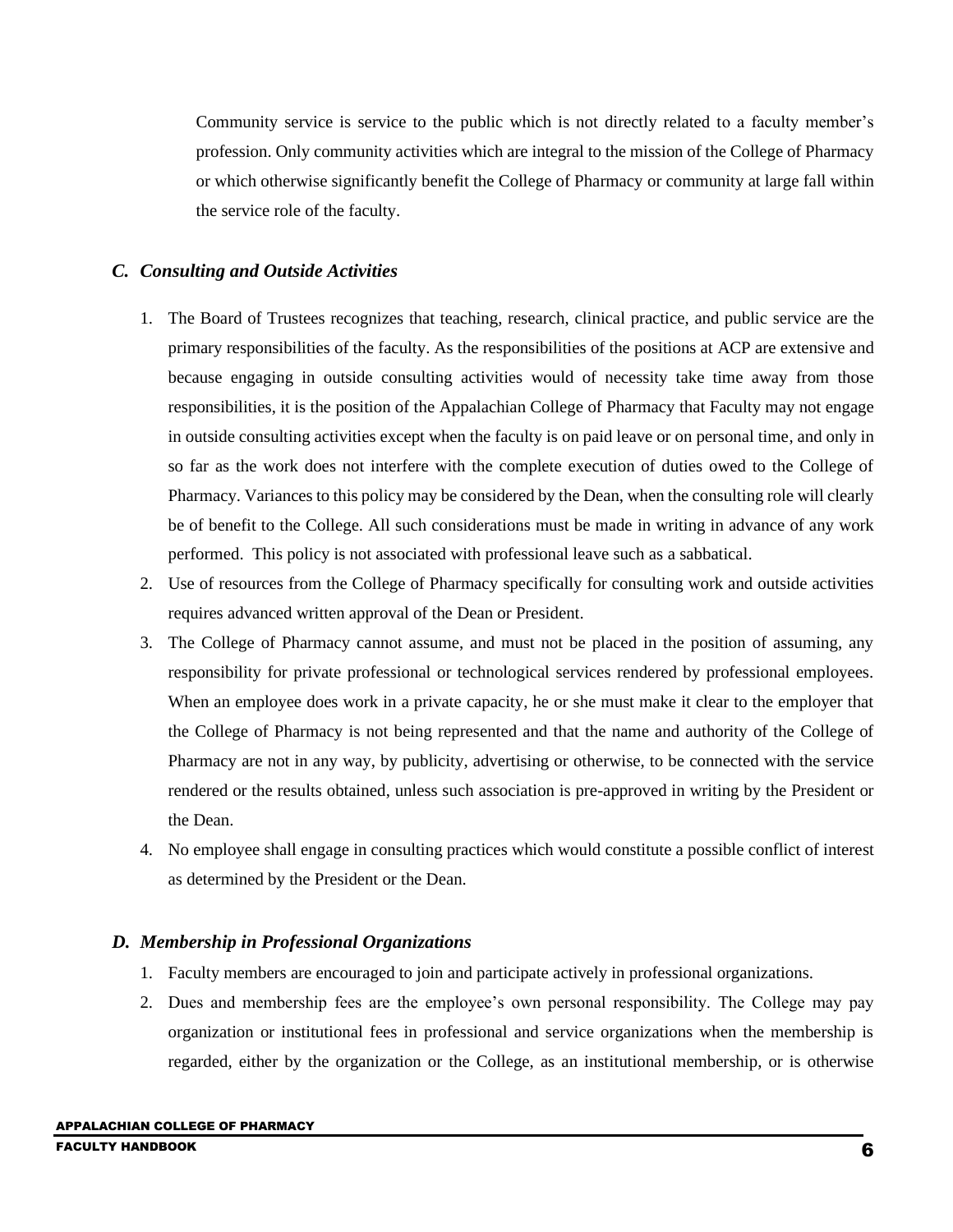considered directly beneficial to the College. All such funded memberships must be approved by the Dean.

- 3. Paid membership fees in professional and service organizations are also acceptable when they are an allowable cost pursuant to a sponsored grant or contract.
- 4. No other funded memberships are authorized unless specifically approved by the Dean.

#### *E. Personal Injury Liability of College Personnel*

The following general considerations would normally apply in cases involving the potential liability of employees for injuries to other persons during College-related activities or within its facilities:

- 1. The College's attorney, or one designated by its insurance carrier, will defend employees against claims arising out of the employee's actions if performed within the scope of his/her employment (excluding travel to and from work). Scope of employment means that the employee was acting on behalf of the College in the performance of normal duties. Grossly negligent acts, reckless acts, and willful or criminal misconduct are not within the scope of employment unless the insurance policy includes such coverage.
- 2. In the event that any injury does result from an accident occurring within the College's facility or during a College-sanctioned activity, written notification shall be given to the College attorney and the Dean of the College so that a report can be made describing the circumstances of the accident for reference in case of subsequent liability claims or disputes.

#### *F. Taking Equipment Home*

- 1. There are legitimate circumstances when it may be necessary for employees to take College of Pharmacy equipment home to facilitate the completion of a specific job assignment. Employees may use College of Pharmacy equipment at home provided the employee accepts full responsibility for any loss or damage to the equipment if the College of Pharmacy's insurance does not cover the equipment.
- 2. The equipment must be returned to the College of Pharmacy when its use at home is no longer necessary or authorized, or when the employee terminates employment. Failure to do so may result in appropriate sanctions or other action being brought against the employee, including withholding money due to the employee from the College of Pharmacy until property is returned.

#### *G. Political Activities of College Employees*

1. The Appalachian College of Pharmacy Board of Trustees recognizes the importance of, and encourages, participation by individuals in the political, social, and economic affairs of the community, state, and nation. While the Board respects the deep concern of individual faculty members and students about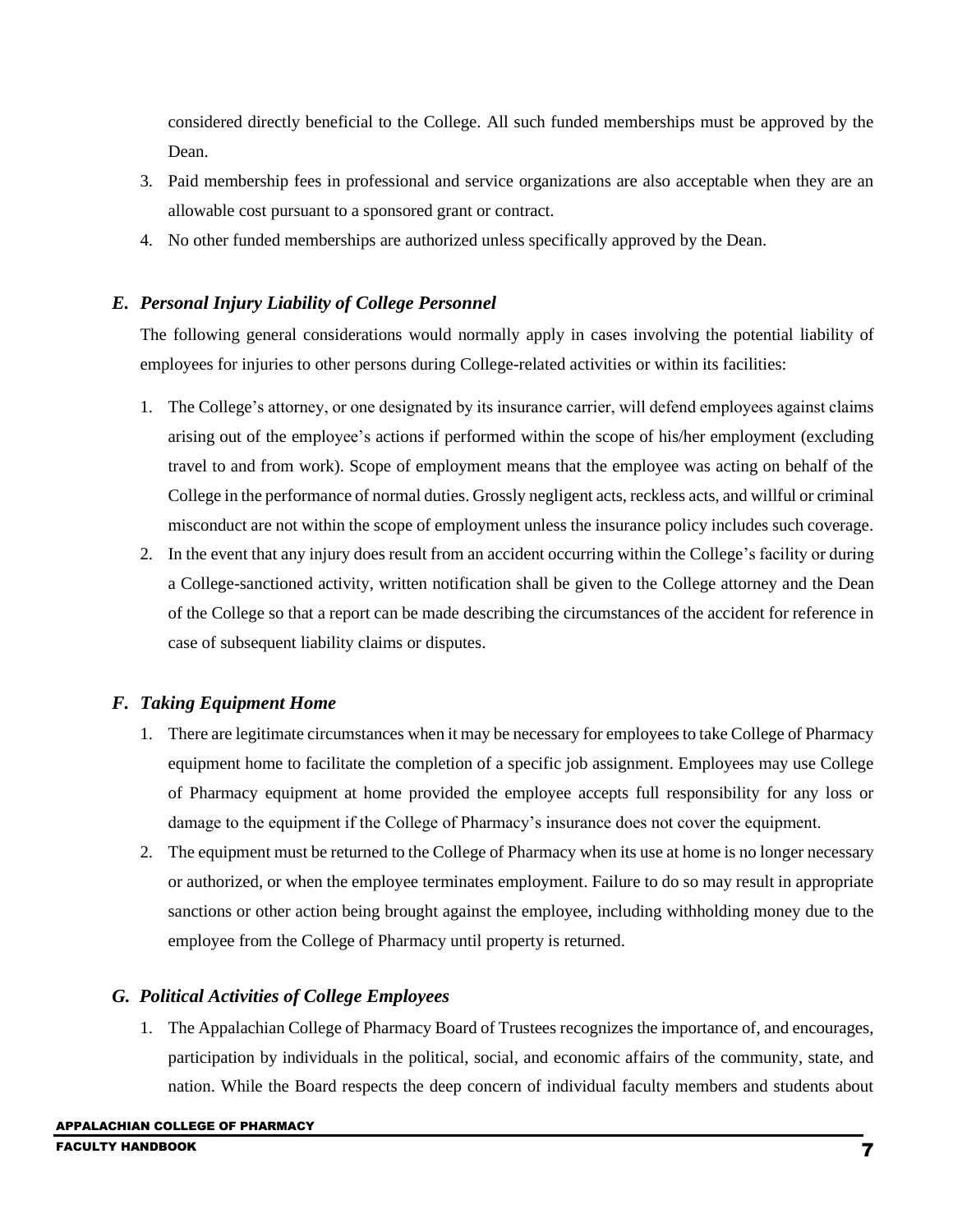current events and issues, and the committed desire to participate actively in elections, the distinction between the involvement of an individual and the involvement of the College of Pharmacy must be emphasized. The Board affirms its concern for the well-being of society; at the same time, the College of Pharmacy must remain outside the partisan political arena. Adjustment of the academic calendar in order to free students, faculty, or other employees to engage in political activity is not consistent with the foregoing affirmation. While active participation by College employees in the political process is encouraged, it cannot result in a political commitment by the College of Pharmacy or a failure to meet assigned responsibilities.

2. This policy does not bar anyone from active independent participation in political campaigns on behalf of candidates of their choice or in advancement of their political beliefs or policy concerns outside the College of Pharmacy. However, the Board prohibits the College of Pharmacy from making political commitments, and does not sanction such participation in political activity.

#### *H. Conflict of Interest*

An employee of the Appalachian College of Pharmacy who, without written authorization of the President or Dean of the College of Pharmacy, knowingly or intentionally (1) has a pecuniary interest in, or (2) derives a profit from authorization of a contract or purchase by the institution, commits a conflict of interest and is subject to disciplinary action up to and including dismissal.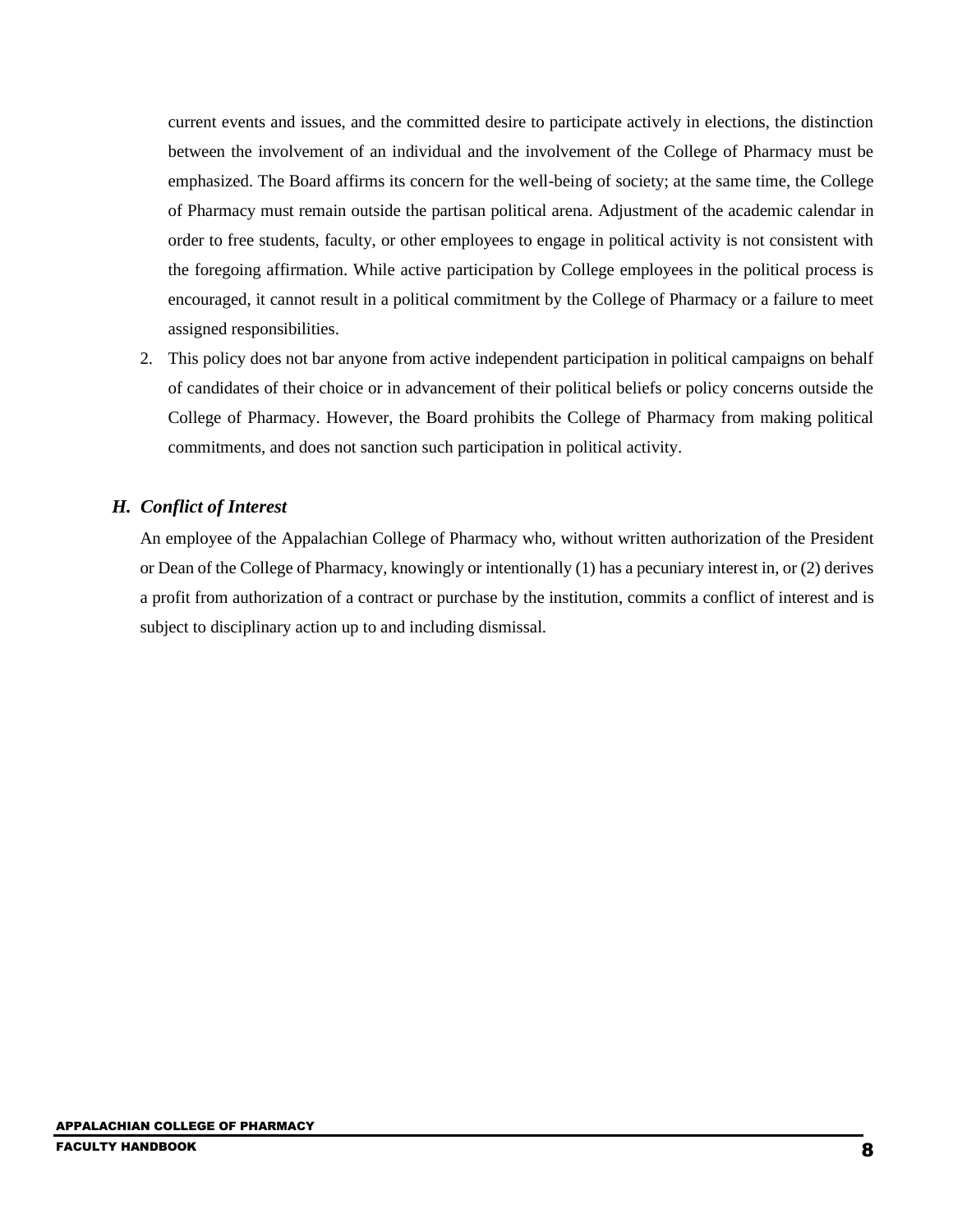# **Section** III

## Academic Freedom, Employment Contract Policies, and Grievances

#### *A. Academic Freedom\**

Institutions of higher education are conducted for the common good and not to further the interest of either the individual faculty member or the institution as a whole. The common good depends upon the free search for truth and its free exposition. Academic freedom is essential to these purposes and applies to both teaching and research. Freedom in research is fundamental to the advancement of truth. Academic freedom in its teaching aspect is fundamental for the protection of the rights of the teacher in teaching and of the student to freedom in learning. It carries with it duties correlative with rights which are summarized below:

- a. Teachers are entitled to full freedom in research and in the publication of the results, subject to the adequate performance of their other academic duties; but research for pecuniary return should be based upon an understanding with the authorities of the institution.
- b. Teachers are entitled to freedom in the classroom in discussing their subject, but they should be careful not to introduce into their teaching controversial matter which has no relation to their subject. Limitations of academic freedom because of religious or other aims of the institution should be clearly stated in writing at the time of the appointment.
- c. College and university teachers are citizens, members of a learned profession, and officers of an educational institution. When they speak or write as citizens, they should be free from institutional censorship or discipline, but their special position in the community imposes special obligations. As scholars and educational officers, they should remember that the public may judge their profession and their institution by their utterances. Hence they should at all times be accurate, should exercise appropriate restraint, should show respect for the opinions of others, and should make every effort to indicate that they are not speaking for the institution.

*<sup>\*</sup>* Derived from the *1940 Statement of Principles on Academic Freedom, AAUP Red Book, and affirmed by the ACP Board of Trustees, September 22, 2010.*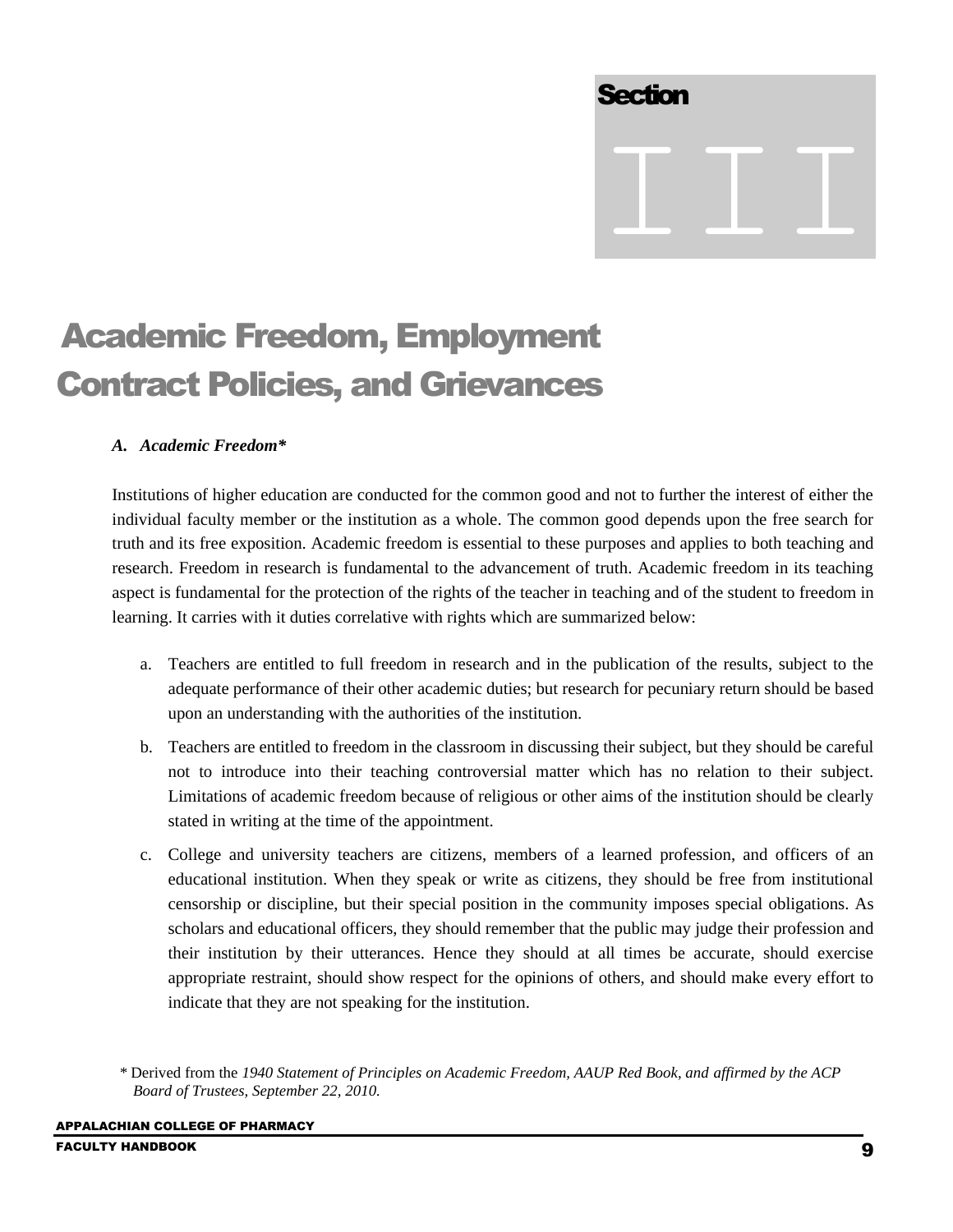#### *1. General Principles Associated with Academic Freedom*

- a. A college is a forum for ideas, and it cannot fulfill its purpose of transmitting, evaluating, and extending knowledge if it requires conformity with any orthodoxy of content and method. Academic freedom is important in guaranteeing the existence of such a forum.
- b. Academic freedom applies to both research and teaching. Freedom in research is fundamental to the advancement of knowledge. Academic freedom in teaching is fundamental for the protection of the rights of the teacher in teaching and of the student in learning.
- c. The Board affirms the Faculty's fundamental academic freedoms, namely, freedom of inquiry, freedom of thought, and freedom of expression. Therefore, every effort will be made to allow opposing viewpoints in a teaching or educational environment. The College is not a place where anyone expressing a non-threatening point of view can either be silenced or threatened with language or physical actions. The common standards of courtesy that characterize the academic community must be respected.
- *d.* The College must always be a place of learning, a place for discussion, a place to hear differing opinions; however, any dissent must be made in a rational, lawful, and peaceful manner. It must be made with due respect to the rights of others. While the Board protects the rights of all those who choose to dissent in peaceful and lawful ways, it must defend, with all the power at its command, the rights of others when any actions by dissenters are clearly disruptive of the work and program of the College of Pharmacy.

#### *2. Faculty*

Faculty are entitled to freedom in research and in the publication of results. They are entitled to freedom in instruction in their subject or field of expertise. Faculty must be cognizant of their responsibilities to their profession and to their institution, accepting certain obligations: they should be accurate, exercise sound judgment, and respect the right of others to express opinions.

#### *3. Students*

Students are entitled to be taught by competent teachers and to have access to all information pertinent to their subjects of study. Moreover, they have a right to intellectual disagreement with their instructors and their associates and to question them without fear of recrimination or punishment.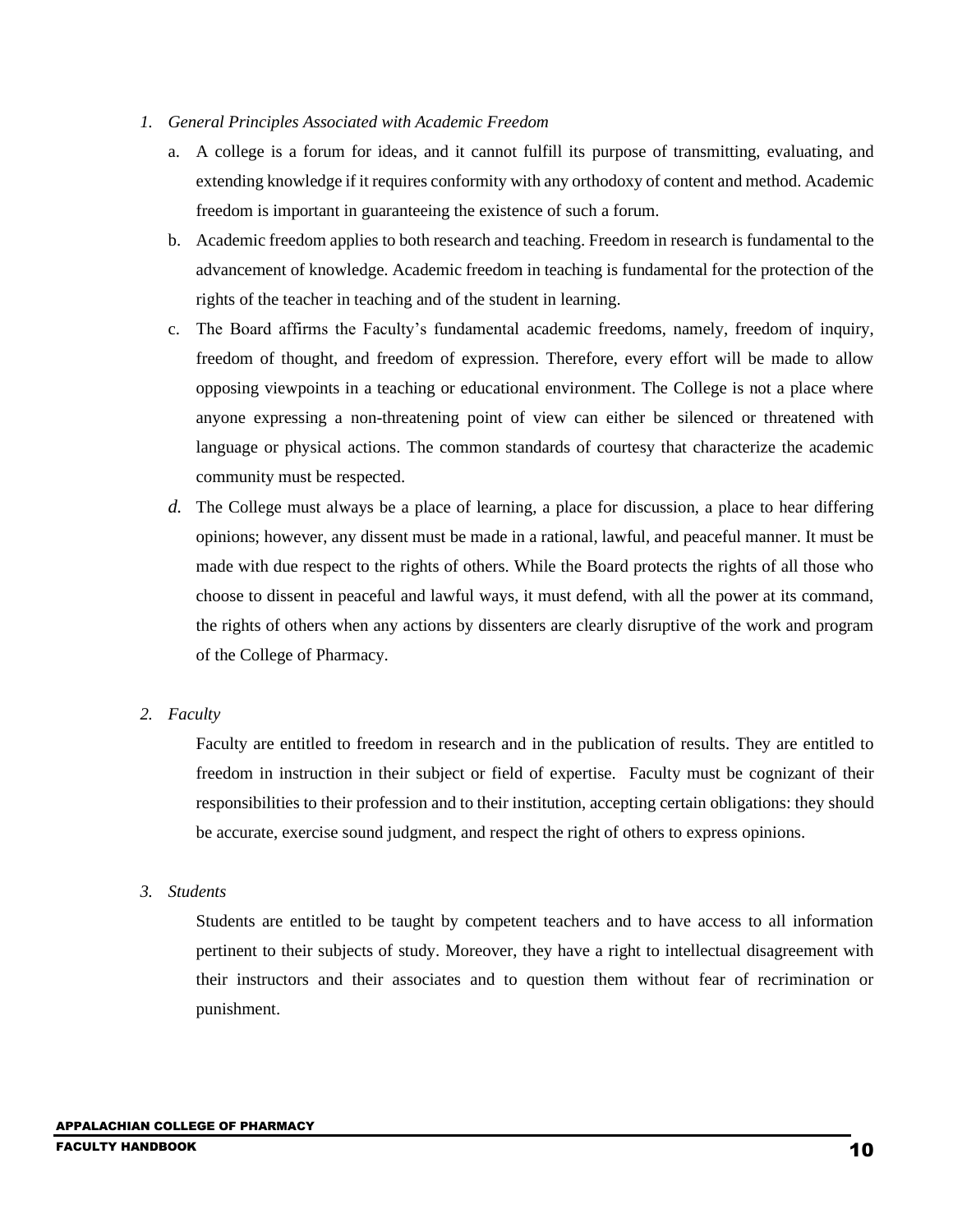#### *4. Guest speakers and other programs*

A college by its very nature cannot support the concept of freedom of expression and then deny persons with whom it is in disagreement the opportunity of giving expression to their views. Therefore, a speaker, performance, or program may be presented under the sponsorship of any duly recognized student, faculty, or administrative organization. It is not necessary that the point of view presented be congenial to the campus, members of the staff or student body. The speaker must be accorded the courtesy of an uninterrupted presentation. Except for ceremonial occasions, speakers must accept as condition of their appearance, the right of their audience to question or challenge statements in their address. Questions must be permitted from the floor.

Additional information regarding the rights, privileges and responsibilities of Academic Freedom can be found on the American Association of University Professors (AAUP) website at [www.AAUP.org.](http://www.aaup.org/)

#### *B. Faculty Employment Policies*

#### *1. Faculty Search Procedures*

Initial faculty appointments are made as the result of departmental (or unit) searches in accordance with the *Faculty Search Procedures* (See Appendix 3). Departments have some leeway in establishing the search procedures most appropriate for their particular circumstances. In establishing a faculty search, the department chair or unit director (if applicable), in consultation with his or her faculty, decide upon the position(s) needed and the qualifications a successful candidate must have in order to develop a *position description*. The appointment of an internal candidate to fill a vacancy is a temporary solution and should neither foreclose nor delay a search to fill vacated positions. The internal candidate may subsequently apply for and compete in the search.

Following a full review of the candidates in accordance with the approved *Faculty Search Procedures*, the search committee will transmit a written recommendation to the Department Chair. The Department Chair will then make a final recommendation to the Dean. Where the faculty members do not concur in an appointment, the chair may submit a recommendation for appointment with his or her justification and a report of non-concurrence of the faculty.

All credentials of each recommended candidate appointment must be confirmed by the Search Committee, Department Chair and Dean. Generally, the doctorate is considered the terminal degree. Requests for exceptions must be presented to the Dean with appropriate justification by the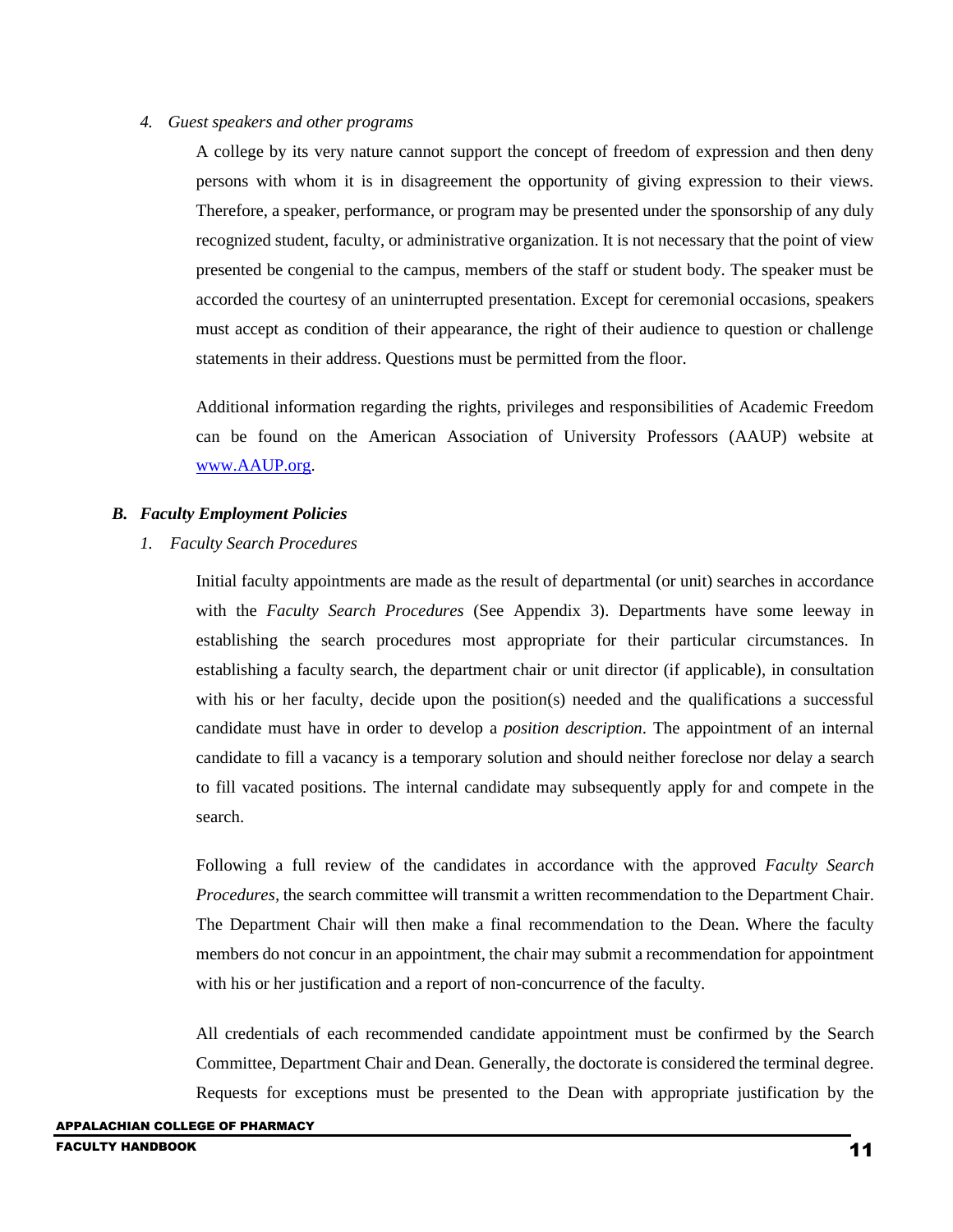department Chair, and concurrence of departmental faculty. An appointment of any candidate with nontraditional credentials can only be made with the approval in writing of the Dean.

If a faculty member has full-time service in a faculty rank at one or more other institutions, he or she may request that previous service be credited toward promotion. Such requests shall be made in writing at the time of initial appointment and shall be binding. They should be directed to the department chair that will then make a recommendation to the Dean for approval. The appointment letter shall include any determination of prior service at another institution to be credited toward the probationary period and rank (See Promotion Criteria and Considerations section III.E).

#### *2. Equal Opportunity Policy*

The Appalachian College of Pharmacy is fully committed to equal opportunity employment decisions and educational programs and activities, in compliance with all applicable Federal and State laws and including appropriate affirmative action efforts, for all individuals without regard to race, color, national origin, religion, sex, disability, age, Vietnam Era Veteran's status, or sexual orientation, including heterosexuality, homosexuality, and bisexuality. Violating this policy shall not be tolerated. Faculty members who feel they have been discriminated against in violation of this policy may follow the grievance procedure as outlined in the ACP Personnel *Policies and Procedures Manual*.

Therefore, the department chair and search committee shall be guided by the above stated policy on Equal Opportunity in framing an advertisement for the position, reviewing the candidates, and in recommending an appointment. Guidelines from the Office of the General Counsel help ensure compliance with federal law and help ensure an open and fair search.

#### *C. Academic Appointments*

- 1. Academic faculty appointments are designated in the College of Pharmacy as instructor, assistant professor, associate professor, and professor, and shall be full-time, adjunct, or affiliate.
	- a. Full-time Appointments

Due to the year round curriculum, full-time faculty appointments are generally *annual* appointments (July 1-June 30, FTE = 1.0); however, a fulltime appointment of 9 months or greater (FTE  $\geq$  0.7) may be considered.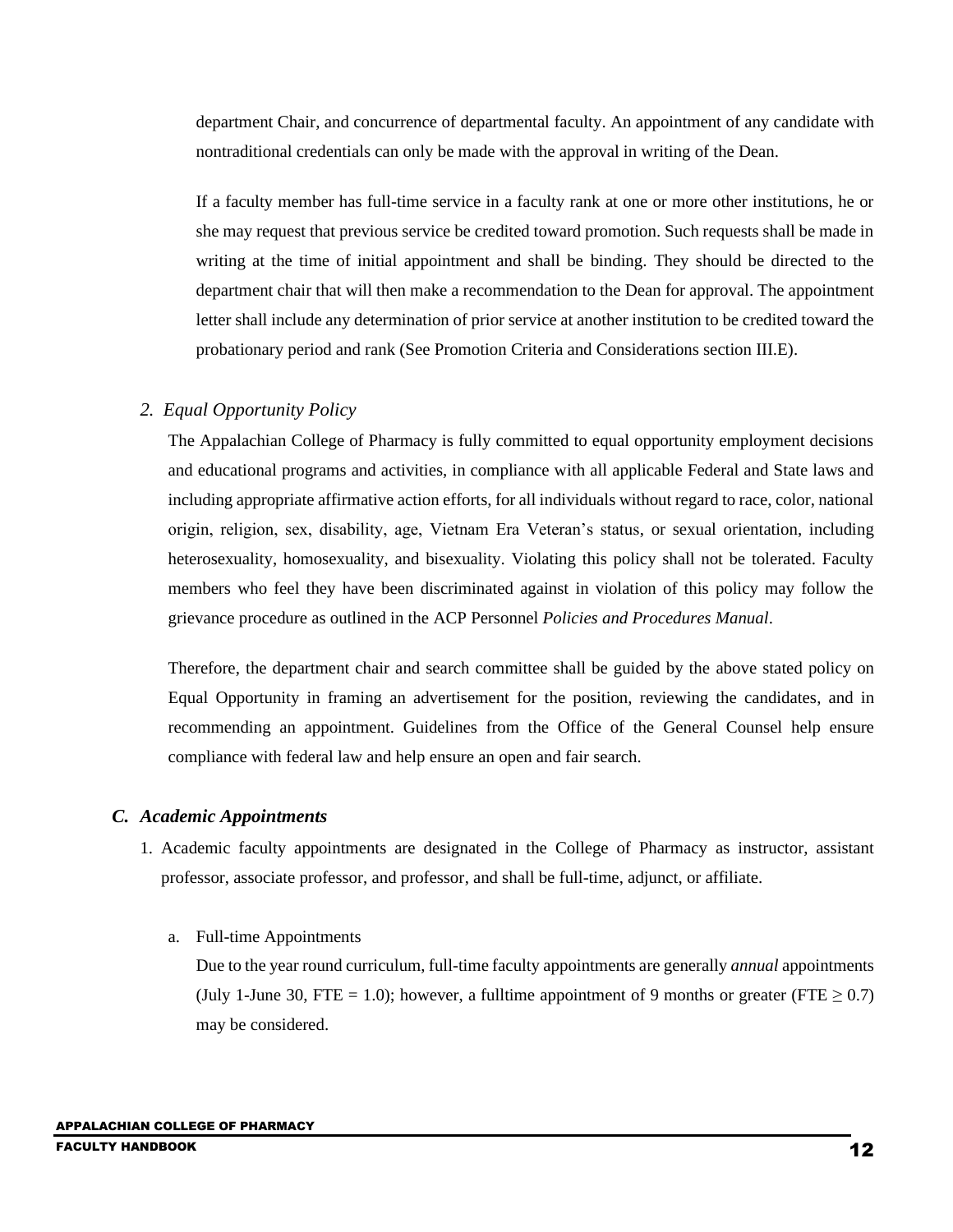#### b. Adjunct Appointments

Examples of adjunct appointments to the faculty are:

- i. Courtesy adjunct appointments awarded to professional people in the community who contribute to the academic or research program in the College of Pharmacy;
- ii. Visiting appointments for people holding academic rank at another institution of higher education;
- iii. Appointments of retired faculty members on special conditions;
- iv. Part-time faculty with less than a fulltime appointment ( $FTE<0.7$ )

The terms and conditions of every appointment to a part-time (any FTE<0.7) faculty position will be stated in writing, including the length of service, and a copy of the appointment document will be provided to the part-time faculty member.

c. Affiliate Appointments

Appointments awarded to professional pharmacists in the community who are preceptors in our experiential education curriculum.

#### *2. Terms of Appointment*

The terms and conditions of every appointment to the faculty shall be stated and confirmed in writing, and as governed by the ACP Personnel *Policies and Procedures Manual* and ACP *Faculty Handbook* which is available on the College's website. A copy of the appointment document shall be supplied to the faculty member on hire. Any subsequent extensions or modifications of an appointment shall be confirmed in writing and a copy given to the faculty member.

i. Faculty appointments shall be evidenced by a letter of appointment or contract which shall state the type and term of the appointment, whether the appointment is a fulltime probationary or non-probationary, adjunct, or affiliate. Adjunct and special contracts are normally issued for one year at a time.

All letters of appointment or contract documents must contain:

- a. the nature and duration of appointment
- b. rank of appointee
- c. prior service at other institutions to be credited to the probationary period and rank
- d. estimated workload
- e. annual salary
- f. fringe benefits applicable to appointee
- g. any special conditions of appointment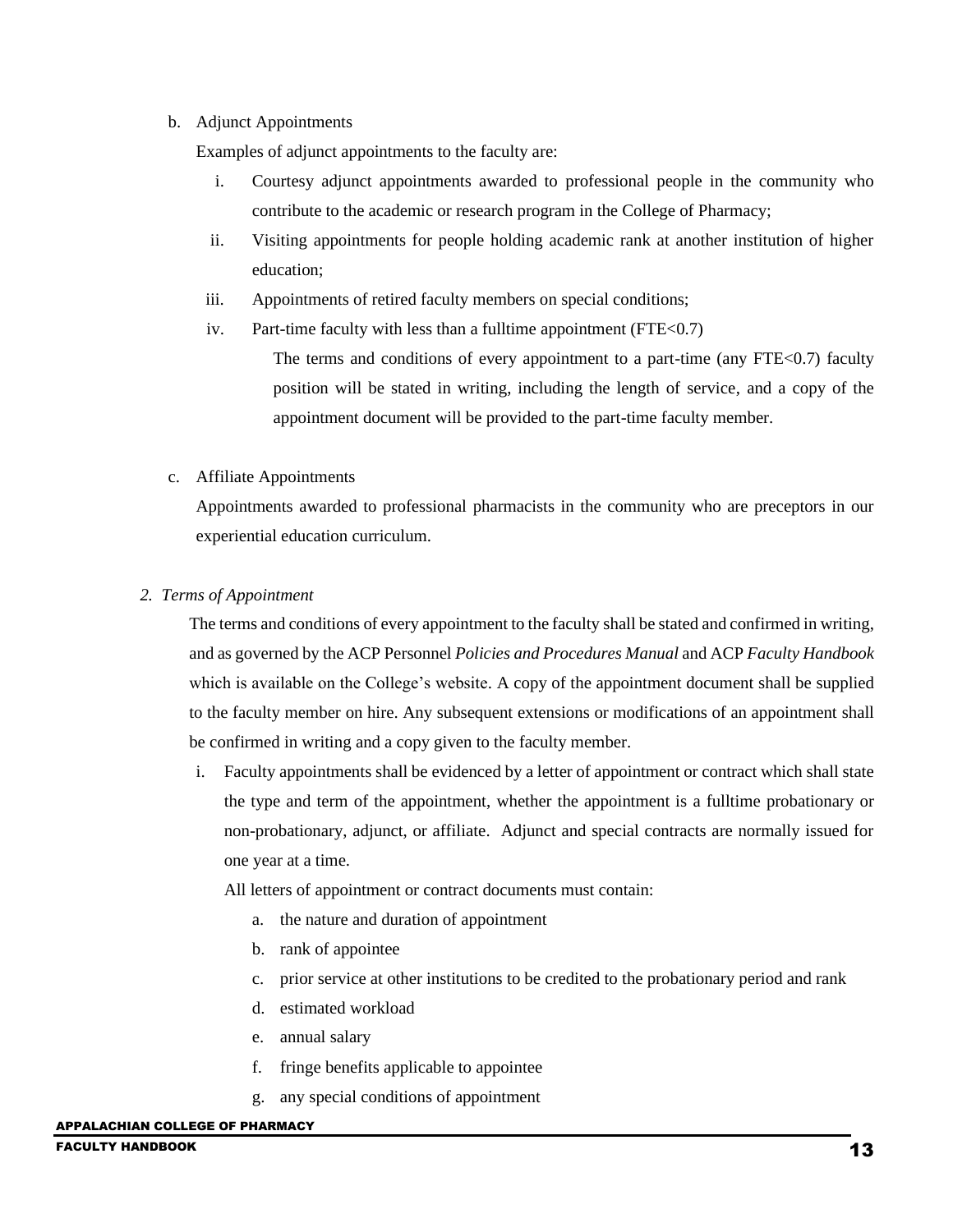- ii. At the time of appointment, the appointee shall be provided with a copy of the ACP *Faculty Handbook* and the ACP Personnel *Policies and Procedures Manual*, which contains the processes and policies for evaluation of faculty, as well as expectations for promotion. The Department Chair or his/her designee will be responsible for providing these documents to the appointee.
- iii. Faculty members with a teaching or research appointment of any kind will be informed each year in writing of the renewal of the appointment and of all matters relative to eligibility for promotion. The terms and conditions of all renewal appointments should be provided no later than June 30.

#### *3. Probationary Appointments<sup>1</sup>*

- a. Probationary faculty appointments for full time faculty at the rank of assistant professor or higher are generally made on a 1-year period, subject to renewal. Probationary contracts are generally made for the first 3 years from the date of the initial appointment. Probationary contracts may be made for other stated periods in situations where there are extenuating circumstances.
- b. The faculty member will be advised at the time of initial appointment, of the substantive standards, expectations, and procedures generally employed in decisions affecting renewal and promotion. Any special standards adopted by the faculty member's department will also be transmitted. The faculty member will be advised of the approximate times when decisions affecting contract renewal, 3 year reviews, and promotion are ordinarily made.
- c. The institution will notify faculty members whose appointments are being renewed of the terms and conditions of their renewals by the beginning of the new budget year for the College (currently June 30).
- *4. Non-Probationary Appointments*
	- a. Following a successful 3 year review, a probationary contract may be converted to a 3 year nonprobationary faculty appointment, subject to renewal. Non-probationary contracts may be made for other stated periods in situations where there are extenuating circumstances.
	- b. Faculty members with initial appointments at the rank of assistant professor will be advised at the time of reappointment that the total period of full-time service prior to promotion to associate professor will not exceed 7 years, including credit given for previous full-time service in other institutions of higher learning<sup>2</sup>. Scholarly leave of absence for one year or less will count as part of

<sup>&</sup>lt;sup>1</sup> For faculty hired prior to June 30, 2011, please see your contact for the terms of appointment.

<sup>&</sup>lt;sup>2</sup> For faculty hired prior to June 30, 2011, the seven year time period will begin on July 1, 2011.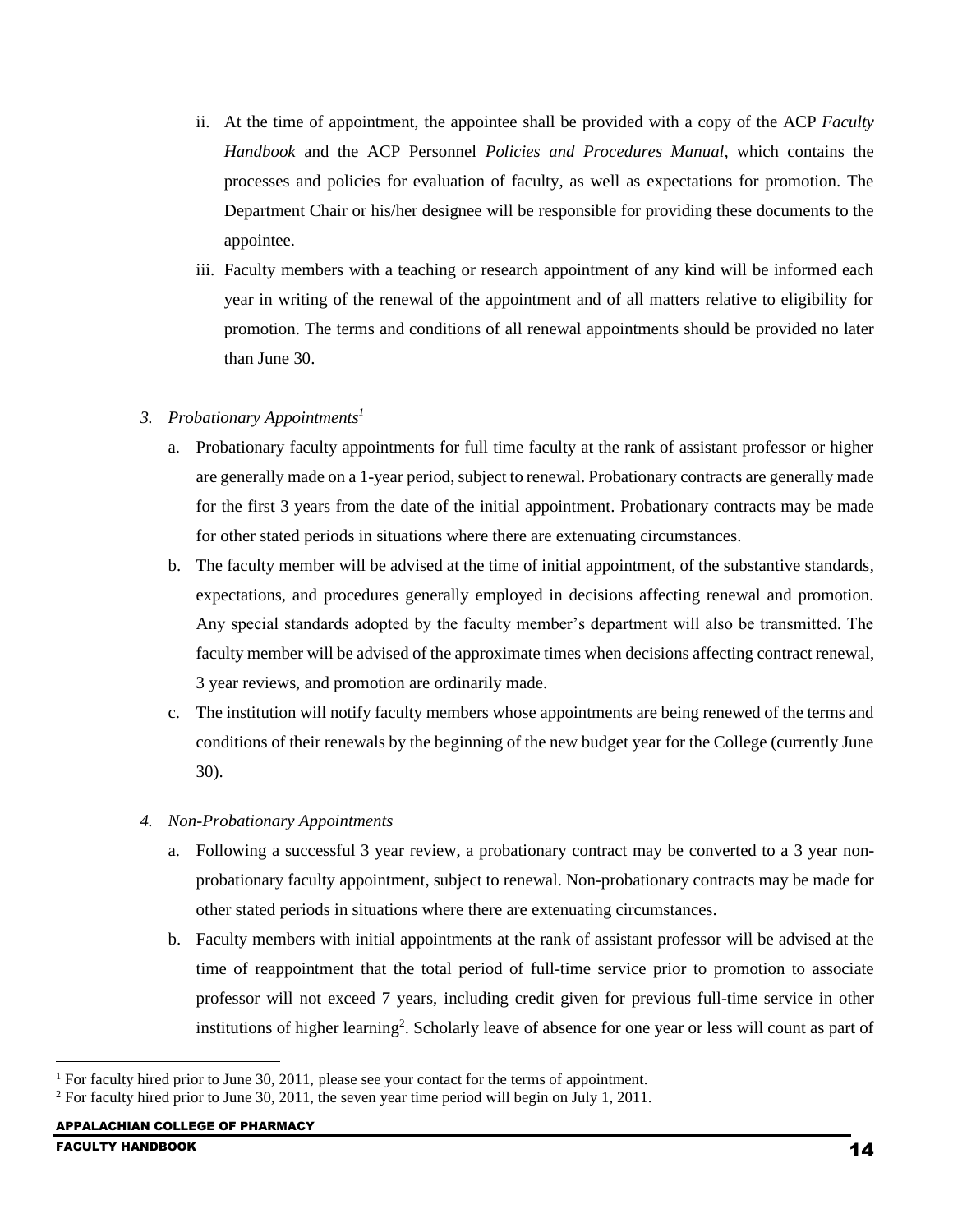the probationary period, unless the individual and the institution agree in writing to an exception to this provision at the time the leave is granted. A faculty member who has qualified for *Family and Medical Leave Act* leave may request up to a one-year extension of the date for consideration of promotion.

c. The institution will notify faculty members whose appointments are being renewed of the terms and conditions of their renewals by the beginning of the new budget year for the College (currently June 30).

#### *5. Academic Rank*

Academic rank is accorded to qualified individuals whose primary assignment is to one or more of the major functions of the College: teaching, research/scholarship, clinical practice, service, and outreach. Appointment to the rank of instructor or above should be based on ability or potential for development in one or more of these functions. All faculty should have a terminal degree in their teaching and research disciplines. Appointment of faculty to a rank higher than assistant professor shall be reviewed by the promotions committee prior to appointment, as described herein. The following general considerations apply to appointment to faculty ranks:

#### a. Instructor

Appointments to the rank of instructor are temporary appointments. An individual holding the rank of instructor must demonstrate competence in his or her work assignments as a condition for reappointment. An instructor who has served on a full-time temporary appointment may be considered on the basis of meritorious performance and strong evidence of professional development for promotion to the rank of assistant professor.

#### b. Assistant professor

Assistant professor is the usual entry-level rank for a candidate who has completed the appropriate terminal degree (usually a doctorate) or can demonstrate equivalent training, ability, and experience. Postgraduate training or equivalent experience is expected and may be required.

#### c. Associate professor

Associate professor is a rank of distinction which is attained through successful performance of assigned academic duties. A candidate should hold the appropriate terminal degree (usually a doctorate) or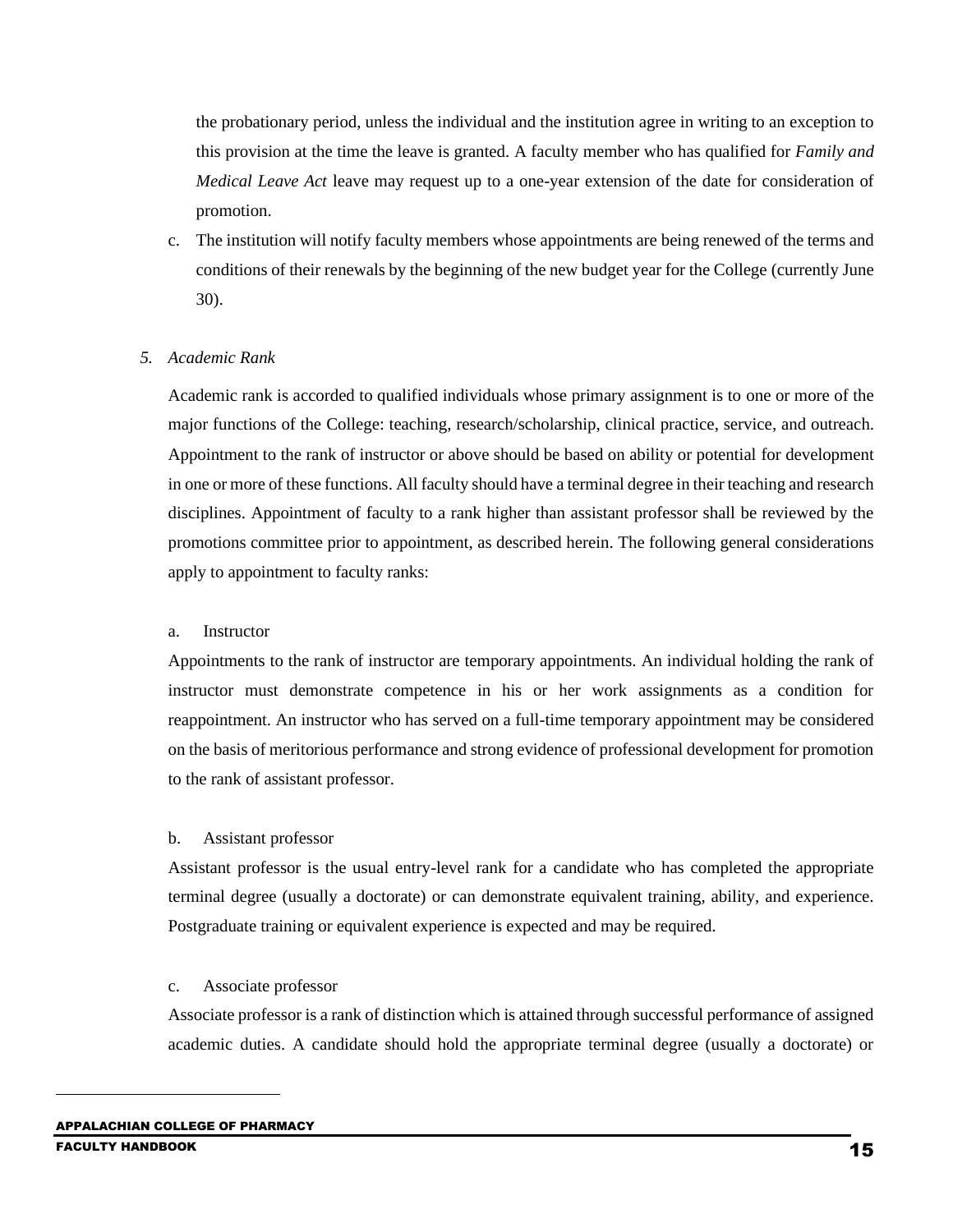equivalent. Normally, a candidate must serve at least four complete years on full-time appointment at the assistant professor level before he or she may be nominated for promotion to associate professor. Prior faculty service at other colleges or universities or prior service in appropriate professional activities may qualify for consideration in meeting the requirement for years in rank for promotion. A candidate who is especially meritorious may be recommended for early promotion by the department head with majority support of the faculty who hold rank superior to that of the candidate. A candidate for associate professor should have demonstrated mastery of the subject matter of his or her field and the ability to apply it well in the primary area(s) to which he or she is assigned whether in teaching, research/scholarship, clinical practice, service and/or outreach. Additionally, the candidate should have contributed, typically through significant scholarly or creative work, to his or her area of specialization; participated in professional life; and served on departmental and college committees. Through his or her scholarly and professional activity, the candidate should demonstrate an emerging stature as a regional or national authority.

#### d. Professor

Professor is a rank requiring professional peer-recognition of the individual as an authority in his or her field of specialization. A candidate must be recognized by associates as a capable teacher, scholar, clinician, or outreach specialist. It is therefore expected that peers within and outside the College will attest to the candidate's high professional standing. A candidate should hold the appropriate terminal degree (usually a doctorate) or the equivalent. Normally, a candidate must serve at least four years on full-time appointment at the associate professor level before he or she may be nominated for promotion to professor. A candidate for professor should have demonstrated significant involvement in the teaching, research/scholarship, clinical practice, and service and outreach functions (as appropriate) of the College. He or she should also have participated in professional life and have been actively involved in departmental and college affairs. For this rank, it is essential that the candidate should have demonstrated a marked degree of scholarship appropriate to his or her assignment, typically publications subjected to peer review. By means of such activity, a candidate for the College's highest academic rank should have a respected national reputation.

#### *6. Performance Evaluation*

All department chairs shall conduct at least one yearly review before May 1 with each faculty member in order to evaluate his or her performance and to discuss his or her future objectives and development. In order to review the faculty member, the chair shall request current *curriculum vitae*, the faculty member's *Annual Faculty Plan and Evaluation* (AFPE) form, the projected faculty candidate's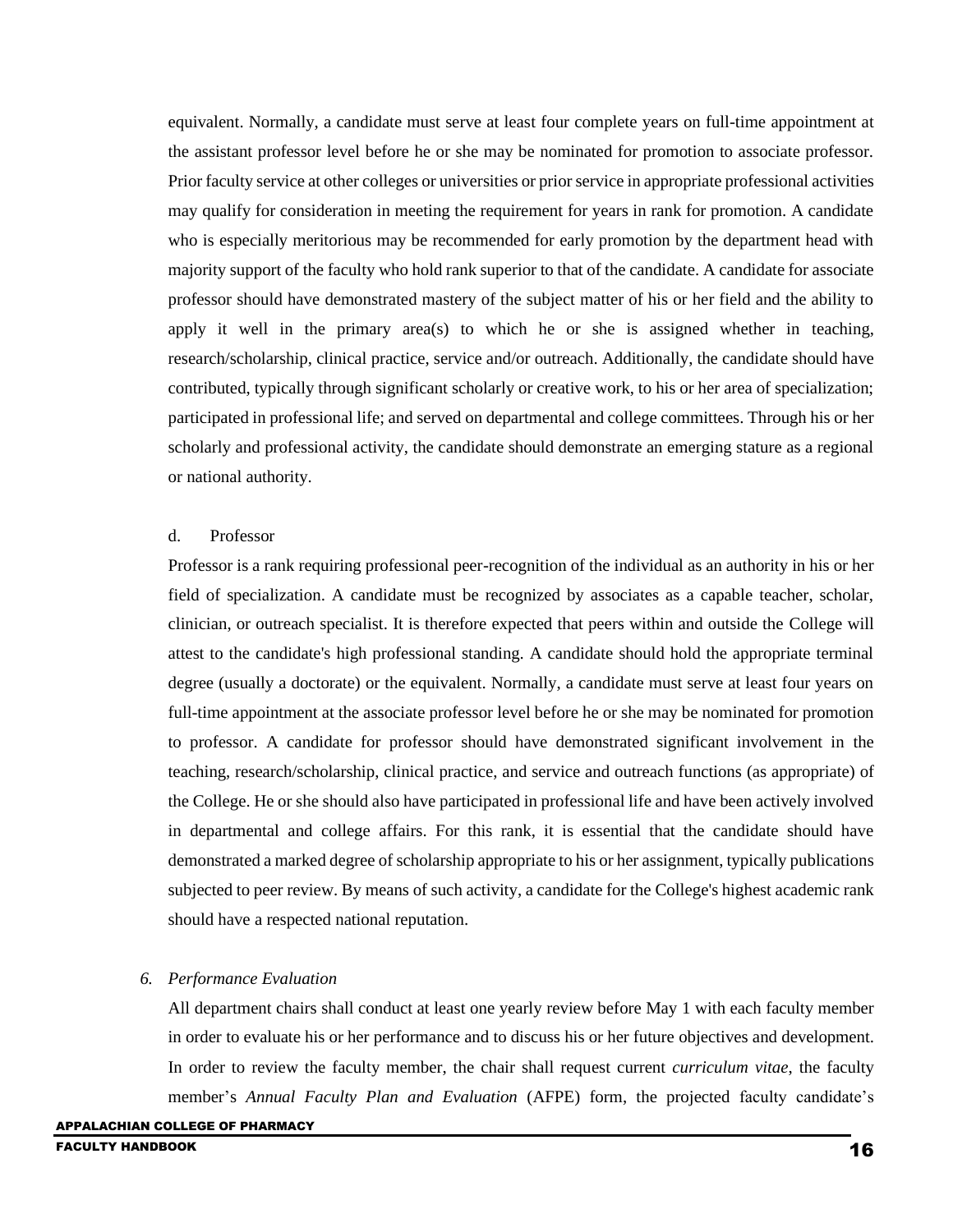workload, the *Faculty Activity Report*, and any supporting material the chair or the faculty member deems appropriate for the review. More frequent reviews may be conducted at the discretion of the faculty member or department chair. The department chair shall meet with each faculty member to discuss the faculty member's job performance. This meeting is documented in the AFPE document and the faculty member shall sign the final report as confirmation of the annual review. If the faculty member does not agree with the material or conclusions in the report, he or she may write a response to be appended to the report. One copy of the signed report and response, if there is one, is to be retained in the faculty member's departmental personnel file. This report is to remain confidential, available only for the use of the concerned faculty member, any College officials who have supervisory power over the faculty member, or the Faculty Review Board, if necessary.

In the case of faculty members who have not achieved promotion to associate professor or professor, particular care shall be taken by the department chair to relate the faculty member's job performance to the promotion criteria set forth in this document. Significant achievements or deficiencies which might enhance or impede the candidate's progress toward higher academic rank should be noted.

In addition to the Department Chair's review of the AFPE, the College's Promotion Committee (Defined in section III.E.3.b below) shall conduct a third year review of all probationary faculty members. This shall normally take place during the summer term of the faculty member's fourth year of service. The Department Chair shall request a current *curriculum vitae* and an initial draft of the faculty member's dossier, which is to include any supporting material the faculty member deems appropriate for the review (See Appendix 4 for the general instructions and outline for Dossier). The focus of this review is the faculty member's progress toward achieving promotion, and address the criteria as set forth in this document. The review shall involve the entire membership of the Promotions Committee above the rank of the faculty member being reviewed. The Promotions Committee may also take a vote and make a recommendation for non-renewal of the probationary contract if it feels in its opinion that the faculty member will not be able to attain promotion. The result of any votes shall be announced at the meeting. Faculty should understand that this vote is not a commitment to grant or deny promotion in the future. Faculty with a negative vote or significant deficiencies may request another full review by the promotions committee prior to applying for promotion.

The Department Chair in consultation with the Promotions Committee chair shall prepare a written report covering the findings of the review, and characterizing the nature of the vote. This report is to remain confidential, available only for the use of the concerned faculty member, any College officials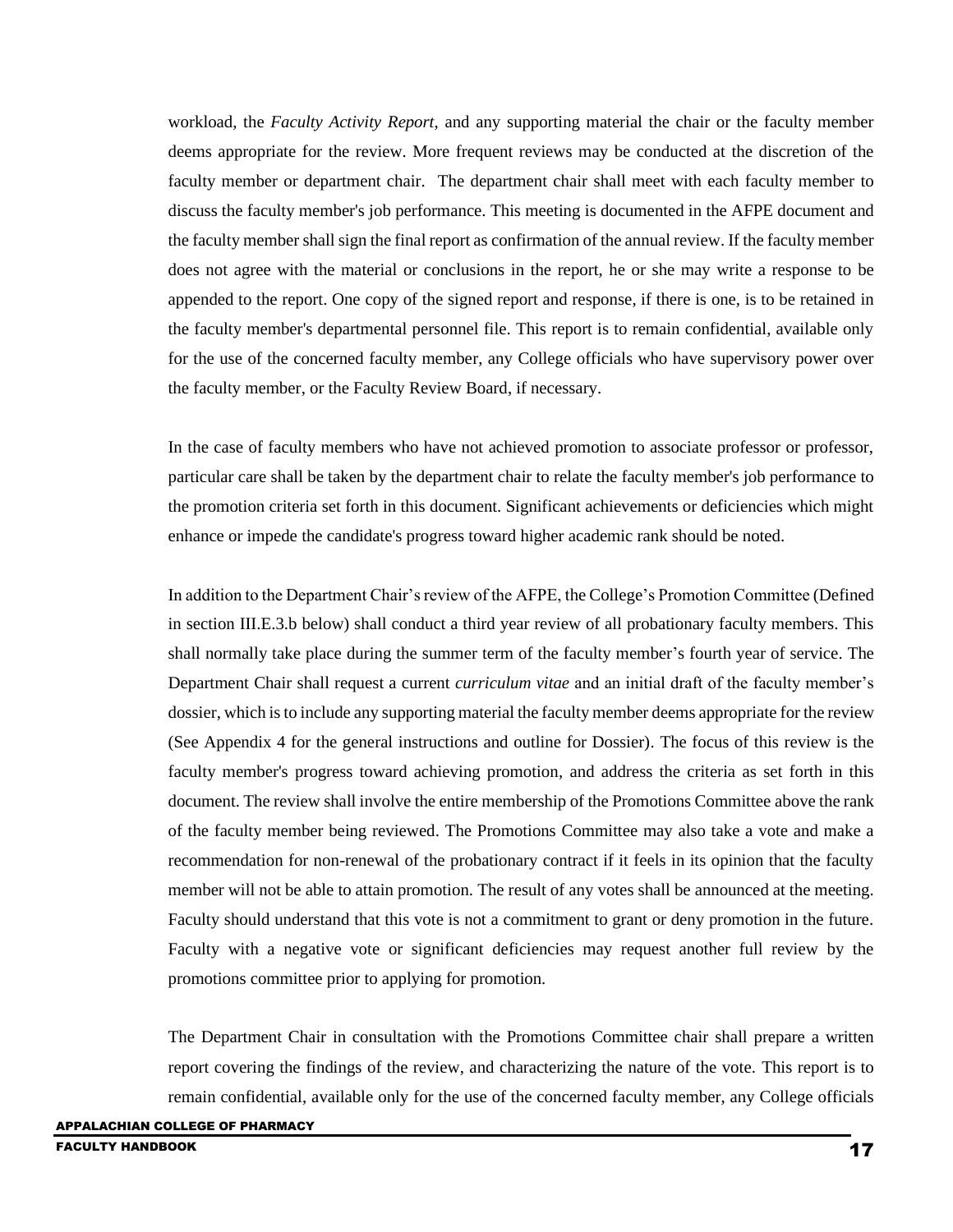who have supervisory power over the faculty member, and the Faculty Review Board if necessary. This report may also be consulted by the promotions committee when the faculty member is a candidate for promotion.

#### *7. Non-renewal of Faculty Probationary Contract*

- a. Faculty on a probationary contract that do not make appropriate advancement towards promotion may receive a non-renewal contract.
- b. Non-renewal decisions shall be made in every instance by the Dean, following recommendations from the Promotions Committee, Department Chair and/or Executive Committee. When a decision not to renew a probationary appointment has been reached, the faculty member involved shall be informed by the Dean in writing of that decision and the reasons that contributed to that decision.

The faculty member may, within fifteen calendar days after receipt of the written notice of nonrenewal, appeal the decision to the Faculty Review Board. Insofar as the faculty member alleges that the decision against renewal was based on inadequate consideration, the Faculty Review Board will determine whether the decision was the result of adequate consideration in terms of the relevant standards of the institution. If the Faculty Review Board believes that adequate consideration was not given to the faculty member's qualifications, it will request reconsideration of the decision, indicating the respects in which it believes the consideration may not have been adequate. It will provide copies of its findings to the faculty member, the Department Chair, Dean, and President. After the merit of the appeal has been judged, the recommendations of the Faculty Review Board and all supporting documents shall be submitted to the President for final action with the results provided in writing to the faculty member within fifteen calendar days.

- c. Regardless of the stated term or other provisions of any appointments, written notice that a faculty appointment is not to be renewed will be given to the faculty member in advance of the expiration of the appointment, as follows:
	- i. at least three months in advance of termination of the annual contract during the first year of service.
	- ii. at least six months in advance of termination of the annual contract during the second year of service.
	- iii. at least twelve months before the expiration of an appointment after two or more years of service at the institution.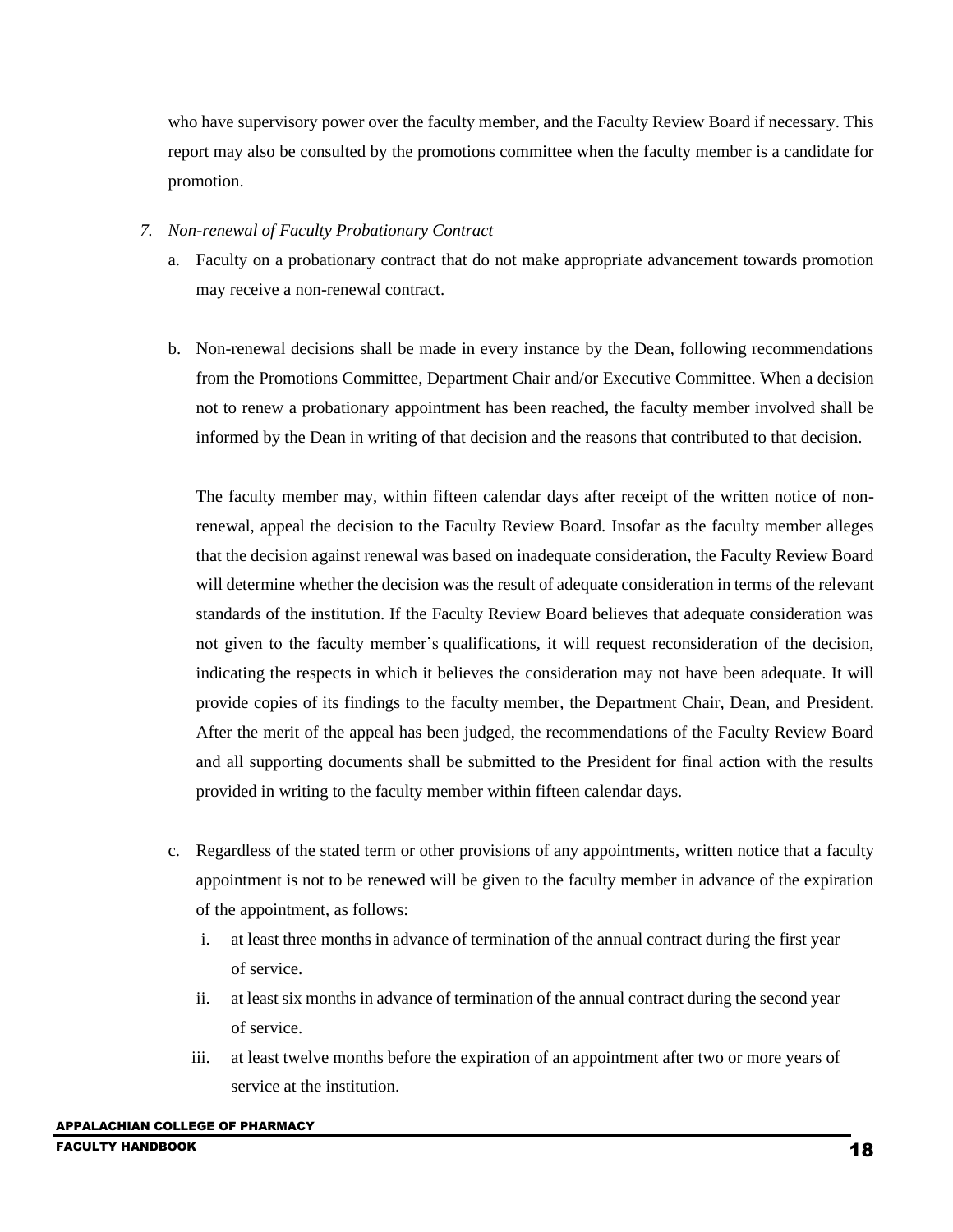#### *8. Non-renewal of Faculty Non-Probationary Contract*

- a. Upon completing the probationary period, the faculty member shall be deemed employed on a nonprobationary contract, and shall not be terminated except for failure to perform his or her duties in a satisfactory manner, incompetency, neglect of duty, insubordination, justifiable decrease in jobs in the system (financial exigency or closure of programs), failure to abide by the College's residency clause, or other good and just causes as described herein or in the ACP Personnel *Policies and Procedures Manual*.
- b. Faculty on a non-probationary 3 year contract that receive a notice of non-renewal of their 3 year contract due to performance, have up to a year to make substantive improvements in their performance. The faculty member receiving a non-renewal contract shall be reviewed in the second year of their terminal contract and if substantive improvements in their performance can be demonstrated, the faculty member will be eligible to return to a standard 3 year contract, subject to renewal. Faculty members that fail to make substantive improvements in their performance will receive a final terminal contract that will expire at the end of the final year of service to the college.
- c. Non-renewal decisions shall be made in every instance by the Dean, following recommendations from the Promotions Committee, Department Chair and/or Academic Leadership Team. When a decision not to renew a non-probationary appointment has been reached, the faculty member involved shall be informed by the Dean in writing of that decision and the reasons that contributed to that decision.

The faculty member may, within fifteen calendar days after receipt of the written notice of nonrenewal, appeal the decision to the Faculty Review Board. Insofar as the faculty member alleges that the decision against renewal was based on inadequate consideration, the Faculty Review Board will determine whether the decision was the result of adequate consideration in terms of the relevant standards of the institution. If the Faculty Review Board believes that adequate consideration was not given to the faculty member's qualifications, it will request reconsideration of the decision, indicating the respects in which it believes the consideration may not have been adequate. It will provide copies of its findings to the faculty member, the Department Chair, Dean, and President. After the merit of the appeal has been judged, the recommendations of the Faculty Review Board and all supporting documents shall be submitted to the President for final action with the results provided in writing to the faculty member within fifteen calendar days.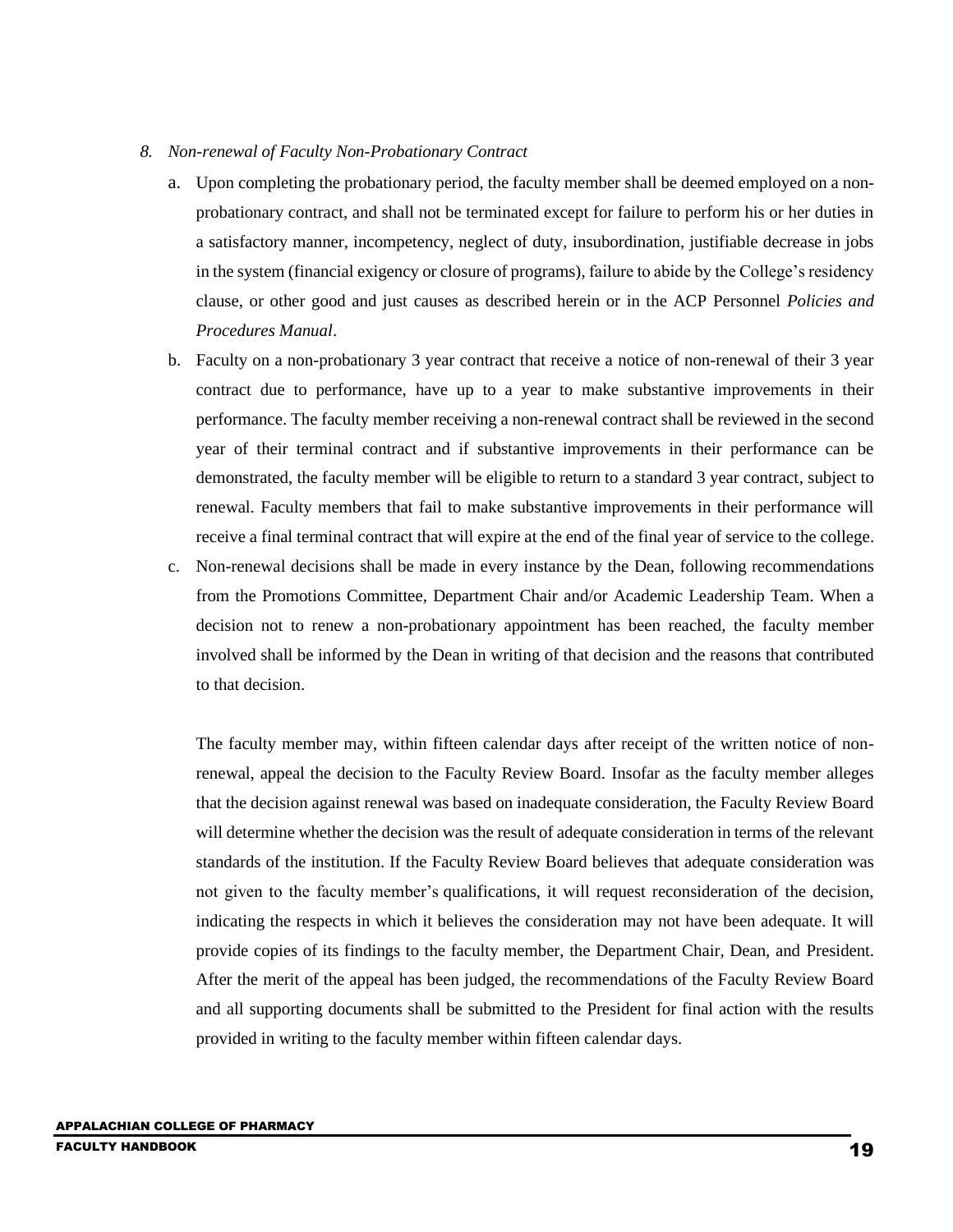#### *9. Disciplinary Measures*

#### *a. Administrative Action Other Than Dismissal*

If the administration determines that the conduct of a faculty member, although not constituting grounds for termination or dismissal, provides reasonable cause for imposition of a sanction, the faculty member must be informed in writing of the sanction and, upon request, the reasons for the sanction. A sanction is defined as any disciplinary action or restriction, limitation, suspension or termination of normal faculty privilege. These may include: salary reduction, reassignment of duties, letter of reprimand, or suspension of faculty privileges.

The faculty member may request consideration of the matter by the Faculty Review Board for formal proceedings as provided in Section III.D. in the Faculty Handbook (*Hearing Procedures for the Faculty Review Board)*. Such faculty member is presumed to understand and is hereby apprised that when the terms of this manual and the terms of the Faculty Handbook are in conflict, the terms of this manual shall apply unless specifically waived by the President in writing.

#### *1. Instruction*

Instruction is educating the employee in the proper conduct of a situation. Instruction is not considered a warning; rather, it is assisting the employee in correcting the identified issue and ensuring a positive and productive work environment. The employee's supervisor shall keep a record of instructing the employee, but no documentation of instruction shall be included in the employee's personnel file.

#### *2. Undocumented Reprimand*

The President or his designee(s) will verbally reprimand the faculty employee, including a discussion of the problem and the necessary corrective action and possible consequences if the problem persists, which shall not be documented or noted in the employee's personnel file but may be noted/documented in the supervisor's file.

#### *3. Documented Reprimand*

The President or his designee(s) will review the facts of the case with the faculty employee, including what was done wrong, what could/should have been done, and the consequences of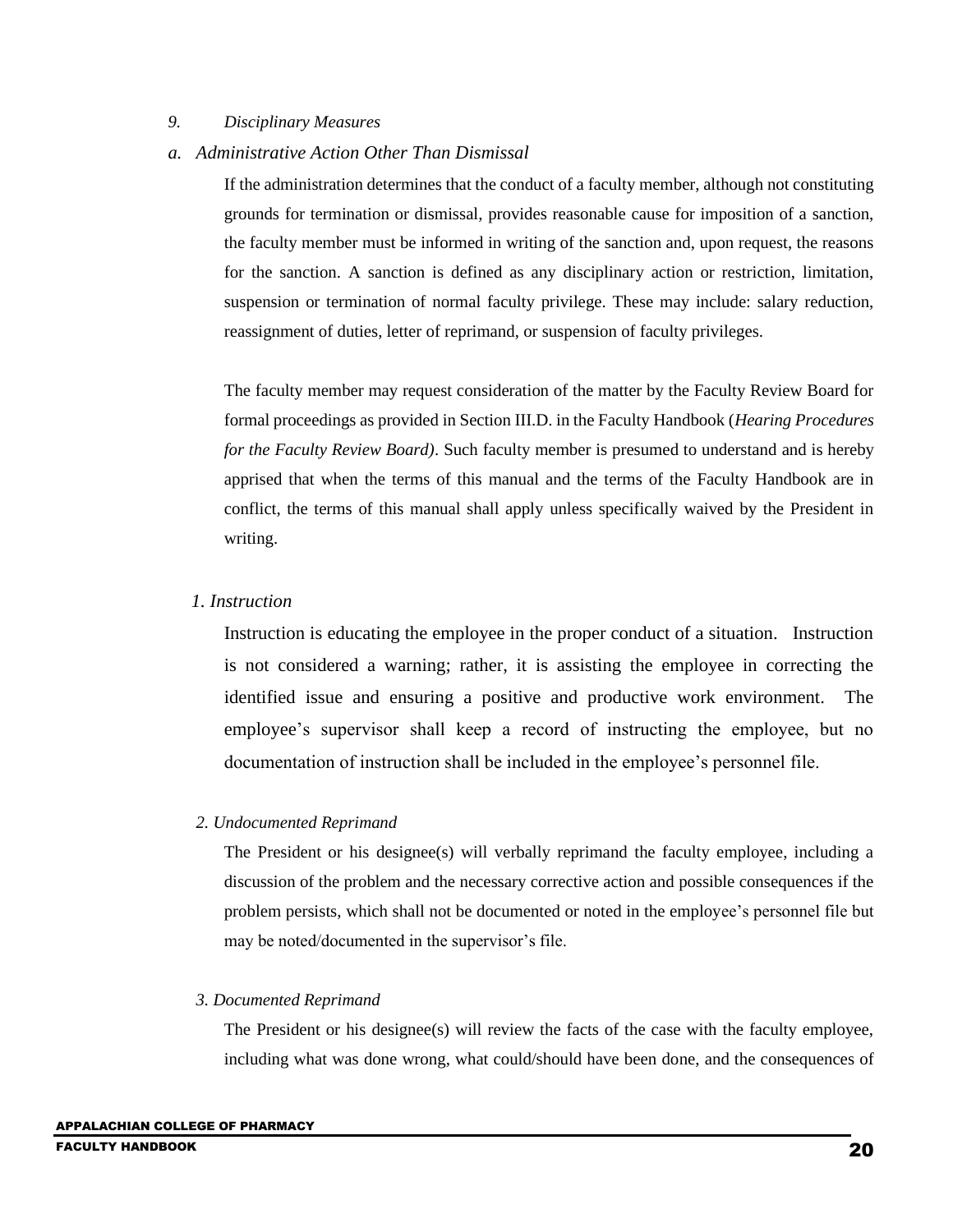continuing violation. This review shall be documented in writing to include a written reprimand, which shall be placed in the employee's personnel file.

#### *4. Suspension With Pay*

The faculty employee's duties will be suspended for a defined period of time not to exceed sixty (60) days, with the employee continuing to receive full contractual compensation and benefits, except those excluded in the College personnel policies including earned leave, during the period of suspension. The employee shall be notified in writing of the suspension, and the action will be documented in employee's personnel file.

#### *5. Suspension Without Pay*

The faculty employee's duties will be suspended for a defined period of time not to exceed ninety (90) days, with the College ceasing to pay the compensation otherwise due to employee during the period of the suspension, but with the funding of employee's employment benefits, except those excluded in the College personnel policies including earned leave, to continue during the period of suspension. The employee shall be notified in writing of the suspension, and the action will be documented in employee's personnel file.

#### *b. Dismissal of Faculty*

Faculty who fail to fulfill their assigned duties or violate the terms of their employment contract or applicable College policies and procedures may be terminated for cause and dismissed. Such dismissal or termination is not reviewable by the Faculty Review Board and is subject only to binding arbitration as otherwise set forth in this policy and by contract.

#### *10. Termination of Appointment by Faculty Members*

Faculty members may terminate their appointments provided that they give reasonable notice in writing so that a replacement may be found. Reasonable notice is defined as three months or 90 days. Faculty shall notify their Department Chair and the Dean of the College in writing. As stipulated in the ACP Personnel *Policies and Procedures Manual*, failure to provide adequate notice as defined above may result in the forfeiture of unused leave payments. Faculty members may request a waiver from the President or Dean of this requirement of notice in case of hardship or in a situation where they would otherwise be denied substantial professional advancement or other opportunity. The last day of work is considered the termination date.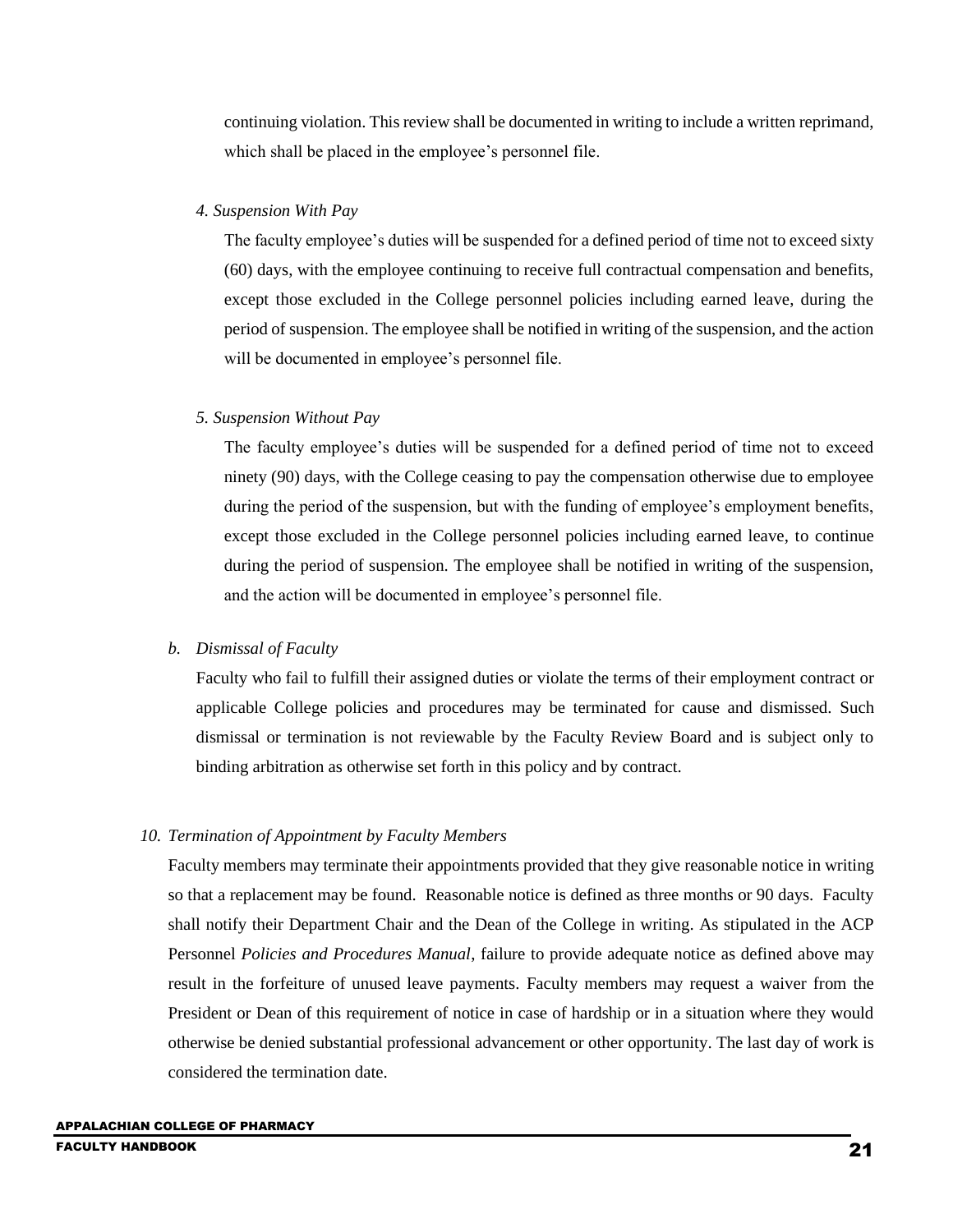#### *D. Hearing Procedures for the Faculty Review Board*

- 1. The Faculty Review Board shall be comprised of the following:
	- a. The chair of the Promotion Committee, and
	- b. The Departmental chair(s) of the college, and
	- c. Two additional faculty members, of whom one is to be chosen by the faculty member bringing the appeal. The other member is to be from outside the faculty member's department and will be appointed by the Dean.
	- d. The Assistant Dean of Student and Alumni Affairs will act as the nonvoting member of the committee.
- 2. The Review Board may, with the consent of the parties concerned, hold prehearing meetings with the parties to (a) simplify the issues, (b) effect stipulation of facts, (c) provide for exchange of documentary or other information, and (d) achieve such other appropriate prehearing objectives as will make the hearing fair, effective, and expeditious.
- 3. Upon notice of the faculty member's appeal to the Review Board, the Review Board shall set a hearing date within twenty (20) calendar days. Notice of the hearing date shall be provided to the faculty member in writing. The faculty member may submit a response and/or evidence to the Review Board in writing up until three working days before the hearing. The faculty member also may waive a personal appearance and request a decision on the basis of the written statement and evidence.
- 4. Only in instances where the dismissal of a faculty member is under review, the faculty member is entitled to have counsel of his/her choice and at his/her own expense. The institution is also entitled to have counsel. Either party or the Review Board may invite an observer to attend the proceedings. However, if counsels or observers are present, neither counsel nor the observers may participate in the hearing other than through providing legal advice to their clients.
- 5. A record of the hearing shall be made at the institution's expense and be accessible to both parties. The faculty member shall be provided with a copy of the record upon request, without charge. The decision of the review board shall be based solely on the hearing record.
- 6. After the merit of the appeal has been judged, the recommendations of the Faculty Review Board and all supporting documents shall be submitted to the President for final action with the results provided in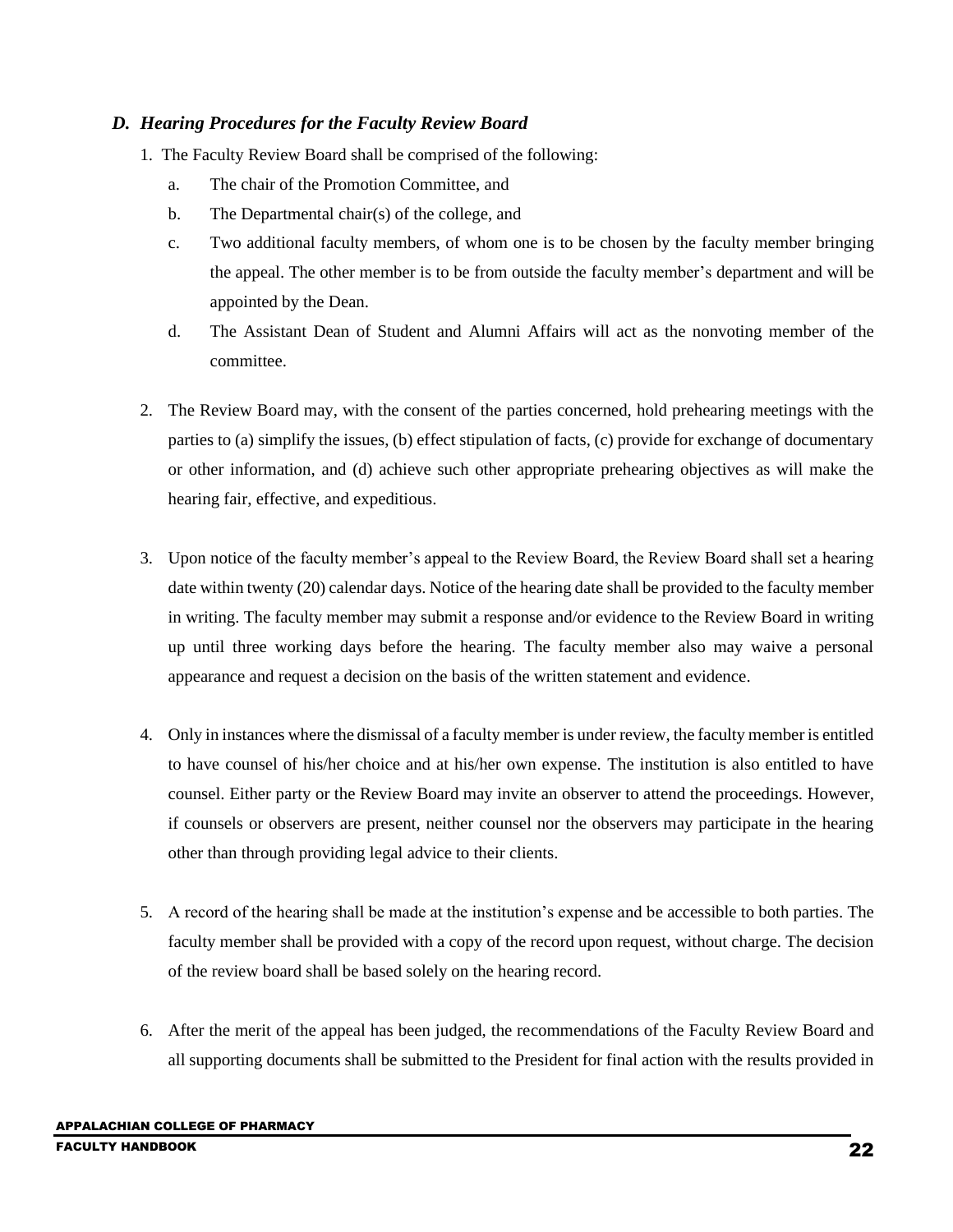writing to the faculty member within fifteen calendar days. The President will notify the faculty member in writing and the Faculty Review Board of his/her final decision within 15 days.

7. In cases of termination of appointment or dismissal, the governing Board of Trustees will be available for ultimate review.

#### *E. Promotion Criteria and Considerations*

1. Definitions of Promotion

Full-time faculty members (those holding greater than or equal to 0.7 FTE) may hold the rank of instructor, assistant professor, associate professor, or professor. Promotion is defined as advancement to a higher rank based on merit and collegiality. Criteria for granting promotion must be relevant to the mission and goals of the Appalachian College of Pharmacy. In order to be promoted, an individual must have attained the qualifications necessary for promotion to the next rank. Promotion is not based solely on time in rank.

Promotion is primarily based on merit. A candidate for promotion should have acceptable achievements, dependent on their negotiated workload, in the areas of a) teaching; b) research/scholarship; c) clinical practice; d) outreach scholarship; and/or e) service to the College and community; as well as f) the candidate's collegiality. As described previously, the faculty member's credentials and achievements shall be reviewed annually and faculty at the rank of assistant professor shall undergo a review after 3 to 4 years of service to evaluate the candidate's credentials towards meeting the requirements for promotion. The criteria for teaching, research/scholarship, clinical practice, outreach, service and collegiality described below shall be considered by the faculty in the evaluation of a candidate's performance and achievement. The candidate's academic assignments shall determine which criteria are most emphasized. Credit shall also be given for contributions above and beyond specifically assigned duties.

a. Teaching

Since the primary activity of the College is the instruction of student pharmacists, careful evaluation of teaching is essential. Because of the difficulty of evaluating teaching effectiveness, faculty members are urged to consider as many relevant measures as possible in appraising the candidate. These include consideration of the candidate's knowledge of the subject and his or her professional growth in the fields of specialization; the candidate's own statement of his or her teaching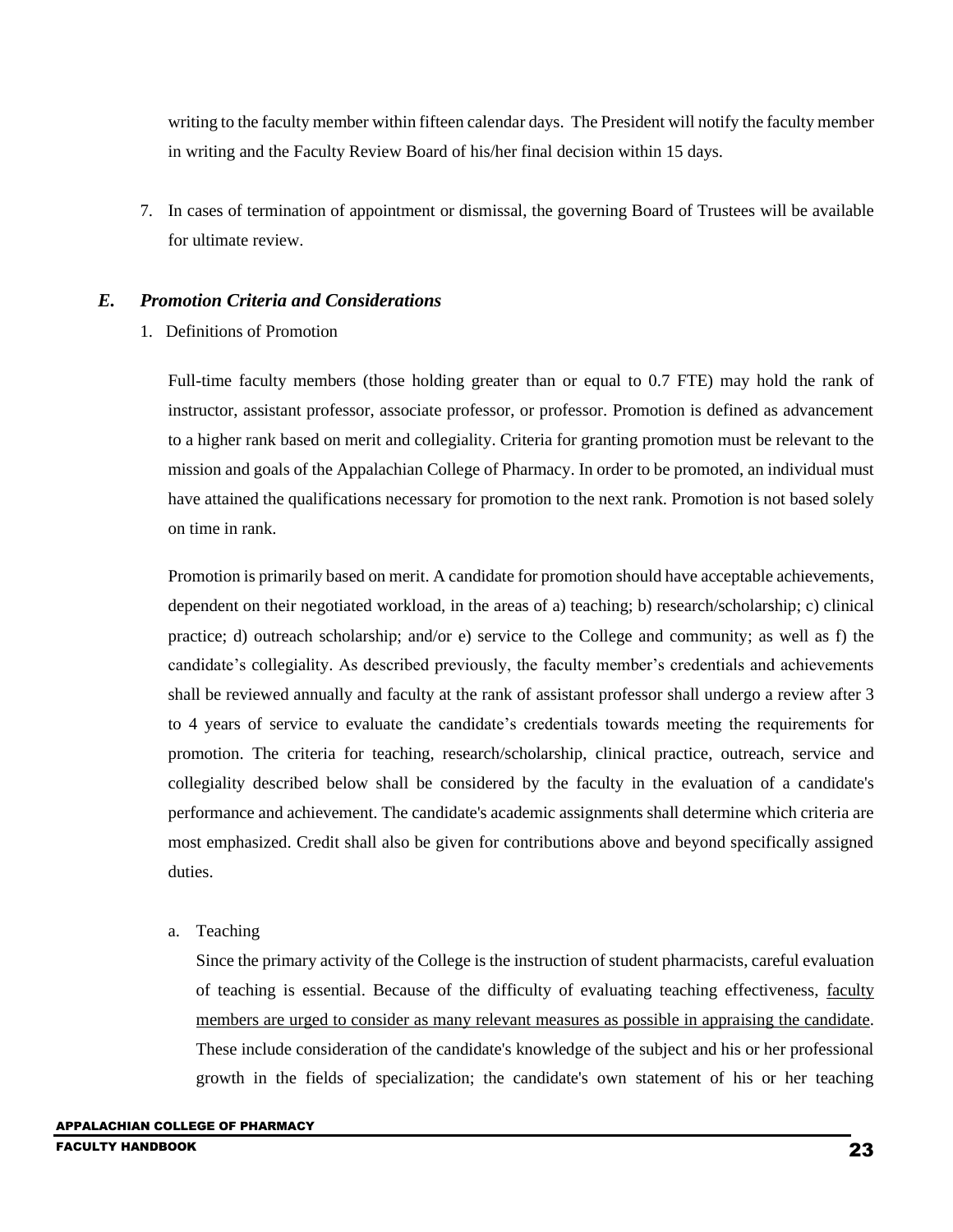philosophy; the quality of the candidate's teaching and clinical precepting as indicated by peer and student evaluations and teaching awards; performance of the candidate's students on standardized tests or in subsequent classes; the candidate's contributions to the academic advising and mentoring of students; the candidate's development of new courses and curricula; the quality of the candidate's direction of student's participation in research, independent study projects, etc.; and the quality of pedagogical material published by the candidate (this will also be considered under scholarship of teaching).

#### b. Research/Scholarship

A faculty member engaged in research/scholarship has an obligation to contribute to his or her discipline through applied basic research and/or interpretive scholarship. To a large extent, each discipline must determine the appropriate quality and quantity of research/scholarship necessary for promotion and judge its candidates accordingly. In appraising the candidate's work, faculty members should consider the quality and significance of the work, the quality of the outlet for publication or presentation, and, in cases of collaborative work, the role of the candidate. These criteria should be made clear to the faculty candidate by the Department Chair during the Annual Faculty Plan and Evaluation process and reviewed at the candidate's 3 year review.

Research and scholarship ordinarily can be documented by a candidate's publications and presentations. Publication subjected to critical review by other scholars as a condition of publication should carry more weight than a publication that is not refereed. Nevertheless, all forms of publication, including articles intended for a non-academic audience, should be considered provided they are of high quality in relation to the purpose intended. Scholarly papers subjected to peer review and delivered at a regional or national conference should carry more weight than work done only on a local level. Successful efforts in obtaining extramural support for research/scholarship (as well as for teaching and outreach programs) should also be positively considered in evaluation of the candidate.

#### c. Clinical Practice

Faculty members engaged in the education of student pharmacists through their activities in the clinical practice setting act as role models for pharmacy students, as well as a catalyst for the delivery of innovative pharmaceutical care to patients. As a result, it is necessary for members of the Department of Pharmacy Practice faculty involved in patient care to demonstrate competence, commitment, and innovation in clinical practice. Therefore, in addition to direct patient care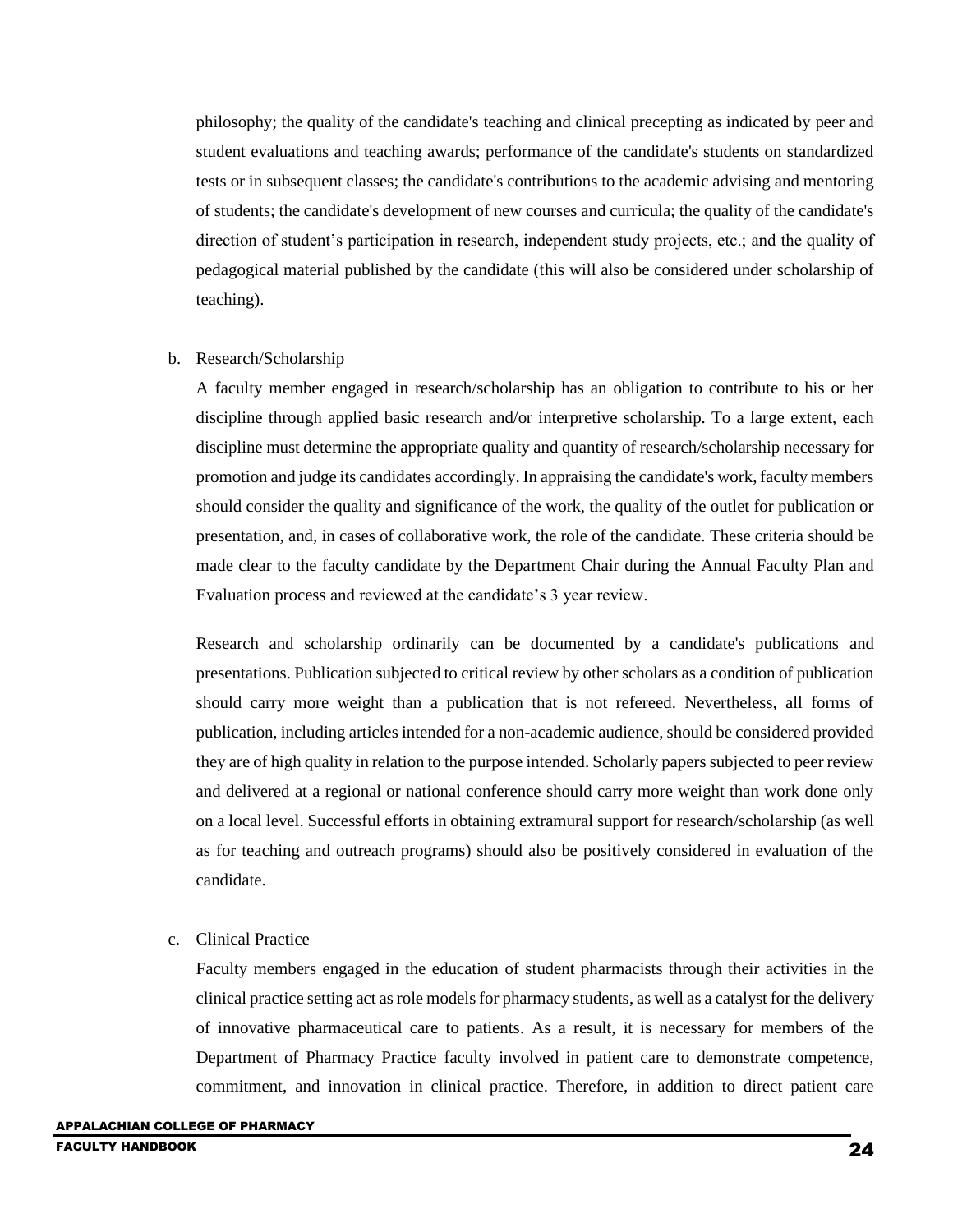activities, the assessment of clinical practice competence usually will include evidence of the development of innovative roles for the pharmacist in a patient care setting, evidence of communications with other health care professionals (including presentations or lectures), scholarly writings (e.g. newsletter contributions, medication evaluation use reports, drug use policy statements, etc.), involvement in creative activities such as new methods in service delivery and design, or demonstrated direct influence on patient care (as evidenced by examples of approved prescriptive authority protocols, letters of support from medical colleagues or patients, etc.).

#### d. Outreach

As used in this context, "outreach" refers to the function of applying academic expertise to the direct benefit of external audiences in support of College and unit missions. A faculty endeavor may be regarded as outreach for purposes of promotion if all the following conditions are met: 1) there is a substantive link with significant human needs and societal problems, issues or concerns; 2) there is a direct application of knowledge to significant human needs and societal problems, issues, or concerns; 3) there is utilization of the faculty member's academic and professional expertise; 4) the ultimate purpose is for the public or common good; 5) new knowledge is generated for the discipline and/or the audience or clientele; and 6) there is a clear link/relationship between the program/activities and an appropriate academic unit's mission. Outreach may not be expected of all faculty. Participation in this function may vary from major continuing commitment, through intermittent engagement, as needs and opportunities for a particular expertise arise, to no involvement at all.

The commitment of faculty time to outreach is a decision to be made by the faculty member with the approval of the department in which the faculty member will seek promotion. It may be accomplished in the initial appointment, in annual workload plans (as defined in the AFPE), or during the year in response to unexpected needs. In any case, this decision should be made with due consideration to the professional development of the faculty member, the expected public benefits of the outreach activities, and mission of the department and/or other supporting units. Departmental approval carries a commitment to assess and appropriately weigh outreach contributions in salary and promotion recommendations.

Demands for quality in outreach are the same as in teaching, clinical practice, and research/scholarship; however, outreach activities are different in nature from other activities and must be evaluated accordingly. Department Chairs should request any material necessary from the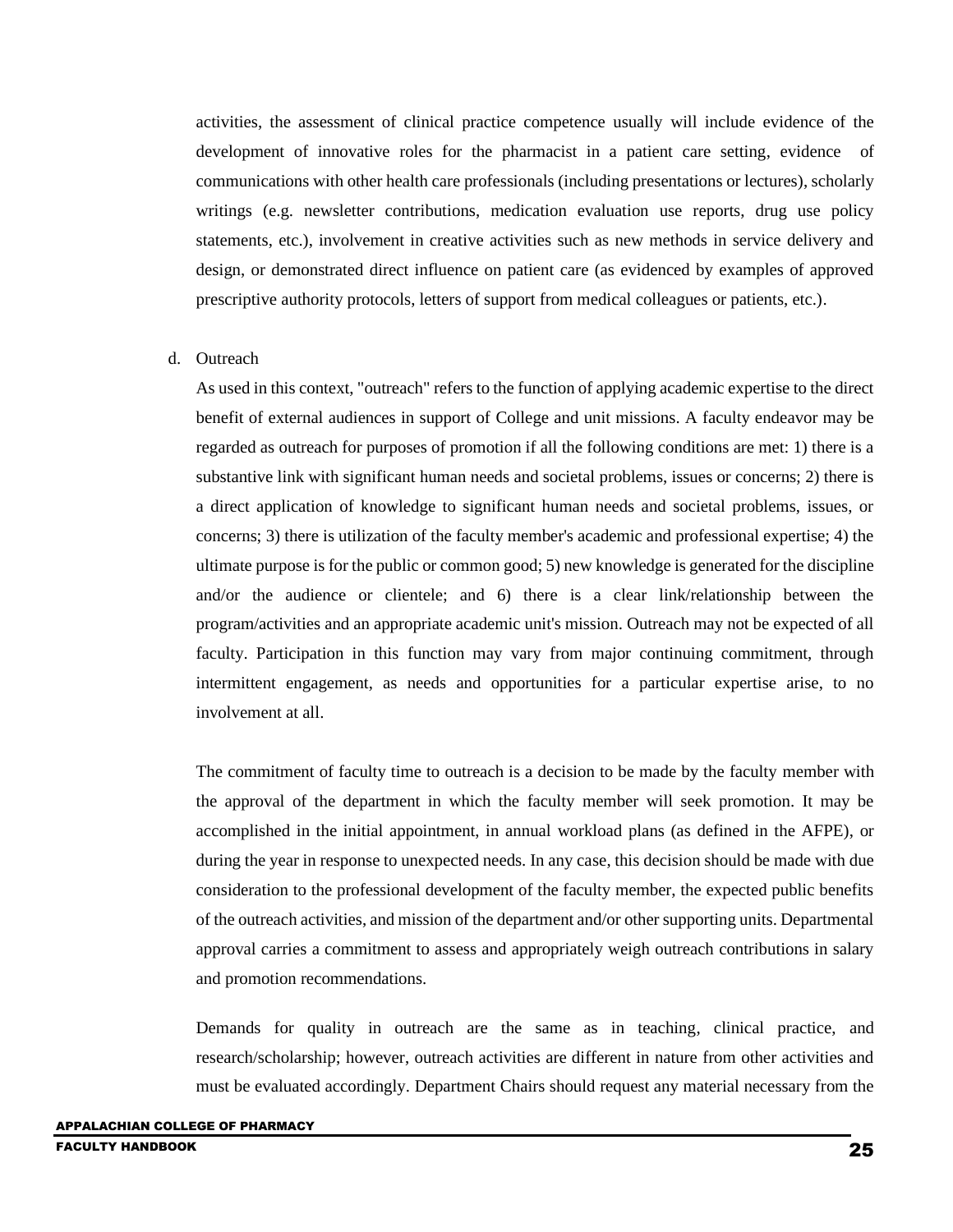candidate to facilitate faculty assessment of the type, quality, and effectiveness of the candidate's involvement in extension activities and evaluation of any resulting publications.

e. Service

Service includes participating in departmental and College governance and committee work, assisting in the recruitment of new faculty, and developing and assisting in the implementation of new academic programs, as well as service to the College, community or the pharmacy profession at large. Faculty should note particularly distinctive contributions to College and community life on the part of the candidate, including service to the candidate's profession, such as offices held and committee assignments performed for professional associations and learned societies; editorships and the refereeing of manuscripts; and activities that improved the community.

f. Collegiality

Collegiality is a professional criterion relating to the performance of a faculty member's duties within a department. Collegiality should not be confused with sociability or likability. Collegiality is a professional, not personal, criterion relating to the performance of a faculty member's duties within the College and their department. Concerns respecting collegiality should be shared with the candidate as soon as they arise and should certainly be addressed in yearly and third year reviews. Faculty members should recognize that their judgment of a candidate's collegiality will carry weight with the Promotion Committee. Relevant criteria relating to the review of collegiality include the following:

- Does the candidate demonstrate productivity, quality and growth in areas of teaching, scholarship and research, clinical practice (when applicable), outreach and service in a collaborative relationship with other faculty?
- Does the candidate demonstrate cooperation with other members of the College to reach the College's and departmental goals and maintain academic integrity of the College?
- Are the candidate's professional abilities and relationships with colleagues compatible with the College's mission and its long-term goals?
- Has the candidate exhibited an ability and willingness to engage in shared academic and administrative tasks within the department and to participate in discussions germane to the College's and departmental policies and programs?
- Does the candidate maintain high standards of professional integrity?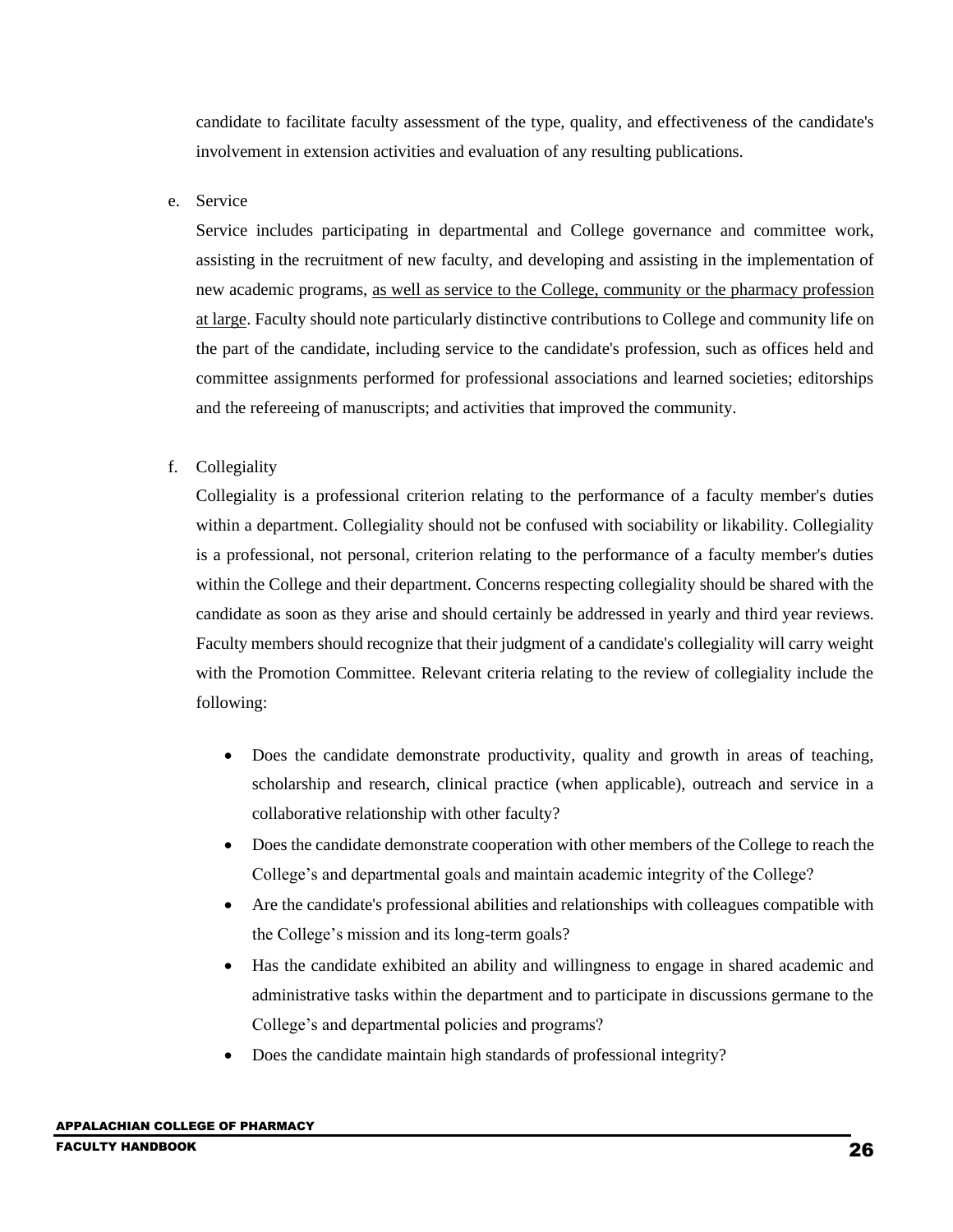Additional information regarding criteria for promotion is listed in the ACP *Guidelines for Faculty Appointments and Promotion***.** The ACP *Guidelines for Faculty Appointments and Promotion* is available in SharePoint.

- 2. Eligibility for Promotion
	- a. There is no fixed requirement for years of service at a given rank before a faculty member can be promoted. However, the qualifications for each professorial rank generally cannot be demonstrated in less than four complete years of service. Only in exceptional and welldocumented cases, in which a faculty member has substantially exceeded requirements for promotion in a shorter time, should he or she be recommended for promotion before completing at least four years in the current rank.
	- b. If a faculty member has had no prior service at another institution of higher education, he or she normally should be considered for promotion during his or her fifth year of full-time service. A faculty member may request that promotion consideration be deferred from the fifth to the sixth year without prejudice. A candidate whose employment begins prior to December 1st, may be considered during his or her fourth year of full-time employment. A faculty member on leave of absence without pay may not count his or her leave time toward promotion, unless such leave is professionally related. A faculty member who has qualified for *Family and Medical Leave Act* leave may request up to a one-year extension of the date for consideration of promotion. A faculty member on leave without pay cannot be a candidate for promotion while on leave. A faculty member on leave with pay (e.g. sabbatical) should count such time and may be considered as a candidate.

#### 3. Procedure for Promotion

a. Initiation of the Process

The promotion process can be initiated by the candidate's department chair or by the candidate. Candidates and department chairs should supply information necessary for evaluation in the format outlined in this section. This information shall be available to all eligible faculty members of the Promotion Committee, as defined below in section II.E.3.b. The information requested needs to be sufficiently detailed so that the promotions committee members can evaluate a candidate in terms of both achievement and potential. Department chairs and candidates who have questions about the material to be submitted should feel free to contact the Department Chair, Promotions Committee Chair, or the Dean of the College of Pharmacy.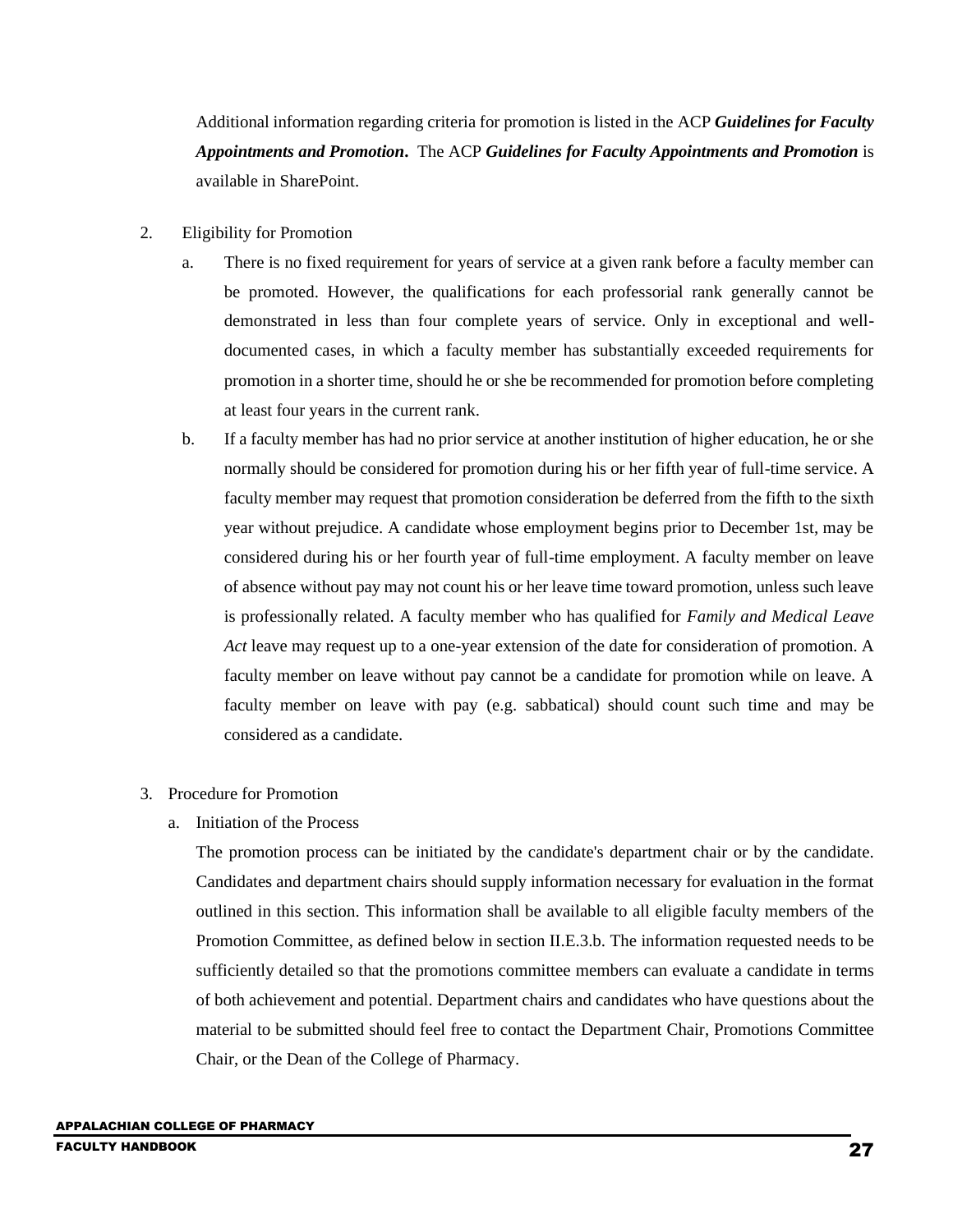#### b. Participating Faculty

Faculty members eligible to participate in evaluation of the candidate are those faculty of any Department of **higher rank** than the candidate for promotion. The Chair of the Committee will be a faculty member holding the rank of full professor. These faculty will constitute the Promotion Committee, which will make the promotion recommendation to the President.

c. Information on the Candidate

The outline printed in Appendix 4 indicates the kind of information each candidate for promotion and his or her department chair shall supply, and provides a format to be followed in presenting that information. A template for the promotion dossier is available in SharePoint (under *Faculty Development Materials*) or through the Department Chair.

d. Submission of the Candidate's Dossier

The dossier and evaluative letters shall be submitted to the Promotion committee by the Department Chair. The submission should be collated into a complete packet, fastened with a spring binder clip (do not bind or staple), with each section arranged with tabs as follows:

- i. Standard biographical data sheet.
- ii. Information supplied by the candidate.
- iii. An appendix containing:
	- a. Information supplied by the Department Chair.
	- b. Evaluations and recommendations from: the Dean, the Department Chair, faculty members, directors of any relevant funding source, and outside referees (required for promotion to full professor).

Faculty members in the Candidate's Department should be encouraged to write letters explaining why they do or do not favor promotion. Where there are fewer than three faculty members who are eligible to write letters of evaluation, the Department Chair may ask for letters from faculty members of the other Departments or other Colleges or Universities who have knowledge of the candidate's professional performance. Depending on the faculty member's assignment and expected workload, letters should address the quality of their research and scholarship, effectiveness in the areas of teaching, clinical practice, outreach, service contributions and/or collegiality, and the candidate's potential for continued advancement. Faculty should bear in mind that letters to the Promotion Committee are an important source of information for the Committee. Letters can help the Committee to make an informed judgment about the candidate's collegiality by addressing the candidate's performance of his or her duties within a department. Letters can also help the Committee, whose members may not come from the candidate's field, understand the significance of the candidate's work and make a fair appraisal of it. Normally, evaluative letters should be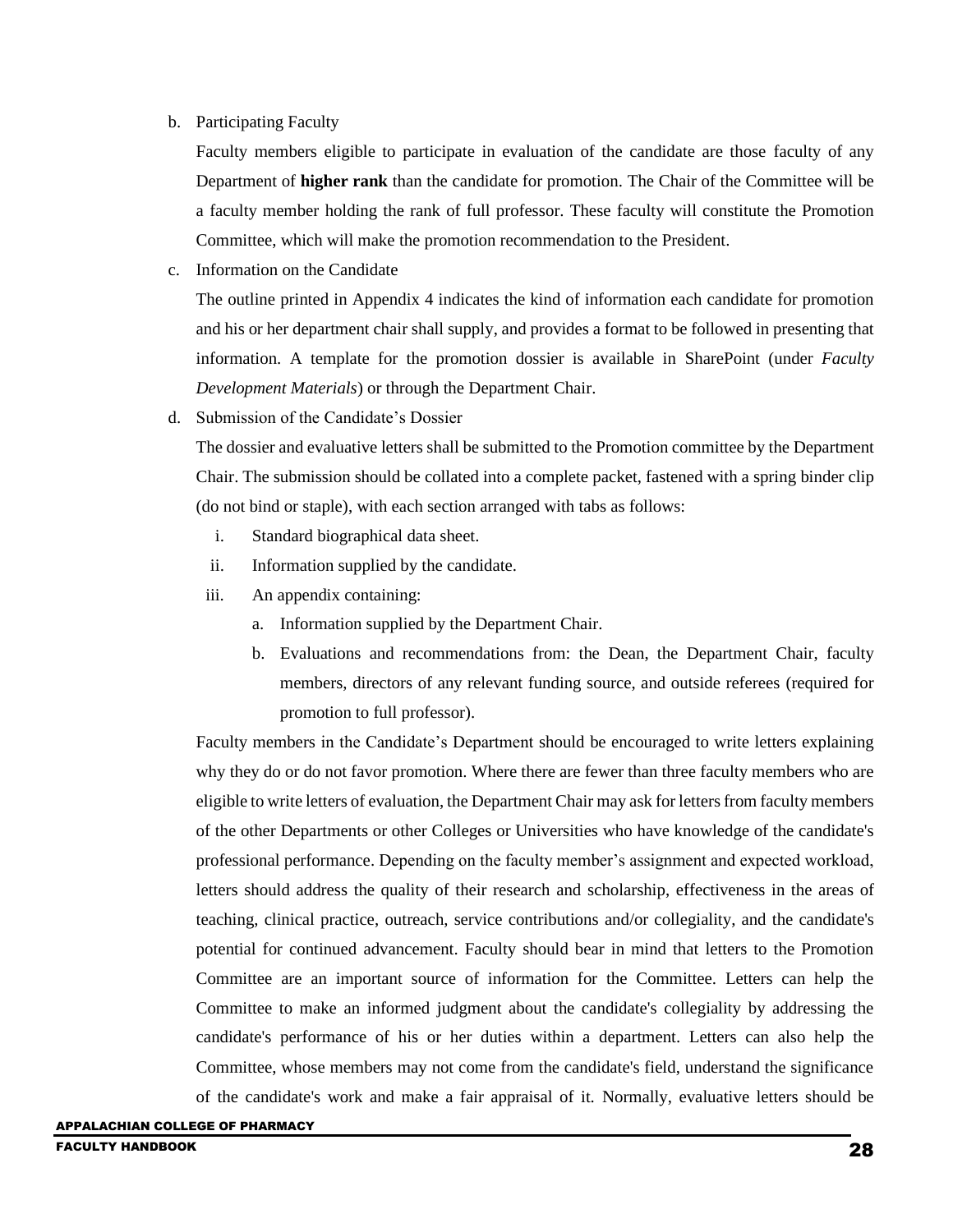addressed to the Department Chair; however, letters may be submitted directly to the Promotion Committee Chair. Department Chairs and the Committee Chair shall append all letters of evaluation that are submitted to them.

e. Consideration of the Candidate

The candidate's dossier (consisting of the information supplied by the candidate and the information supplied by the department chair, see appendix 4) and all supporting material shall be available for review exclusively by faculty eligible to vote on the candidate. After the faculty on the Promotion Committee has had adequate time to review the dossier and supporting material, the Chair of the Promotion Committee shall convene a meeting of all eligible faculty to discuss nomination of the candidate.

Confidentiality and the right of faculty members to express their viewpoints openly without fear of retaliation shall be the hallmarks of the discussion. Deliberations of the Promotion Committee shall be confidential, as shall all documents and testimonies involved at the various levels of the promotion process. If a recommendation is forwarded, all copies of a candidate's dossier shall be destroyed after the Promotion Committee's deliberations are completed except for a copy filed permanently in the Candidate's employment file and in the Legal Counsel's office of the Appalachian College of Pharmacy. This copy is subject to legal review only under certain conditions.

f. The Promotion Committee's and Dean's Recommendation

The Department Chair shall present the candidate's credentials to the Promotions Committee. The Promotion Committee shall in a closed meeting review the candidate's dossier. Should additional material be needed, the department Chair will request the information from the Candidate. After the Promotion Committee has had time to discuss the candidate's qualifications in a closed meeting, a secret ballot shall be taken at the meeting to determine the final recommendation of the Committee. Faculty members may participate in the promotion recommendation in one of the following ways:

- i. present and voting,
- ii. present and abstaining,
- iii. absent but submitting a written vote prior to the meeting, or
- iv. absent and not voting (This response does not count as part of the overall total vote.)

If of appropriate academic rank, the Department Chair shall also vote by secret ballot with the Committee. Any other faculty member serving as an administrator who has an official vote on the candidate shall also vote by secret ballot with the Committee. Immediate family members shall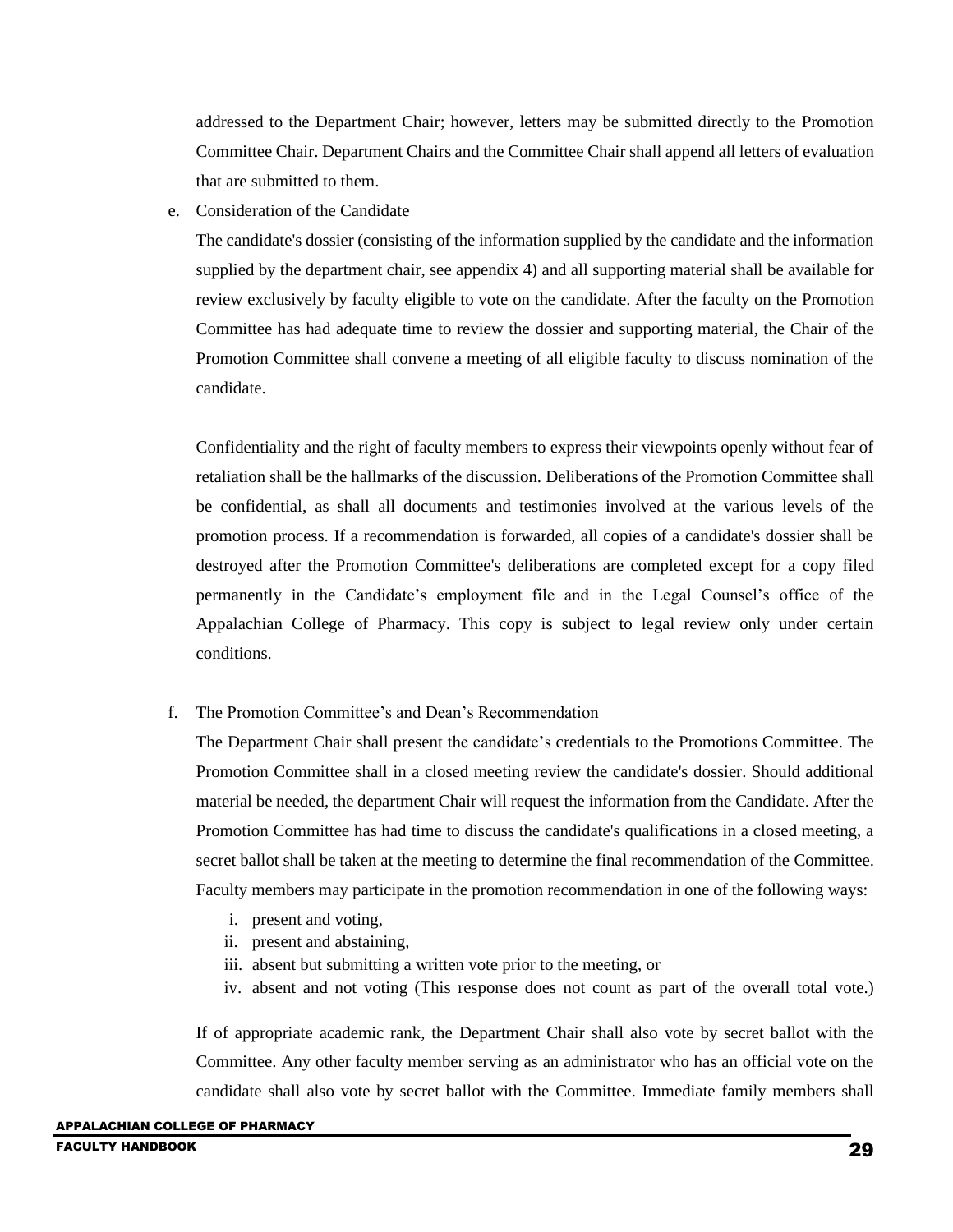excuse themselves from voting. The Chair shall announce the vote at the meeting. The vote shall be transmitted itemized **as i, ii, iii, and iv** as listed above in writing, first to the Dean of the College and then to the President. The Department Chair shall communicate the Committee's recommendation to the candidate. The Department Chair, Promotion Committee Chair, and Dean shall provide a written evaluation of the candidate and a recommendation for or against promotion. All recommendations shall be forwarded to the president for final review and recommendations.

#### g. Schedule

The specific date for nominations for promotion shall be announced in the annual call for nominations from the President and Dean, generally in the fall semester. The candidate's Department Chair shall request material early enough to make a recommendation to be forwarded with the candidate's dossier to the Promotions Committee. Dossiers will be due to the Promotions committee by date announced by the Dean or President. The promotions committee will review candidates in the spring term and provide their recommendations no later than the last day of the spring term.

When the President approves a recommendation for promotion, the candidate shall be notified in writing by the President, with copies of the notification sent to the Department Chair and Dean. The President will meet with the Promotion Committee whenever the recommendation of the Committee on a promotion decision is not accepted. The meeting will take place before the President announces the decision.

When the Committee or President does not approve a candidate for promotion, the candidate shall be notified in writing by the President. Copies of the notification shall also go to the Department Chair and Dean. If the candidate so requests, he or she shall be informed of the numerical vote and provided with a written statement of reasons why the recommendation was not approved. If the President overrules a recommendation, he or she shall inform the Promotion Committee in writing of the overruling and the reasons for it.

Candidates considered for promotion on the schedule noted above shall be notified of the decision no later than the end of spring semester. Determination of rank-on-hire at a level above assistant professor will also follow these guidelines, but may undergo an expedited review. The departmental chair shall be notified in a timely manner of any decisions regarding rank on hire in order to complete the candidate's appointment documents.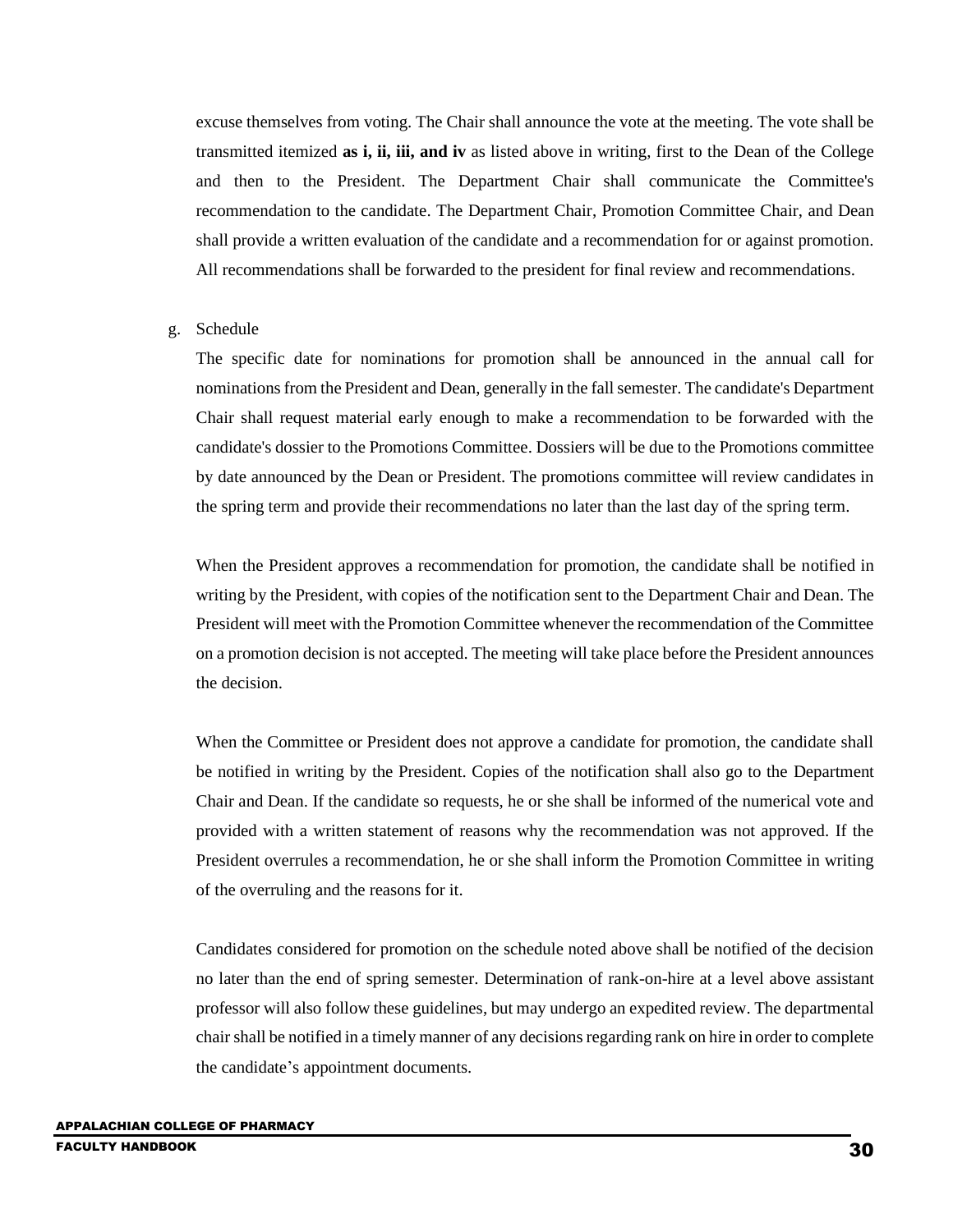The procedure for promotion shall differ from that outlined above in the cases of faculty instructors: Promotion to Assistant Professor may be made upon recommendation of the Department Chair and concurrence of the Dean and President. In addition, when a faculty member is hired at the assistant professor level, but was appointed as an instructor because the terminal degree was still in progress, he or she may be promoted to assistant professor once the terminal degree is completed. Such a promotion requires the recommendation of the department Chair, the concurrence of the Dean and the President. Any promotions of Instructors to Assistant Professor shall become effective immediately.

#### i. Appeal of Promotion Decisions

Grounds for appeal exist when, in the opinion of the candidate, one or more of the following occurred:

- a. The denial of promotion resulted from the fact that all evidence in support of the candidate was not presented at the time of the original consideration.
- b. The denial resulted from procedural irregularities concerning advisement and periodic review or a failure to follow promotion procedures of the department or college.
- c. The denial was based on considerations violative of academic freedom.
- d. The denial was based on discrimination with respect to race, sex, religion, national origin, age, physical handicap, marital status, or sexual orientation.

A faculty member who contends unjust denial of promotion may choose to discuss the reasons for denial and the appeals process with the President. Appeals should be made in writing to the President through the Department Chair within 14 calendar days of the date of the faculty member's receipt of written notification of denial.

If the faculty member bases his or her appeal on alleged violation of academic freedom or discrimination, the appeal must include a statement of the grounds on which the allegation is based and evidence to support his or her case. If the faculty member succeeds in establishing a *prima facie* case, it is incumbent upon those who made the decision against promotion to come forward with evidence in support of their decision. Statistical evidence of improper discrimination may be used in establishing such a case.

The President shall respond promptly to the faculty member's request for an appeal through the Faculty Review Board by setting the date, time, and place for the hearing of the appeal in accordance with the written procedures described herein. After the merit of the appeal has been judged based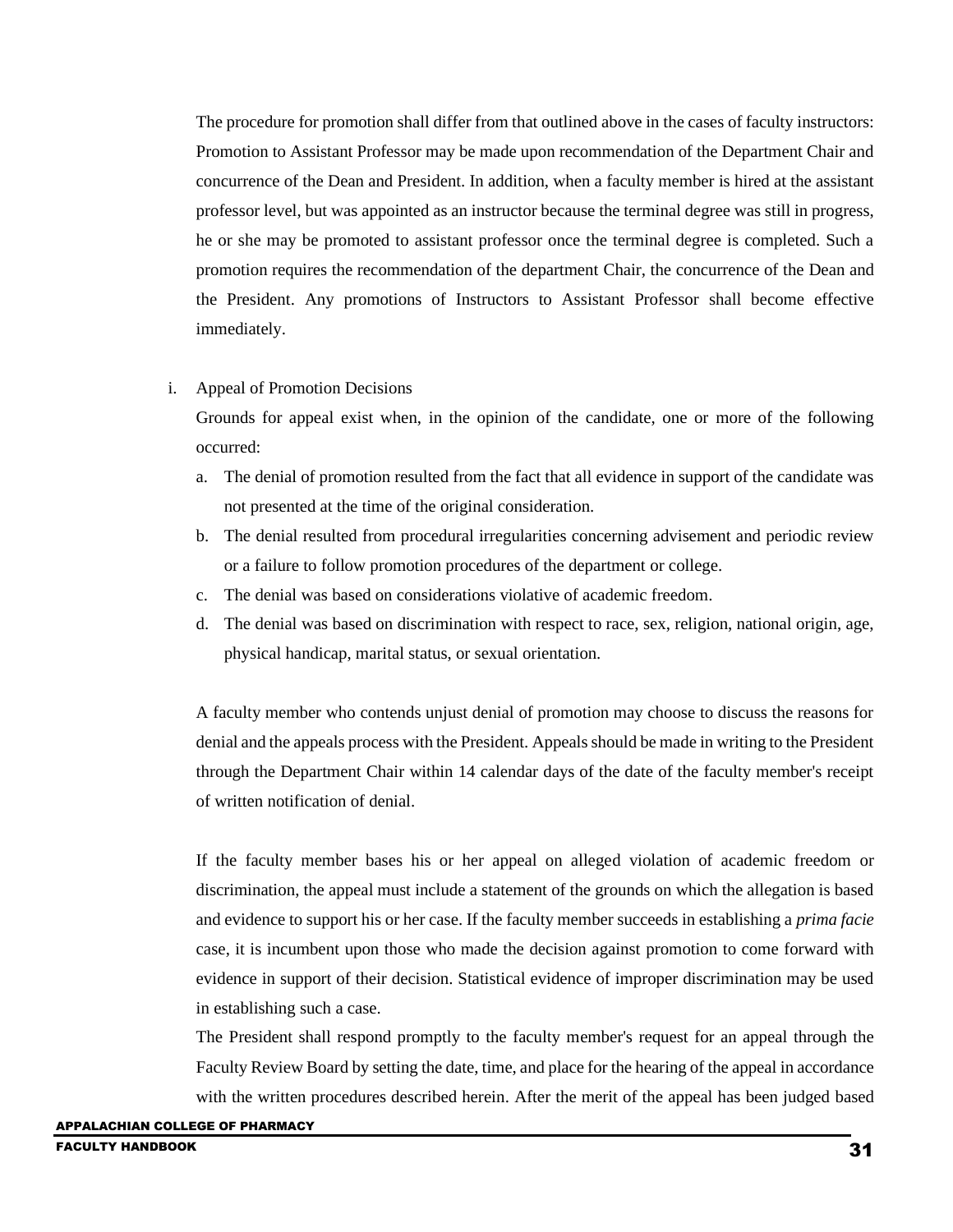on the procedures described herein under section III.D.1-7, *Hearing Procedures for the Faculty Review Board*, the recommendations of the Faculty Review Board and all supporting documents shall be submitted to the President for final action.

In the appellate process, appeals must be taken and decisions rendered so as to prevent postponing a promotion decision to the next budgetary year.

#### *F. Emeritus Status Policy and Procedures*

#### 1. Eligibility

Emeritus status may be awarded on retirement to faculty holding the rank of professor, associate professor, or equivalent with ten years or more of sustained meritorious service to the College. Faculty entering into retirement as the result of a disability must meet these eligibility standards, but may be exempt from the ten-year requirement. This honorary title may be awarded posthumously. Faculty holding a titled professorship at the time of retirement may transfer the title to emeritus status.

#### 2. Procedures

At the time the College is notified of a faculty member's intent to retire, the Business Office will provide notification of this policy to the faculty member and the faculty member's Departmental Chair. The faculty member may request consideration through the department chair, though normally the department chair, with the concurrence of the Dean of the college, will provide information and a recommendation concerning the faculty member's eligibility to the President. This information and recommendation shall include the results of a vote on the awarding of emeritus status taken from all the College's faculty. The President will act upon the recommendation and advise the faculty member and Dean.

3. Privileges

The college and its Departments are encouraged to invite emeritus faculty to serve as lecturers, substitute instructors, and consultants, providing such faculty an opportunity for continued visibility at the College as a reflection of their experience and past service to the College. To this end, emeritus faculty may be provided the following privileges and courtesies:

a. The names of all emeritus faculty will be included in a special section of the College's Faculty listings and website.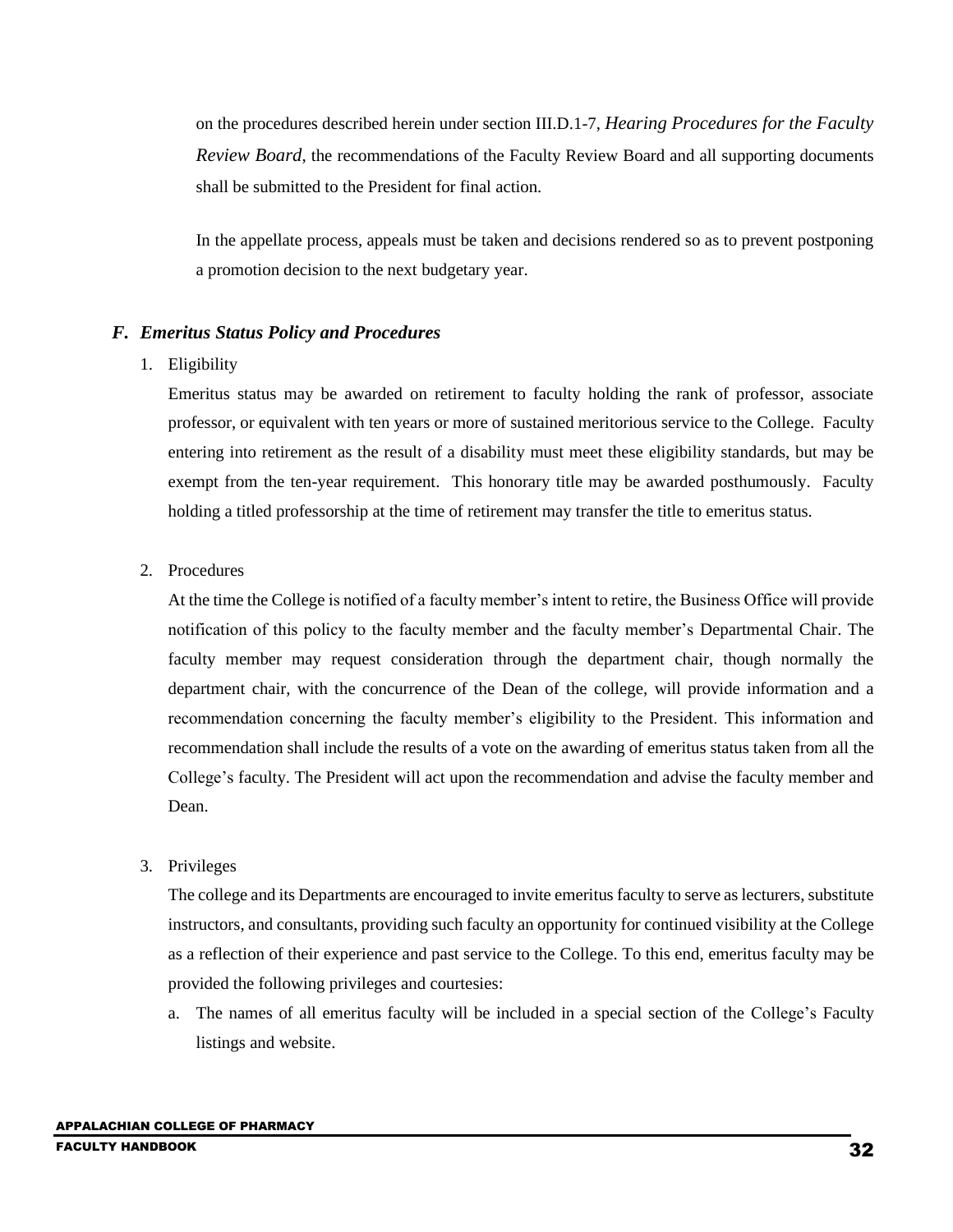- b. Emeritus faculty are encouraged to participate in College events and are provided access to such events and the social and recreational resources of the College.
- c. Emeritus faculty retain faculty access to the College libraries, including all services normally provided active faculty.
- d. Emeritus faculty may audit any of the College's instructional course offering at no charge, when space is available and with the approval of the instructor of the course.
- e. Emeritus faculty are encouraged to participate in extramural contracts and grants.
- f. Emeritus faculty retain the parking, College ID card, network, and e-mail privileges normally assigned to active faculty.
- g. At the discretion of the Dean and based on the availability of resources, emeritus faculty may be provided office space, office support, mailing privileges, laboratory space, and a library carrel when used for professional purposes in support of the College's mission.
- h. The President may designate other privileges to emeritus faculty.

#### *G. Faculty Grievance Procedures*

- 1. A Special Review Committee will be established by the College of Pharmacy for the purpose of mediating faculty grievances. "Grievance" does not include matters related to disciplinary actions, dismissals, terminations, or non-renewals, as such proceedings are mediated by the *Faculty Review Board*.
- 2. Actions or conditions subject to grievances are administrative decisions affecting terms and conditions of employment, such as salary adjustments, developmental leaves, assignments/duties, alleged infringement upon academic freedom, and working environment.
- 3. A grievant shall initiate, within a reasonable length of time, the grievance process with the Dean of the College of Pharmacy only if the grievance cannot be resolved by 1) communicating with the person whose decision is the subject of the grievance, 2) discussing the grievance with the person's immediate supervisor, and 3) exhausting other applicable grievance processes.
- 4. The Special Review Committee shall consist of the following three members:
	- a. A faculty member chosen by the grievant;
	- b. A faculty member chosen by the person(s) whose decision is the subject of the grievance;
	- c. A faculty member elected by the faculty who will also act as Chair.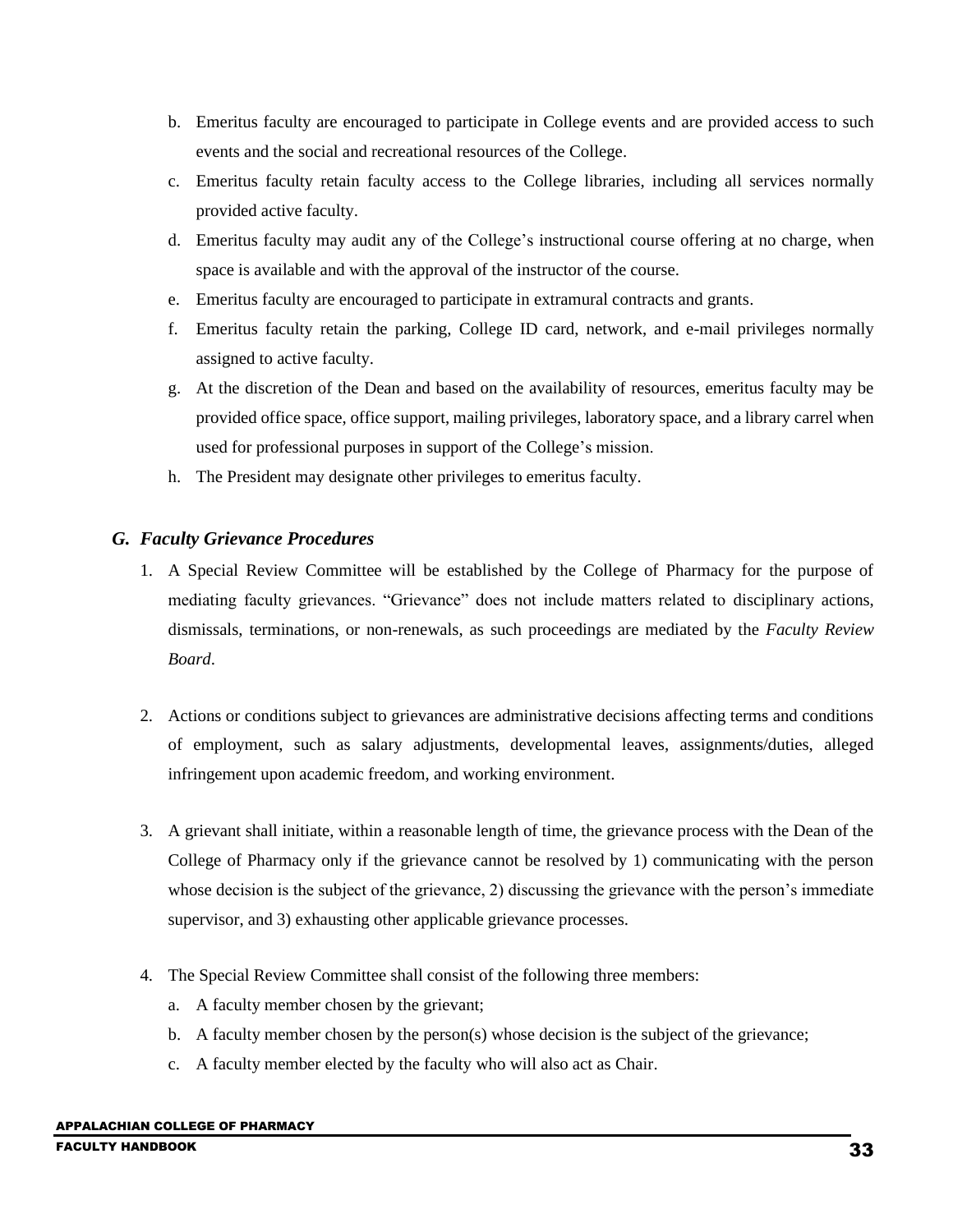- d. The Assistant Dean of Academic Affairs and Assessment will act as an ex-officio member. If the Assistant Dean of Academic Affairs and Assessment is the subject of the grievance, the Assistant Dean of Student and Alumni Affairs will act as the ex-officio member.
- 5. The Special Review Committee shall attempt to resolve the grievance on an informal basis. Should the grievance remain unresolved, the Committee shall make its recommendations in writing to the grievant and the Dean of the College of Pharmacy.
- 6. The Dean shall inform the grievant of his/her decision concerning the grievance after consideration of the Special Review Committee's recommendation.
- 7. Should the grievant continue to be unsatisfied, he/she may appeal within 30 days, to the President, whose decision shall be final.
- 8. Should the Dean or the President be the subject of any grievance then the Assistant Dean of Academic Affairs and Assessment shall be the administrator responsible for the hearing and processing of the grievance. The grievance process shall be initiated with the Assistant Dean of Academic Affairs and Assessment, the Special Review Committee shall make its recommendation to the Assistant Dean of Academic Affairs and Assessment, and the Assistant Dean of Academic Affairs and Assessment shall render a decision after consideration of the Special Review Committee's recommendation. Further, should the grievant wish to appeal the decision of the Assistant Dean of Academic Affairs and Assessment, and where the Dean or President is the subject of the grievance, the grievant may appeal, within 30 days, to the Chair of the Board of Trustees (or designee should the Chair determines that a conflict exists), whose decision shall be final.

#### *H. Policy on Sexual and Other Unlawful Harassment*

Harassment of applicants, students, and employees of the Appalachian College of Pharmacy (ACP) for any reason, particularly on the basis of race, color, religion, age, sex, marital status, national origin, disability or handicap, sexual orientation, ancestry, or veteran's status, including sexual harassment (all as defined and protected by applicable law) is prohibited.

As a recipient of federal financial assistance, ACP is required to comply with Title IX of the Higher Education Amendments of 1972 (20 U.S.C. § 1681 *et seq*.) and related regulations, which prohibit discrimination on the basis of sex in educational programs or activities. Sexual Misconduct as defined in this Policy is a form of sex discrimination, and is prohibited by Title IX.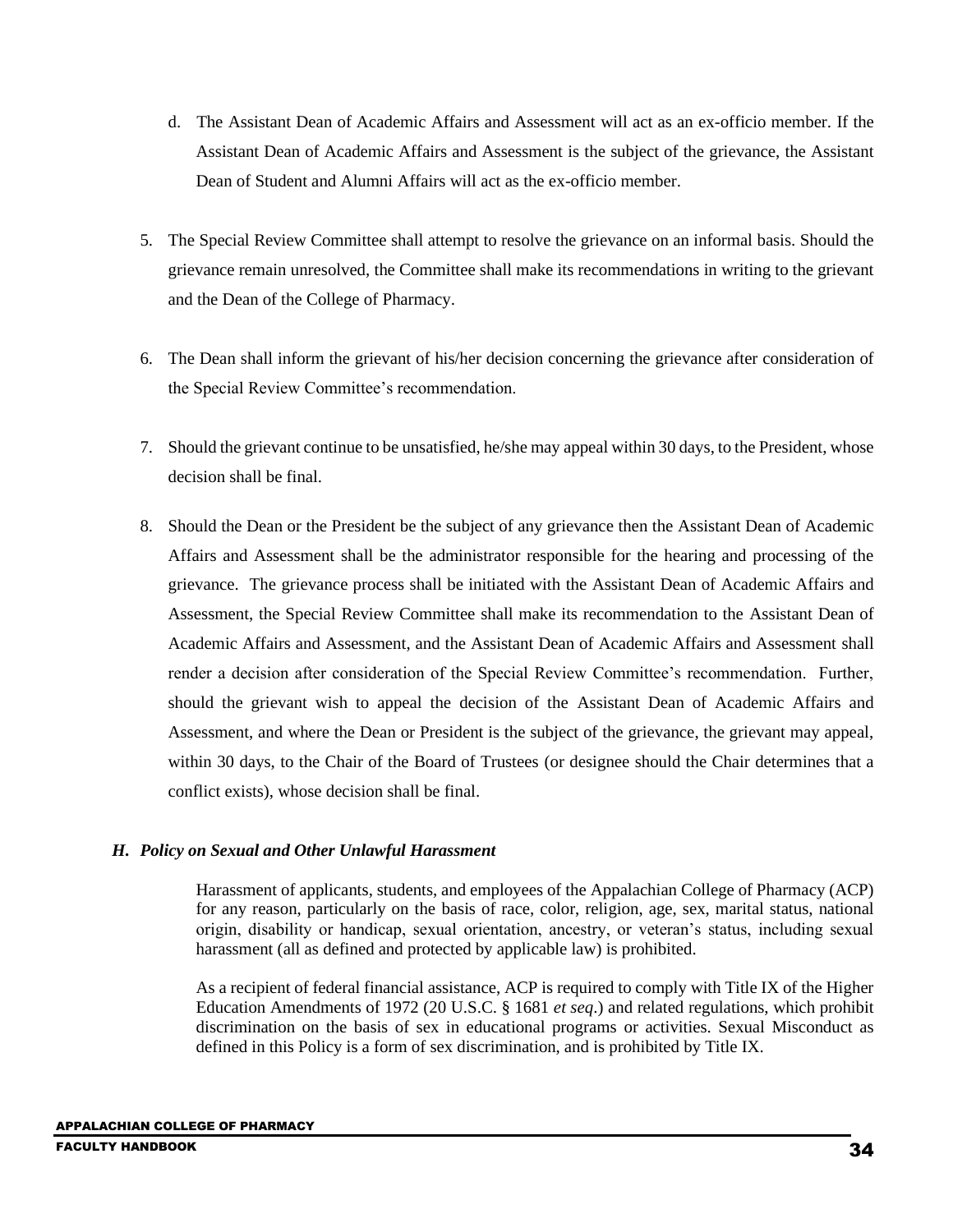#### *1. Scope of Policy*

The Appalachian College of Pharmacy has adopted the following standards of conduct (herein after broadly referred to as "Sexual Misconduct Policy" or "Policy") for all members of our community- -students, faculty, administrators, staff, vendors, contractors, and third parties-- with respect to sexual harassment, sexual exploitation, sexual violence, stalking, and dating and domestic violence (collectively referred to as "Prohibited Conduct") to address ACP's responsibilities under Title IX and the 2013 Violence Against Women Reauthorization Act of 2013 (also known as the Campus SaVE Act). These standards apply equally to all regardless of the sex, gender, sexual orientation, gender identity, or gender expression of any of the individuals involved.

Sexual Misconduct (both on and off campus) violates ACP policy and Federal Civil Rights Laws, and may also be subject to criminal prosecution. ACP is committed to creating and sustaining an educational and working environment free of sex discrimination, sexual harassment, sexual violence, sexual exploitation, domestic violence, dating violence, and stalking. The safety and wellbeing of the campus community is a priority for ACP.

This Sexual Misconduct Policy adopted by ACP is designed to provide for a prompt, fair, and impartial investigation and resolution of complaints, while ensuring a Complainant's protections under Title IX. A complete copy of the ACP Sexual Misconduct Policy can be found at: <https://www.acp.edu/resources/title-ix/>

#### 2. *Title IX Coordinator*

Pursuant to Title IX of the Education Amendments of 1972 and the U.S. Department of Education's implementing regulations at [34 C.F.R. Part 106,](http://www2.ed.gov/policy/rights/reg/ocr/edlite-34cfr106.html#S8) ACP's Title IX Coordinator has primary responsibility for coordinating ACP's efforts to comply with and carry out its responsibilities under Title IX, which prohibits sex discrimination in all the operations of ACP, as well as retaliation for the purpose of interfering with any right or privilege secured by Title IX. The Title IX Coordinator oversees this process in order to the appropriate steps to end the Prohibited Conduct (under Title IX and the Campus SaVE Act), prevent its recurrence, and redress its effects. The Title IX Coordinator shall be appointed by the President of ACP.

> Title IX Coordinator: Dr. Caterina Hernandez Office Phone: (276) 498- 5235 Address: 227 McGlothlin Hall (1060 Dragon Rd., Oakwood, VA 24631) Email: [TitleIXCoordinator@acp.edu](mailto:TitleIXCoordinator@acp.edu) Website: <https://www.acp.edu/resources/title-ix>

**All ACP faculty and staff are required to report allegations of** Prohibited Conduct as defined in this Policy (or potentially Prohibited Conduct) **to the Title IX Coordinator** unless they have a recognized confidentiality privilege**. Additionally, any student with knowledge of Prohibited Conduct is strongly encouraged to report the concern to the Title IX Coordinator.** 

Under Virginia Code § 23-9.2:15: Any responsible employee who in the course of his employment obtains information that an act of sexual violence may have been committed against a student attending the institution or may have occurred on campus, in or on a noncampus building or property, or on public property shall report such information to the Title IX coordinator as soon as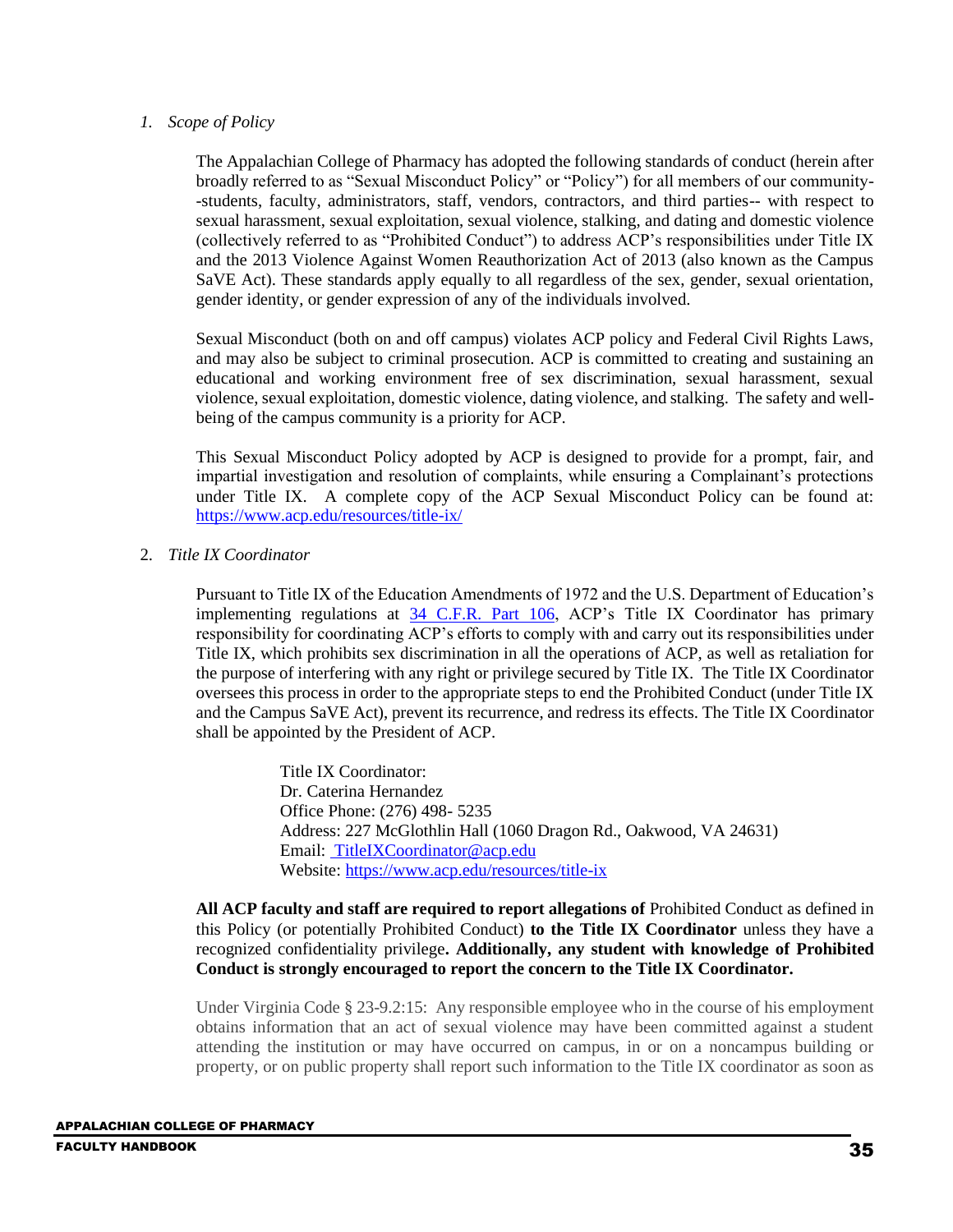practicable after addressing the immediate needs of the victim. "Sexual violence" means physical sexual acts perpetrated against a person's will or where a person is incapable of giving consent.

A person may also contact or file a complaint with the US Department of Education, Office for Civil Rights (OCR; Phone: 1-800-421-3481; Email: [OCR@ed.gov\)](mailto:OCR@ed.gov) regarding an alleged violation of Title IX online at:<http://www2.ed.gov/about/offices/list/ocr/complaintintro.html>

#### *3. Academic Freedom*

As a reflection of institutional values, this policy upholds traditions of academic freedom and uncensored debate on matters of public concern that are conducted within applicable state and federal law. The policy affects no compromise of freedom of thought, inquiry, or debate. Rather, the policy seeks to ensure an environment in which education, work, research, and discussion are not corrupted by harassment. Professional relationships among faculty, staff, and students are central to the educational mission of the College. Those who work within this community are entrusted with unique responsibilities, including, but not limited to, guiding the educational and professional development of students, evaluating student performance and assigning grades, providing job recommendations, mentoring, and counseling.

#### *4. Sexual Harassment*

Sexual harassment has been defined generally as including unwelcome sexual advances, requests for sexual favors, and other verbal or physical conduct of a sexual nature whenever: (1) submission to the conduct is either an explicit or implicit term or condition of employment; (2) an employee's reaction to the conduct is used as a basis for employment decisions affecting that employee; or (3) the conduct has the purpose or effect of interfering with the employee's work performance or creating an intimidating, hostile, or offensive working environment.

#### *5. Examples of Sexual Harassment:*

Sexual harassment can take many forms. Examples of conduct of a sexual nature include, but are not limited to, the following: sex-oriented verbal kidding, teasing, or jokes; repeated offensive sexual flirtations, advances, or propositions; reference or use of sexual material in class without any contextual relationship to the material being presented; attempted or actual unwanted kissing or fondling; continued or repeated verbal abuse of a sexual nature; graphic or degrading comments about an individual or his or her appearance; the display of sexually suggestive objects or pictures; subtle pressure for sexual activity; inappropriate physical contact; or implied or overt sexual threats.

The examples listed above are not exclusive but simply represent types of conduct that may constitute sexual harassment.

Sexual harassment does not refer to occasional compliments of a socially-acceptable nature or consensual personal and social relationships without a discriminatory employment effect. It refers to behavior that is not welcome and that is personally intimidating, hostile, or offensive.

#### *6. Other Unlawful Harassment*

Harassment on other grounds, such as race, color, religion, age, sex, marital status, national origin, disability or handicap, sexual orientation, ancestry, veteran's status, or any other characteristic that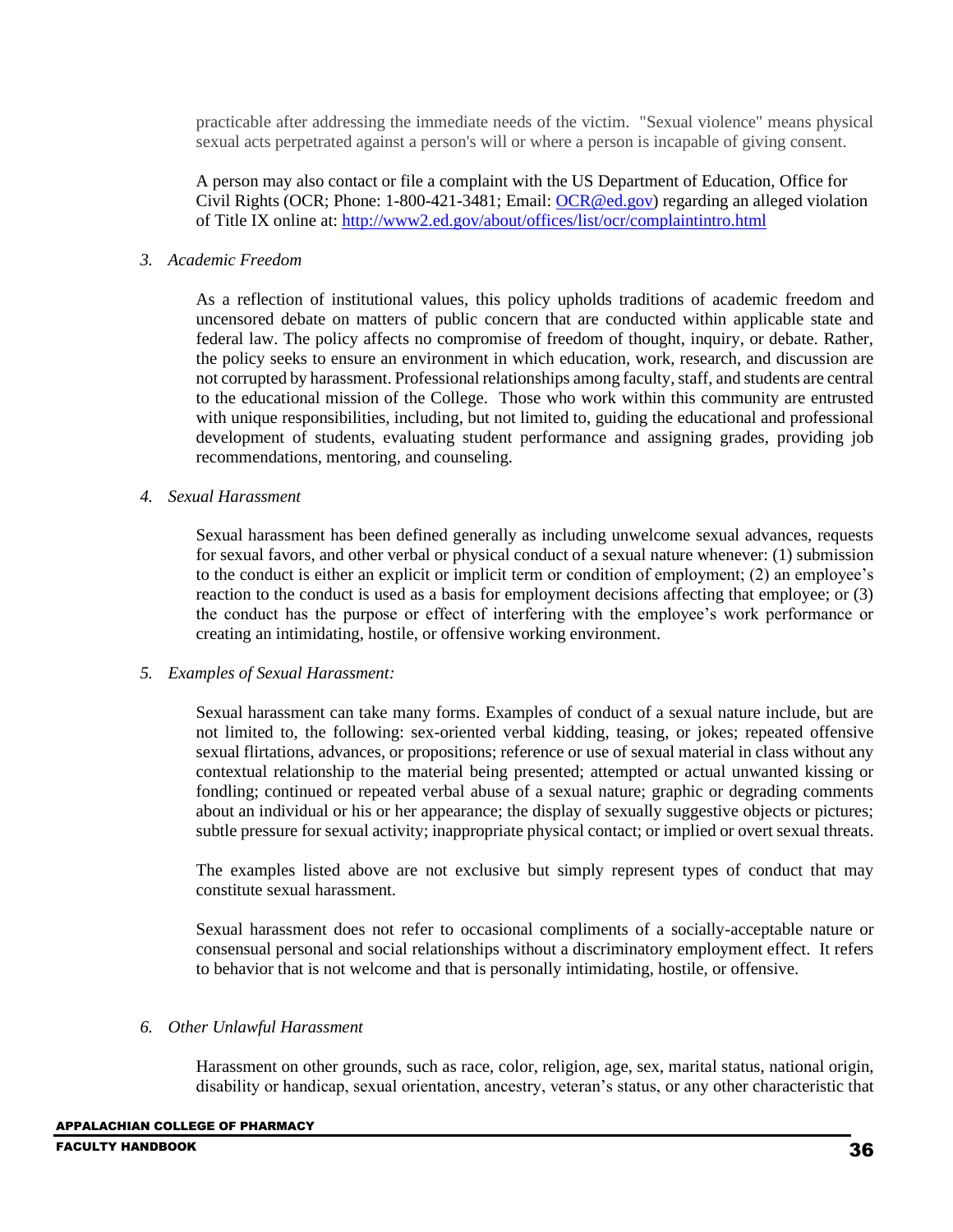is protected by law is also prohibited. Harassment includes jokes, verbal abuse and epithets, degrading comments, the display of offensive objects and pictures, and other conduct that the individual might reasonably find to be offensive.

#### *I. Anti-Fraternization Policy*

The College is charged with and takes seriously providing a safe and productive learning environment for its students and therefore considers it inappropriate for any the College employee to establish or allow to be established an intimate physical relationship with a student, regardless of gender, whose academic performance, work performance, financial support or aid will be evaluated, determined, or influenced by such employee. The College considers it a violation of this policy for any employee to offer or request sexual favors, make sexual advances, or engage in sexual conduct, regardless of consent, with a student who is not the employee's spouse.

This policy is specifically designed to avoid any implied or direct misuse of power that any employee may exert or intimate over a student at any time such student is enrolled at the College.

#### *J. Complaint Procedure*

The College requires reporting of all incidents of sexual or other harassment, regardless of the identity of the offender. While the College encourages individuals who believe they are being harassed to firmly and promptly notify the offender that his or her behavior is unwelcome, the College also recognizes that power and status disparities between the offender and the recipient of the offensive conduct may make such a confrontation impossible. Consequently, such direct communication is not a requirement or prerequisite to filing a complaint.

An employee or student who reasonably believes that he or she is or has been the victim of illegal discrimination or harassment in violation of this policy shall immediately notify his or her supervisor, the President, Dean, or the College's Legal Counsel. The College will fully investigate all complaints and maintain confidentiality to the extent possible given the College's duty to investigate the complaint. Anyone who is found to have engaged in illegal discrimination or harassment in violation of this policy will be subject to appropriate disciplinary action, which may include termination of employment, depending on the circumstances. No employee will be retaliated against for making a complaint or assisting with the investigation of a complaint. Making a complaint does not, however, exonerate the complainant from disciplinary action for separate and distinct violations of this personnel policy or for making a false or malicious complaint.

The College is strongly committed to maintaining a workplace free of impermissible harassment or intimidation, including sexual harassment. All complaints will be taken seriously.

Regardless of whether you have performed any of the above reporting actions, **you may contact the Office for Civil Rights, United States Department of Education, regarding complaints based on age, race, national origin, color, disability, or gender at:**

**District of Columbia Office Office for Civil Rights U.S. Department of Education 1100 Pennsylvania Ave., N.W., Rm. 316**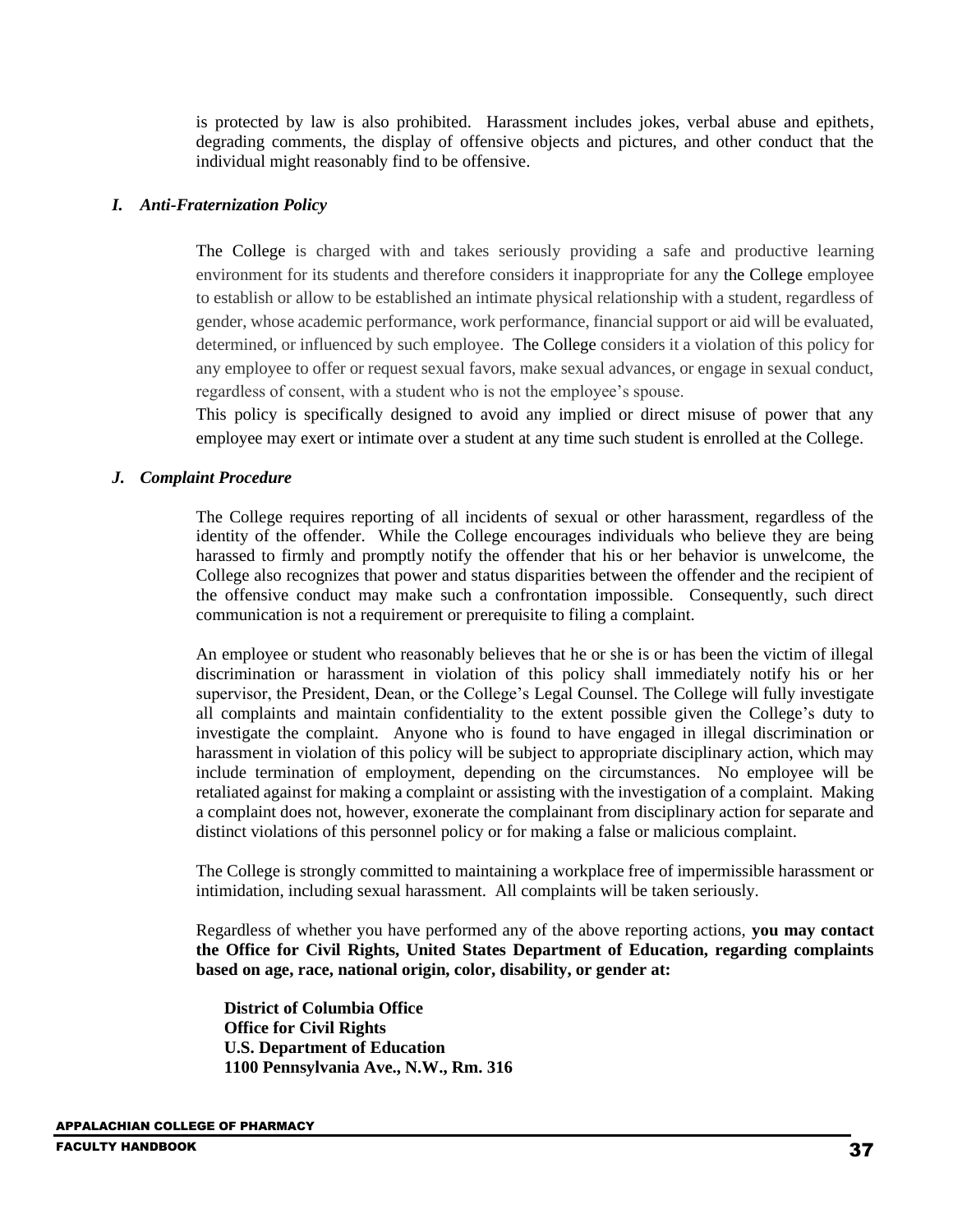#### **P.O. Box 14620 Washington, D.C. 20044-4620**

#### **Telephone: 202-208-2545 FAX: 202-208-7797; TDD: 877-521-2172 Email: OCR.DC@ed.gov**

#### *K. Duty to Report*

All full and part time the College employees and all students, whether or not employed by the College, have a duty to promptly report all incidents of unlawful harassment, including sexual harassment, discrimination, threats, acts of violence, or other crimes that occur to them or to others in their presence related to the College activities on or off campus.

Any display of violence or threatening behavior on the part of any employee, student, agent, officer, contractor, vendor, or any other person or group involving the College activities on or off campus shall be immediately reported to the President of the College, Dean, or legal counsel. In the event of a threat of immediate and/or imminent danger, such report shall be made directly to law enforcement authorities.

Failure by any employee or student to fulfill this duty may result in disciplinary action, up to and including termination of employment or dismissal.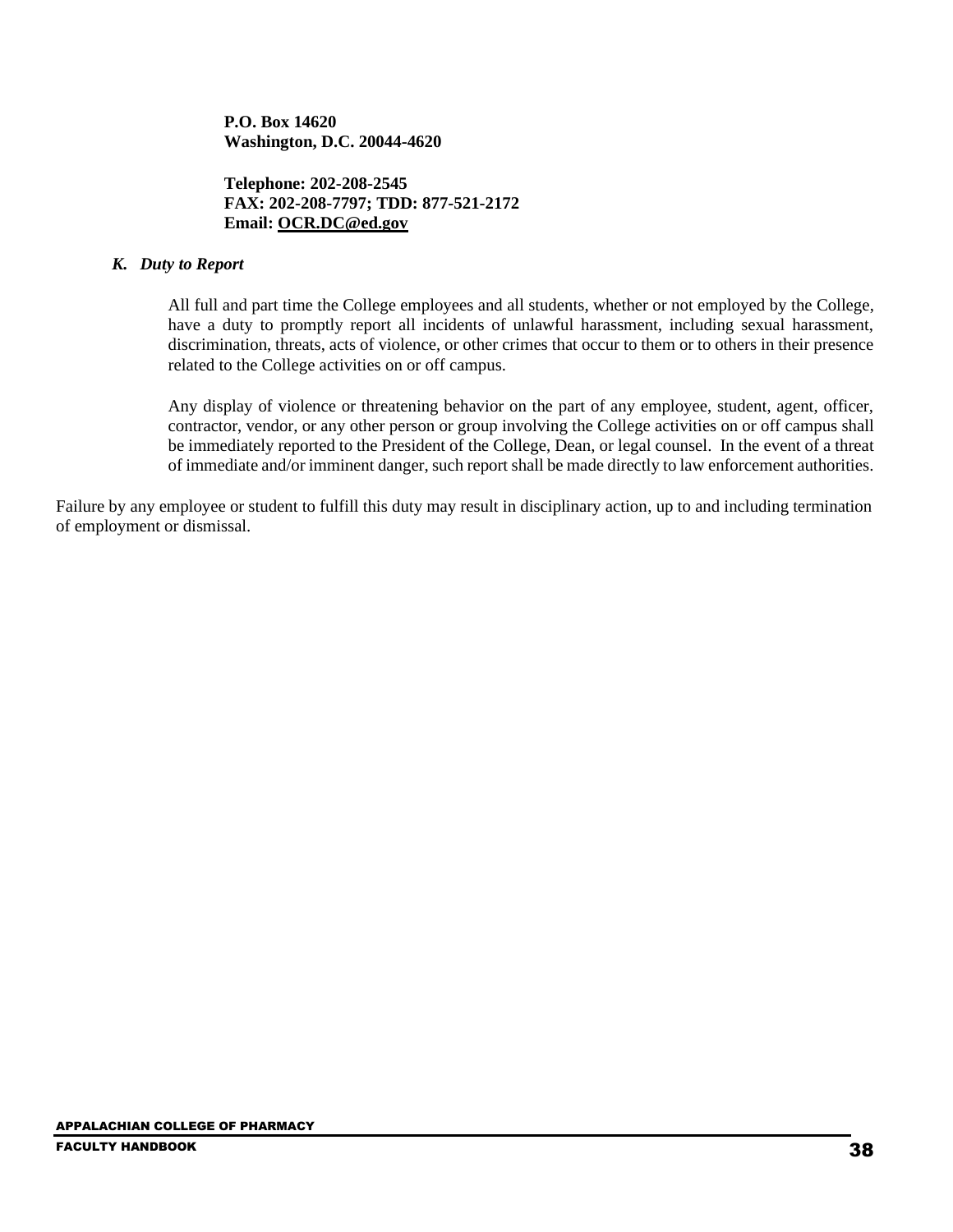# **Sectio** IV

# Scholarship and Research

#### *A. Research*

Research and scholarship is an important faculty responsibility because it informs and lends substance to the instruction and service components of the College's mission. Each department's faculty must determine the appropriateness of the research or scholarship being performed as it relates to the Department's and College's mission. Mission-focused research and scholarship, including basic science laboratory research, clinical and outcomes research, and the scholarship of teaching are examples of research and scholarship areas supported by the College. Research and scholarship should be disseminated and documented by a faculty member's publications or presentations.

#### *B. Research Grants and Contracts*

- 1. Applications for extramural contract and grant support require College authorization. To submit an extramural proposal, it must be reviewed and processed through the Research Committee, and approved and signed by the Department Chair, the Director of Research, the Chief Financial Officer, the Dean, the College's General Associate Counsel and the President. All contract and grant awards for sponsored activities are administered through the Office of the Chief Financial Officer and Research Committee.
- 2. Statement of Principal Investigator Eligibility
	- a. When ACP submits a proposal to external sponsors and accepts awards for sponsored projects, the College assumes significant financial and legal obligations. Sponsors fund projects based on the professional expertise of the Principal Investigators submitting proposals; however, the formal award is to be made in the name of the College. Under the general oversight and authority of the College, the Principal Investigator of a sponsored project is the individual who bears primary responsibility for technical compliance, completion of programmatic work, fiscal stewardship of sponsor funds, and compliance with administrative and regulatory requirements of the project. Thus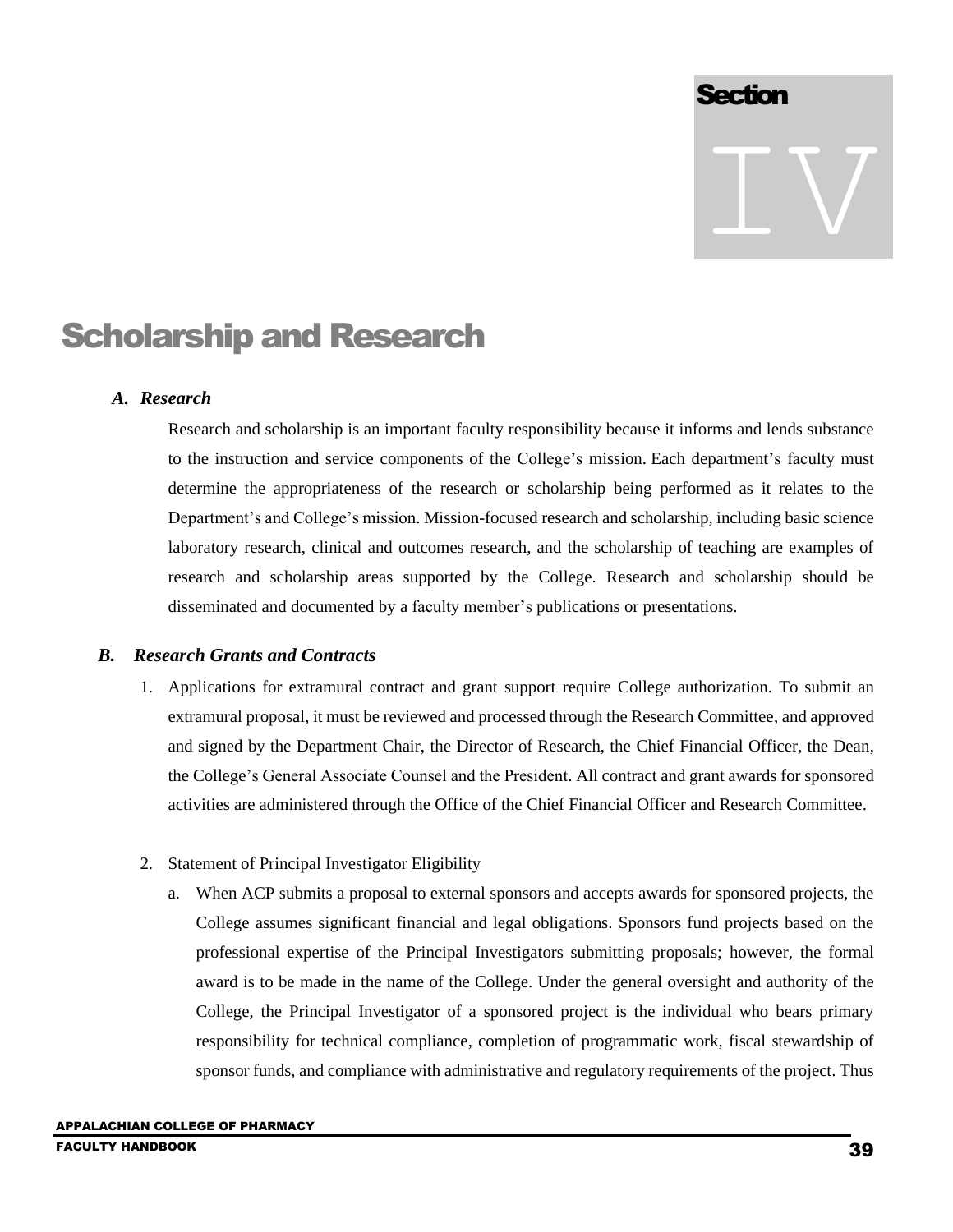the Principal Investigator must have the technical competence and administrative capabilities to carry out a sponsored project. Only faculty holding the rank of Assistant Professor or higher may serve as a Principal Investigator on an externally sponsored project at ACP.

- i. Any individual who holds a rank of Instructor, Adjunct/Affiliate faculty, Emeritus faculty, Resident, or Post-Doctoral Fellow may serve as a principal investigator for sponsored activities only if approved by the Dean.
- ii. Students may only serve as co-investigators with a faculty member holding the rank of Assistant Professor or higher, unless approved by the Dean.
- b. In some cases, a sponsoring agency may have additional restrictions for who may serve as a Principal Investigator on a particular project or program. In these cases, the sponsor's requirements will take precedence over institutional policy.
- 3. Applications for extramural contract and grant support
	- a. Applications for extramural contract and grant support require College authorization.
	- b. To submit an extramural proposal, it must be reviewed and processed through the Research Committee, and approved and signed by the Department Chair, Director of Research, Chief Financial Officer, the Dean and the College Attorney. All proposals must include the following documentation for review (forms can be found in SharePoint or on the ACP Web Site):
		- i. Completed and signed cover form for extramural programs (See Cover Form)
		- ii. Completed and signed Conflict of Interest form
		- iii. One complete copy of the proposal with signatures
		- iv. A completed and appropriately justified budget (See Budget Form)
		- v. A copy or URL of the Sponsor's guidelines
		- vi. Any additional information regarding subcontracts, consultant, or collaborative submissions with other institutions.
	- c. The Principle Investigator (PI) is responsible for the development and preparation of the budget (including cost recovery) and proposal, and for routing and final submission to the Sponsor or Agency. The PI is responsible for determining and meeting the requirements of the sponsor or agency. The PI is responsible for determining, procuring and receiving commitments from faculty or College administrators for any resources necessary to complete the project. The PI is also responsible for advanced approvals for animal, human subjects, safety issues, hazardous waste, radiation, or collaborative agreements, if appropriate.
	- d. All contract and grant awards for sponsored activities are administered through the Office of the Chief Financial Officer and the Research Committee.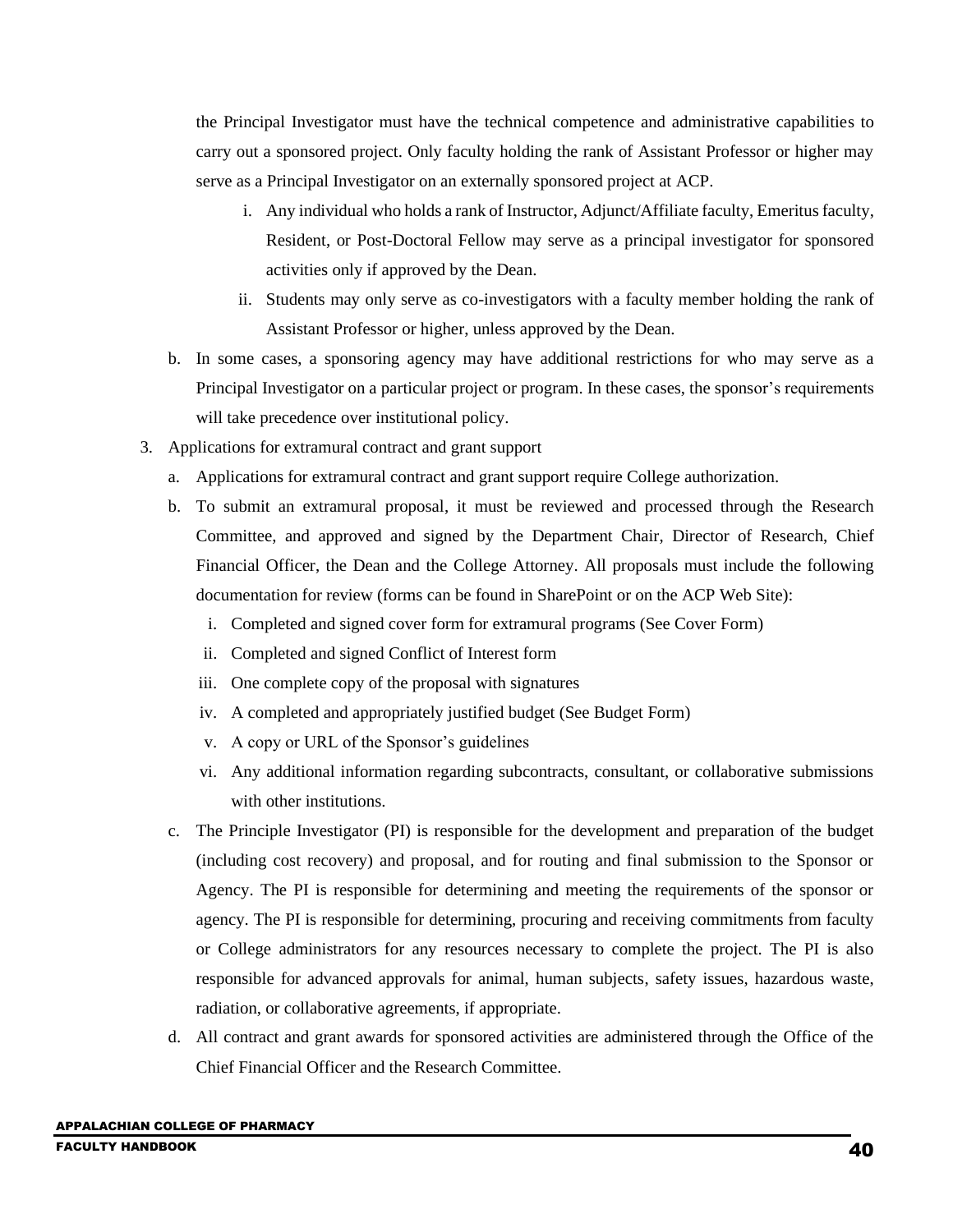### *C. Proprietary Research*

1. Research proposals to conduct classified research will be reviewed on a case-by-case basis by the Assistant Dean of Academic Affairs and Assessment according to the guidelines set forth below.

#### Guidelines on Negotiating Classified Research Contracts or Activities

- a. The College of Pharmacy will, under no circumstances enter into any agreement or contract for which the direct purpose of the research is to result in the destruction of human life or the incapacitation of human beings.
- b. Proprietary research contracts or agreements, involving possible patent applications by the funding organization, will be accepted by the College of Pharmacy provided that all patent applications are filed in a timely manner to avoid a delay in national disclosure of the results of the research.
- c. In situations where the College of Pharmacy research and contract proposals are considered confidential or proprietary by the sponsor, faculty, or others associated with the College, the College of Pharmacy shall exercise reasonable care in preventing the disclosure of these proposals and information, or use such information unless approved by the sponsor.
- d. Patents resulting from research performed in collaboration with ACP faculty will fall under the terms as outlined in the intellectual property policy (appendix 5).
- 2. Publication of research data
	- a. Publication and dissemination of information are integral to the purpose of the College of Pharmacy. The right to publish the results derived from research and development programs shall be vested at all times in the College of Pharmacy, its faculty, staff, students, and associates.
	- b. In certain instances, the sponsor may request:
		- i. a limited time period in which the sponsor may examine potential publications to provide advisory comments and to identify proprietary information; and,
		- ii. a time period in which public disclosure of research results or discoveries should be withheld to allow the preservation of patent rights.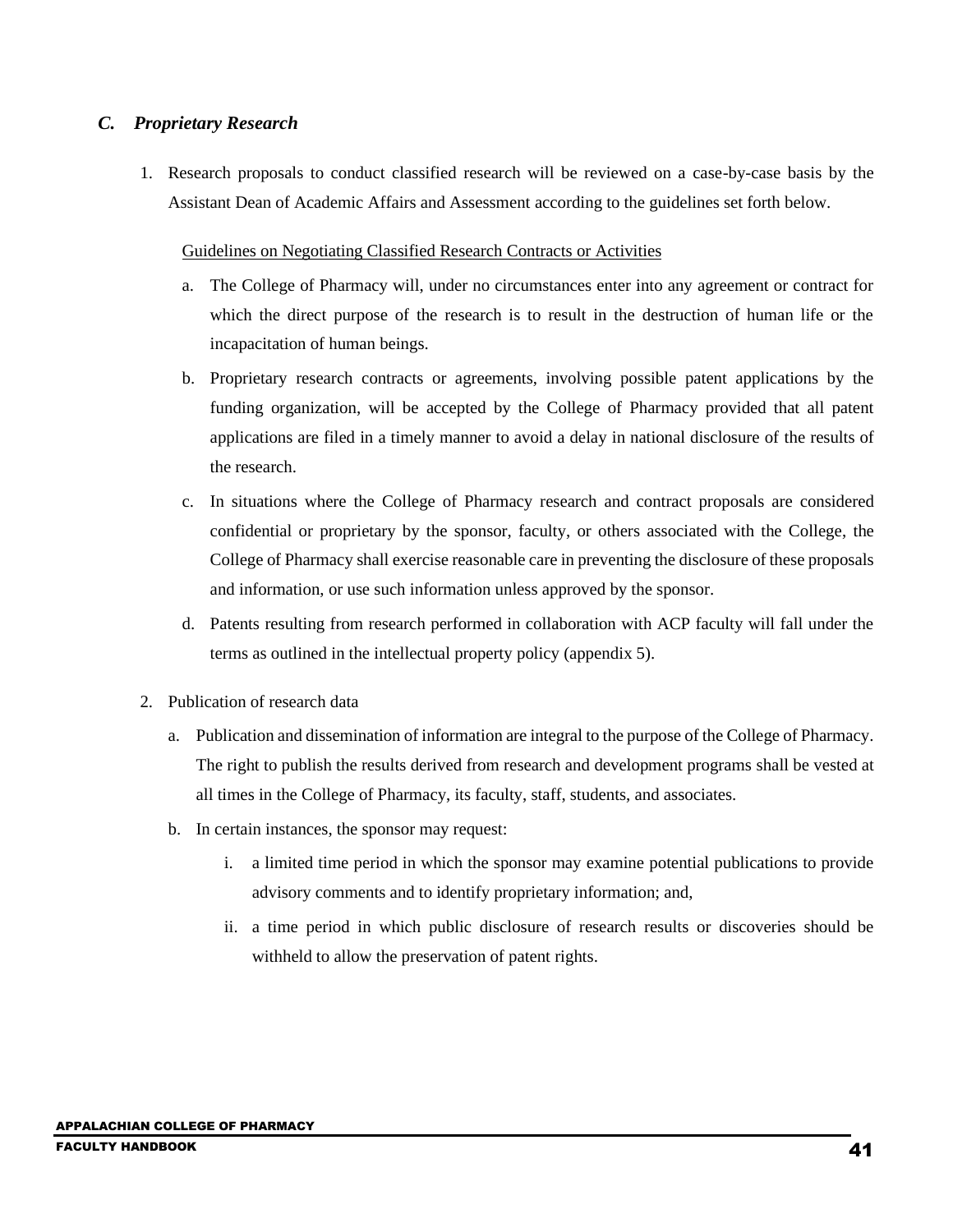## *D. Copyrights and Patents*

The intellectual property policy is located in appendix 5. It is the responsibility of faculty to negotiate any ownership rights or income allocation with the College prior to initiating any research in which intellectual property may be developed.

# *E. Institutional Laboratory Safety*

- 1. Institutional Laboratory and Chemical Safety
	- a. Anyone employed by the College of Pharmacy who will be using hazardous chemicals in a laboratory will need to attend a laboratory and chemical safety course provided by the College's Safety Committee or designee.
	- b. Laboratory and chemical safety is the responsibility of all research faculty and the Research Committee. These responsibilities include:
		- i. Maintaining and revising the College of Pharmacy's hazardous chemical management plan as needed to ensure compliance with regulatory changes; and,
		- ii. Conduct regular inspections of safety, chemical storage areas, and first aid equipment; and,
		- iii. Maintaining the College's chemical inventory and material safety data sheets (MSDS); and,
		- iv. Advising the College of Pharmacy administration on changes to ensure regulatory conformity.
- 2. Institutional Biosafety Committee
	- a. The College of Pharmacy's institutional biosafety policies are administered by the Director of Research and the Institutional Biosafety Committee (IBC).
	- b. The College of Pharmacy's Institutional Biosafety Committee is charged with the responsibility of maintaining a biosafety program and formulating policies consistent with state and federal laws, such as the NIH guidelines for research involving recombinant DNA molecules. Anyone using recombinant DNA methodology or biohazardous organisms or cell lines must contact the Chair of the College of Pharmacy Institutional Biosafety Committee, who is responsible for advising and assisting the committee and College of Pharmacy faculty. Applications for the use of biohazardous materials must define the materials being used and procedures for their safe handling.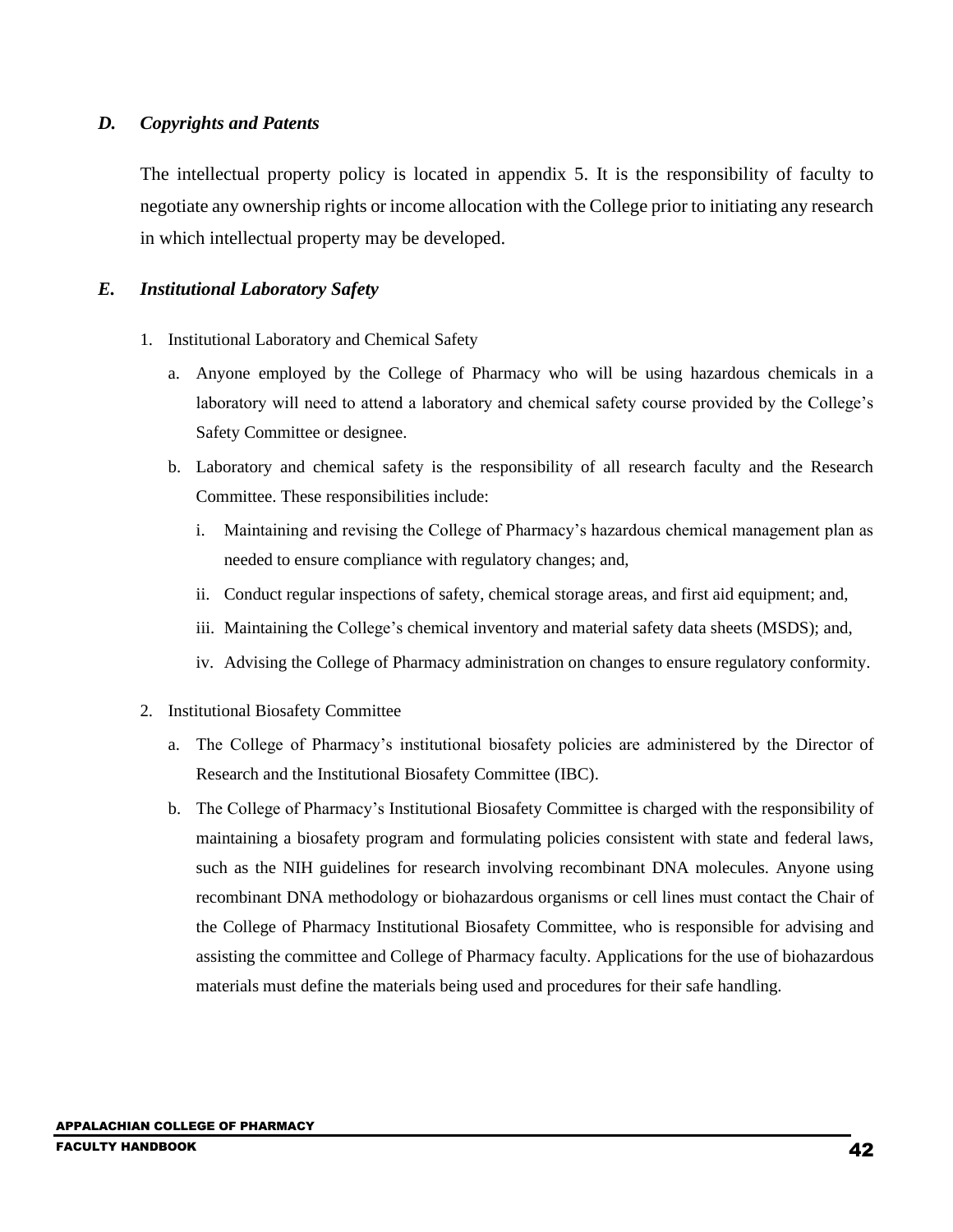# **At this time the College is not authorized and no one is permitted to use radiation or live animals on the ACP campus for research purposes.**

Collaborative agreements to utilize animal or radiation at other institutions must be fully approved by those institutions, and a copy of any agreements or approvals maintained by the College's Research Committee.

# *F. Research on Human Subjects*

- 1. The College of Pharmacy will provide a formal guarantee to the Office for the Protection from Research Risks, in the Department of Health and Human Services (DHHS), that it will follow procedures which will assure the protection of all human subjects involved in research projects. This guarantee applies to all research conducted by anyone on the premises of the College of Pharmacy and to all research conducted elsewhere by faculty, students, staff, or other representatives of the College of Pharmacy, whether or not the research is sponsored by agencies of the U.S. government.
- 2. In order to comply with this assurance, the College of Pharmacy has established a relationship with the Virginia College of Osteopathic Medicine (VCOM) Institutional Review Board (IRB) to review research projects that involve human subjects.
- 3. The main function of the IRB is to assist investigators in the protection of the rights and welfare of human subjects. Investigators should not bear the sole responsibility for determining the standards for ethical conduct of research involving human subjects. It is necessary for others who are independent of this research to share this responsibility. Any proposal that involves the use of human subjects is to be conducted under specific guidelines to be formulated by the IRB.
- 4. All applications submitted to the VCOM IRB are to be reviewed and approved for submittal by the Research Committee.

#### *G. Policy on Scientific and Academic Misconduct*

#### 1. Philosophy

a. One of the basic responsibilities of a faculty member is to be engaged in scholarly inquiry. Consistent with this responsibility is the expectation for strict integrity in scholarly activity. Integrity is defined to mean that the results reported are honest and accurate and in keeping with generally accepted research practices of the discipline.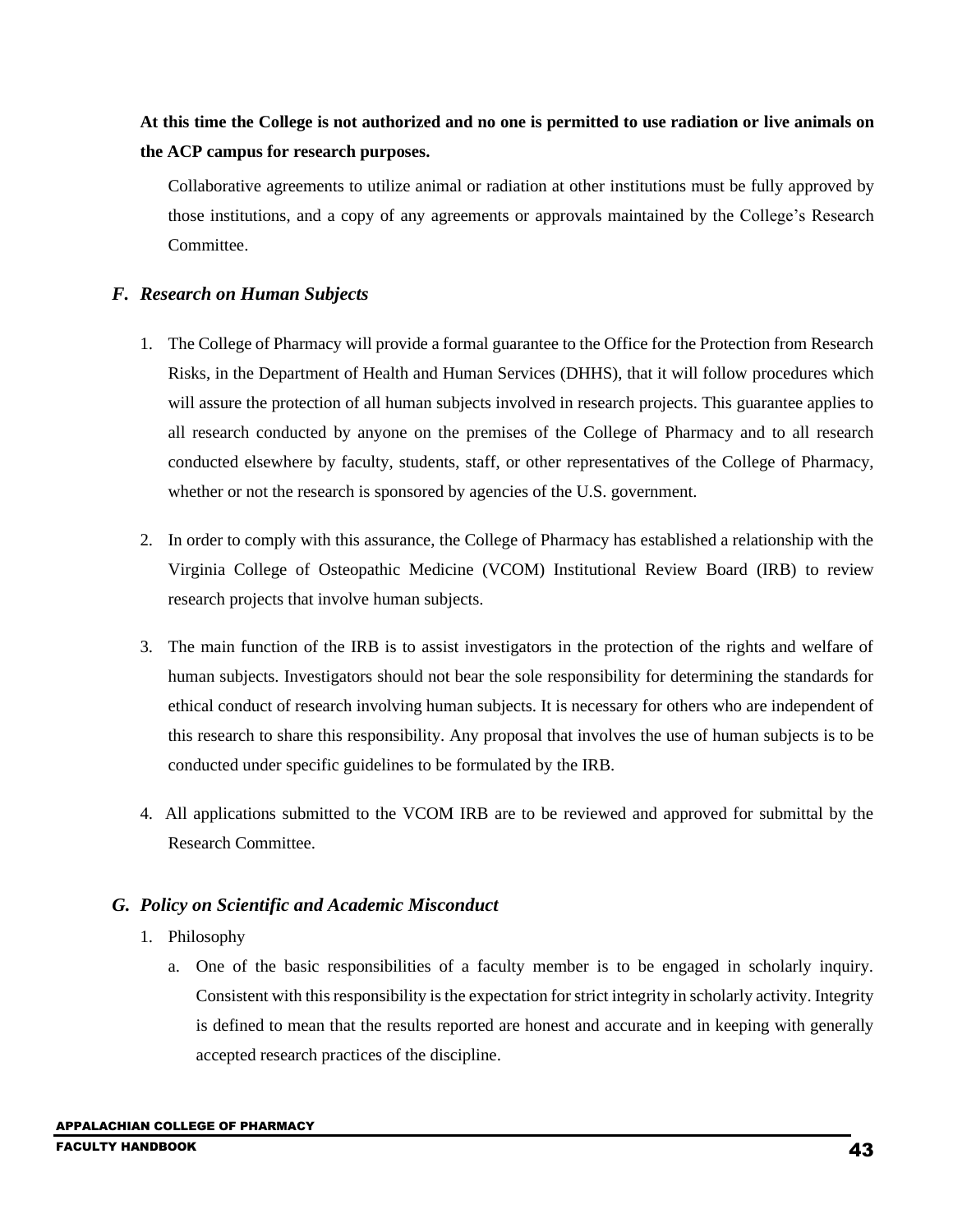- b. Because misconduct in scholarly inquiry threatens the confidence in the academic endeavor, it is the responsibility of the College of Pharmacy to foster an academic environment that discourages misconduct in all endeavors of scholarly activity, and to develop policies and procedures to deal with possible misconduct associated with scholarly activity.
- 2. Purpose

The College's policy on Scientific Misconduct was developed to effect compliance with the requirements of the Public Health Service Final Rule on "Responsibilities of Awardee and Applicant Institutions for Dealing With and Reporting Possible Misconduct in Science" (42 CFR Part 50). Allegations of scientific misconduct made against any faculty, staff, or student of the College involved in research or research training, application for support of research or research training, or related research activities shall be handled according to the policies below.

- 3. Definitions, Academic Misconduct
	- a. Misconduct in research, herein defined as scientific misconduct, is inappropriate behavior. "Allegations" of scientific misconduct made against individuals involved in research, research training, applications for support of research or research training, or related research activities that are supported with funds made available under the Public Health Service Act or other sponsoring agency, including intramural grants supported by the College, will be handled according to the policies and procedures included herein.
	- b. "Misconduct" or "Misconduct in Science" means fabrication, falsification, plagiarism, or other practices that seriously deviate from those that are commonly accepted within the scientific community for proposing, conducting or reporting research. It does not include honest error or honest differences in interpretations or judgments of data.
	- c. "Inquiry" means information gathering and initial fact finding to determine whether an allegation or apparent instance of misconduct warrants an investigation.
	- d. "Investigation" means the formal examination and evaluation of all relevant facts to determine if misconduct has occurred.
- 4. Allegations
	- a. Initial allegations should be reported in writing to the Department Chair, Assistant Dean of Academic Affairs and Assessment, Research Director or Dean of the College. Reports of such allegations are communicated to the Research Committee to determine if an inquiry is warranted. Anyone with a possible conflict of interest should withdraw from any further action in the case.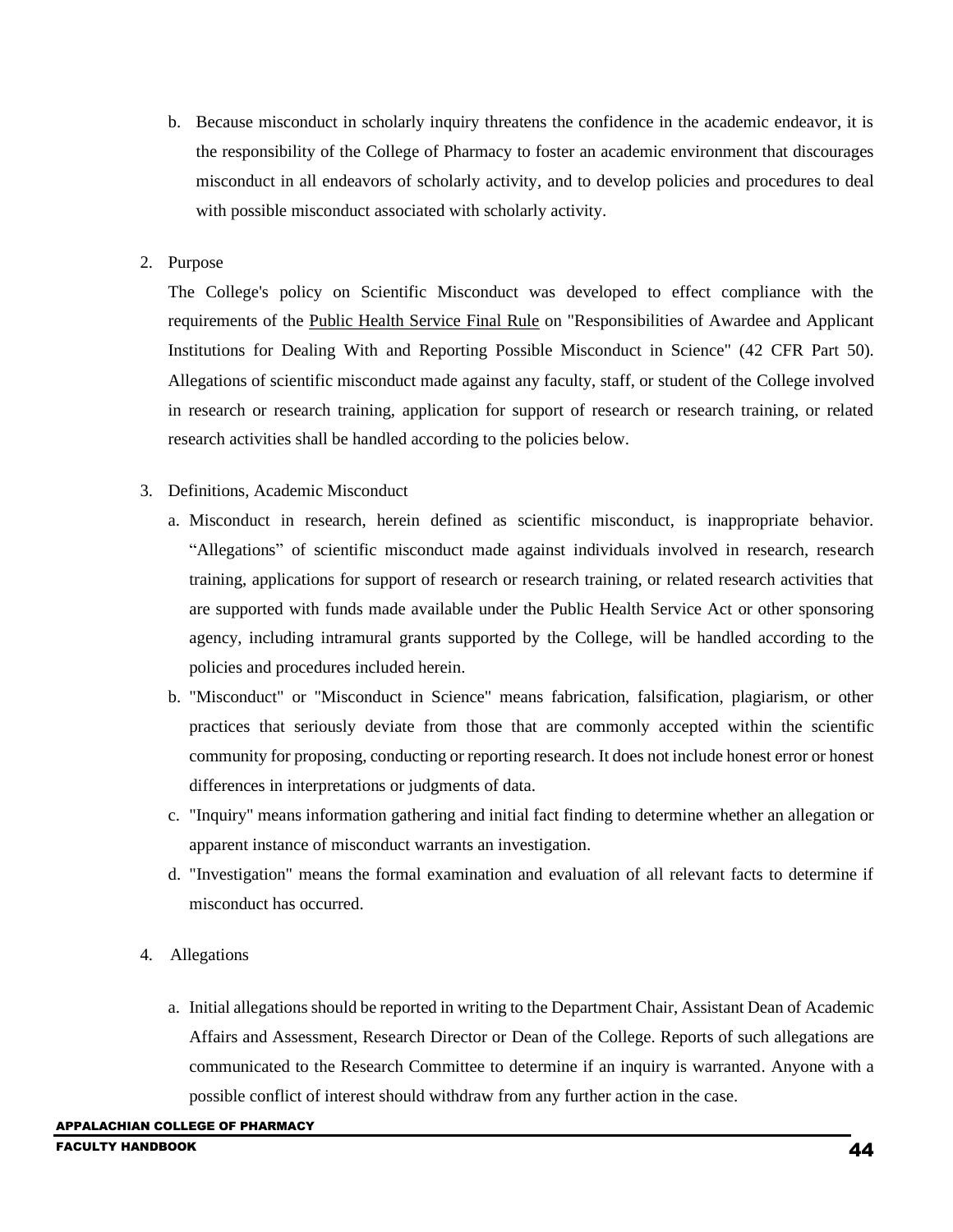- b. The Research Director and Research Committee shall informally review any allegation of scientific misconduct, confer with the Dean and College administrators, and determine whether the allegation warrants initiation of the inquiry process. The Research Director and Research Committee shall discuss with the person making the allegations (hereafter referred to as the complainant(s)) the College's scientific misconduct policies and procedures. If the complainant(s) chooses to make a formal allegation and the Research Director and Research Committee determines that the allegation has merit, the inquiry process shall be initiated immediately.
- c. Upon determining that an allegation falls within the definition of research misconduct and that an inquiry is warranted, the Director of Research will notify the respondent and will immediately secure **all** original research records and materials relevant to the allegation.
- d. The College shall pursue an allegation of misconduct to the extent it is reasonably capable of doing so, even if the individual(s) against whom the allegation is made (hereafter referred to as the respondent(s)) has left the College before the case is resolved.
- 5. Inquiry
	- a. An inquiry is designed to separate allegations deserving further investigation from frivolous, unjustified, or clearly mistaken allegations. Factual information is gathered and expeditiously reviewed to determine if an investigation of the charge is warranted.
	- b. The Research Committee shall appoint an Inquiry Committee of no less than three persons. The Committee shall consist of the Research Director or appointee, and senior faculty who are without conflict of interest and have appropriate expertise for evaluating the information relevant to the case. In the event of any conflict of interest or need to acquire appropriate expertise, the Research Director and Research Committee may go outside the College to select one or more Committee members. Every effort must be made to appoint a Committee of Inquiry within 15 days, but the Committee must be appointed within 30 days from the determination that the allegation had sufficient merit to warrant an inquiry.
	- c. The inquiry phase, including preparation of the written Report of Inquiry, shall be completed within 60 calendar days of its initiation unless circumstances clearly warrant a longer period. In such circumstances, the Committee shall advise the Research Committee, who shall notify all relevant parties. The Report of Inquiry shall include documentation for justifying an extension of the 60-day period.
	- d. Records and proceedings of the inquiry are confidential and are to be passed on to the Committee of Investigation if initiated. In any case, the records should be kept secure, and if no misconduct is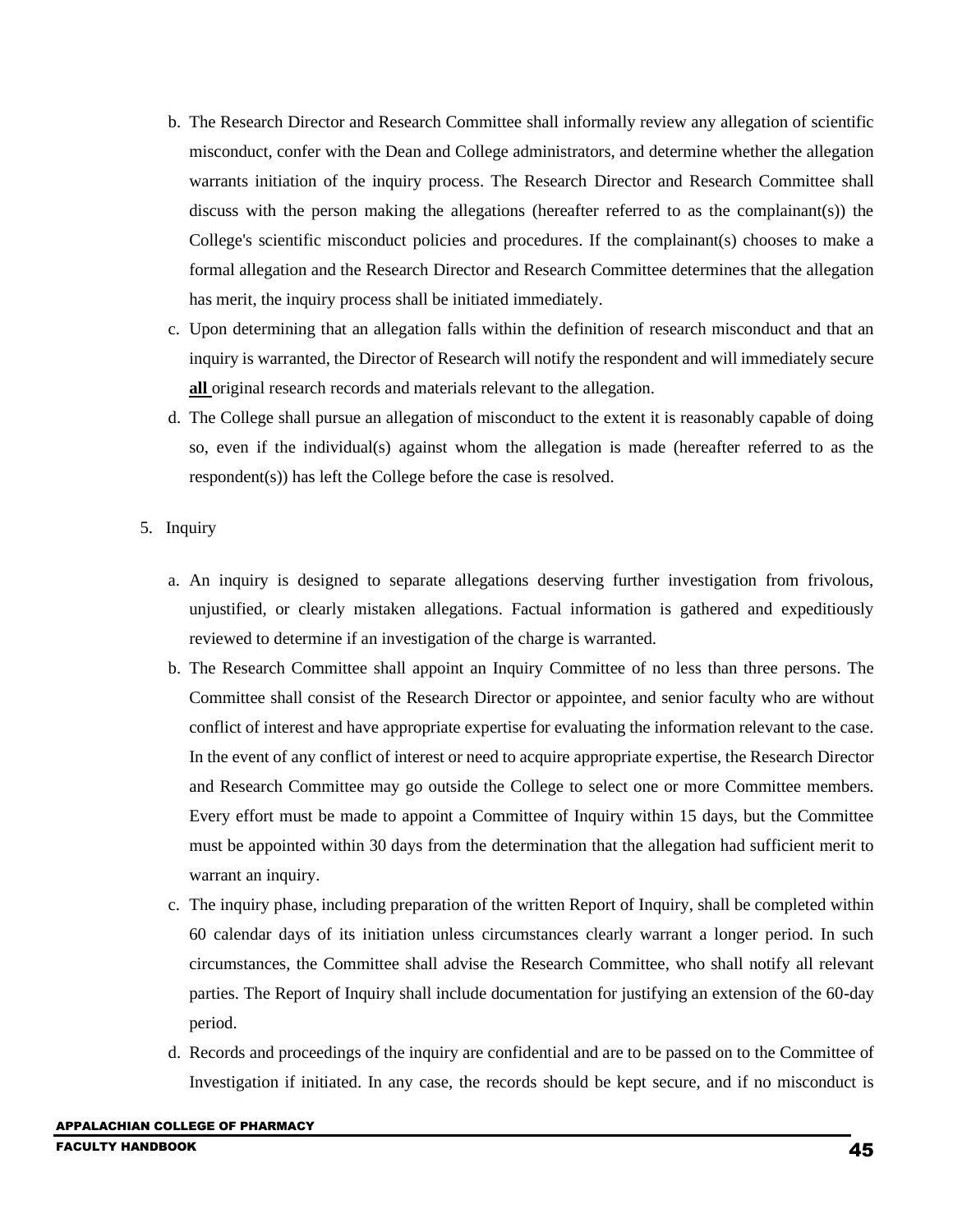found, records should be destroyed three (3) years after completion of an inquiry. Making the records public without authorization is grounds for a charge of misconduct and possible dismissal.

- e. The Research Director is responsible for notifying respondent(s) in writing of the allegations and of the proposed membership of the Committee of Inquiry for the purpose of identifying in advance any real or potential conflict of interest. As the inquiry is informal and intended to be expeditious, principals are expected to speak for themselves. All individuals may have the assistance of legal counsel and shall have the opportunity to present evidence and to call witnesses.
- f. In order to effectively follow through with any allegations of misconduct, the identity of the complainant(s) must be revealed to the Committee of Inquiry. Where the complainant seeks anonymity, the Committee shall operate in such a way as to maintain that anonymity to the degree compatible with accomplishing the initial review. However, such anonymity cannot be assured. Further, anonymity of the complainant is neither desirable nor appropriate where any inquiry is instituted.
- g. All material shall be considered confidential and shared only with those with a need to know. During the inquiry, the members of the Committee are responsible for the security of relevant documents. Copies of all documents and related communications are to be securely maintained in the office of the Research Director and are not to be removed from the committee meeting room.
- h. The completion of an inquiry is marked by a determination of whether or not an investigation is warranted. The Committee's recommendation to proceed to an investigation shall be based on demonstrated probable cause for each allegation. The Committee shall prepare a written Report of Inquiry that states what evidence was reviewed, summarizes relevant interviews and includes the findings and recommendations of the Inquiry Committee. The Report of Inquiry shall be submitted to the Research Committee, Department Chair, Dean and President. The Chair of the Research Committee shall be responsible for notifying the respondent(s) and complainant(s) of the outcome within ten working days.
- i. The respondent(s) shall be given a copy of the Report of Inquiry and the opportunity to comment in writing upon the findings and recommendations. If the respondent(s) chooses to comment, such comments must be forwarded within ten working days. The respondents' comments shall be made a part of the record.
- j. If the outcome of the inquiry indicates a need for formal investigation, the Research Director and Research Committee, after notification to the Departmental Chair and Dean, shall initiate the investigatory process. Under certain circumstances, as defined by federal regulations, the institution may be expected to notify federal agencies, sponsors, or other entities at a point prior to the initiation of an investigation. Factors used in determining the timing of such notification include the following: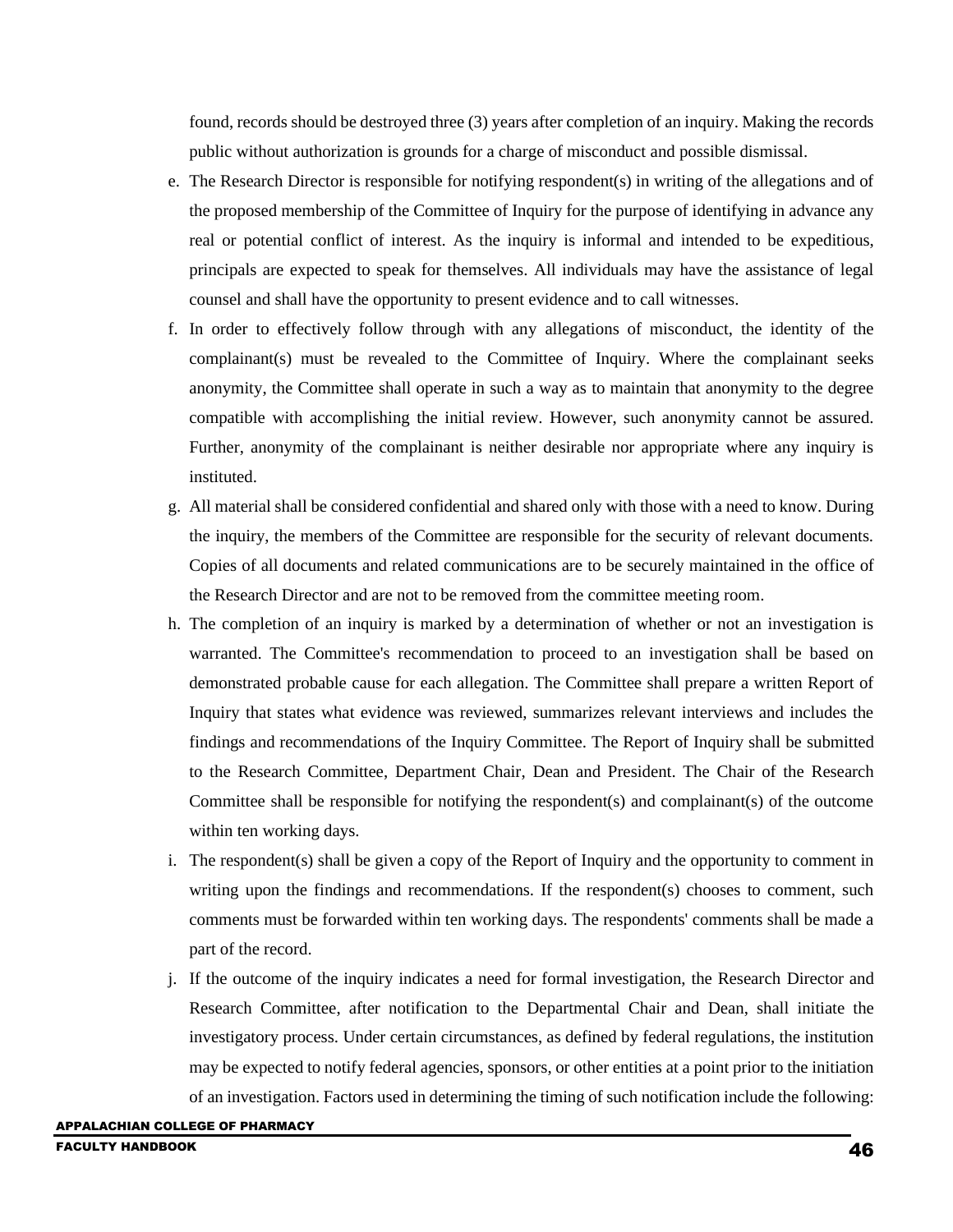(1) there is an immediate health hazard involved; (2) there is an immediate need to protect Federal funds or equipment; (3) there is an immediate need to protect the interests of the complainant(s) or of the respondent(s) as well as his/her co-investigators and associates, if any; (4) it is probable that the alleged incident is going to be reported publicly; or (5) there is a reasonable indication of possible criminal violation.

- k. If an allegation is found to be unsupported, but has been submitted in good faith, no further action, other than informing all involved parties, shall be taken. The proceedings of an inquiry, including the identity of the respondent(s), shall be held in strict confidence to protect the parties involved. If confidentiality is breached by the College, the College shall take reasonable steps as are requested to minimize the damage to reputations that may result from unsupported allegations. If the Research Committee or Committee of Inquiry finds the allegations to be unfounded, frivolous, or malicious, appropriate procedures may be invoked to address possible actions to be taken against the complainant(s).
- 6. Investigation
	- a. The purpose of an investigation is to determine whether scientific misconduct has been committed. The investigation shall focus on accusations of misconduct as defined previously and examine the factual materials of each case. In the course of an investigation, additional information may emerge that justifies broadening the scope of the investigation beyond the initial allegations. The respondent(s) shall be informed in writing when significant new directions of investigations are undertaken.
	- b. The Research Committee shall appoint an Investigating Committee of no less than three persons. The Committee shall consist of the Research Director or appointee, and senior faculty who are without conflict of interest and have appropriate expertise for evaluating the information relevant to the case. In the event of conflict of interest or need to acquire appropriate expertise, the Research Director and Research Committee may go outside the College to select one or more Committee members. Every effort shall be made following the determination that an investigation is warranted to appoint an Investigating Committee within 15 days, but the Committee must be appointed within 30 days. The Investigating Committee may consist of the same members as the Inquiry Committee.
	- c. Every effort should be made to complete the investigation within 120 days of its initiation; however, it is acknowledged that some cases may render this time period difficult to meet. In such cases, the Investigating Committee should compile a progress report, identify reasons for the delay and notify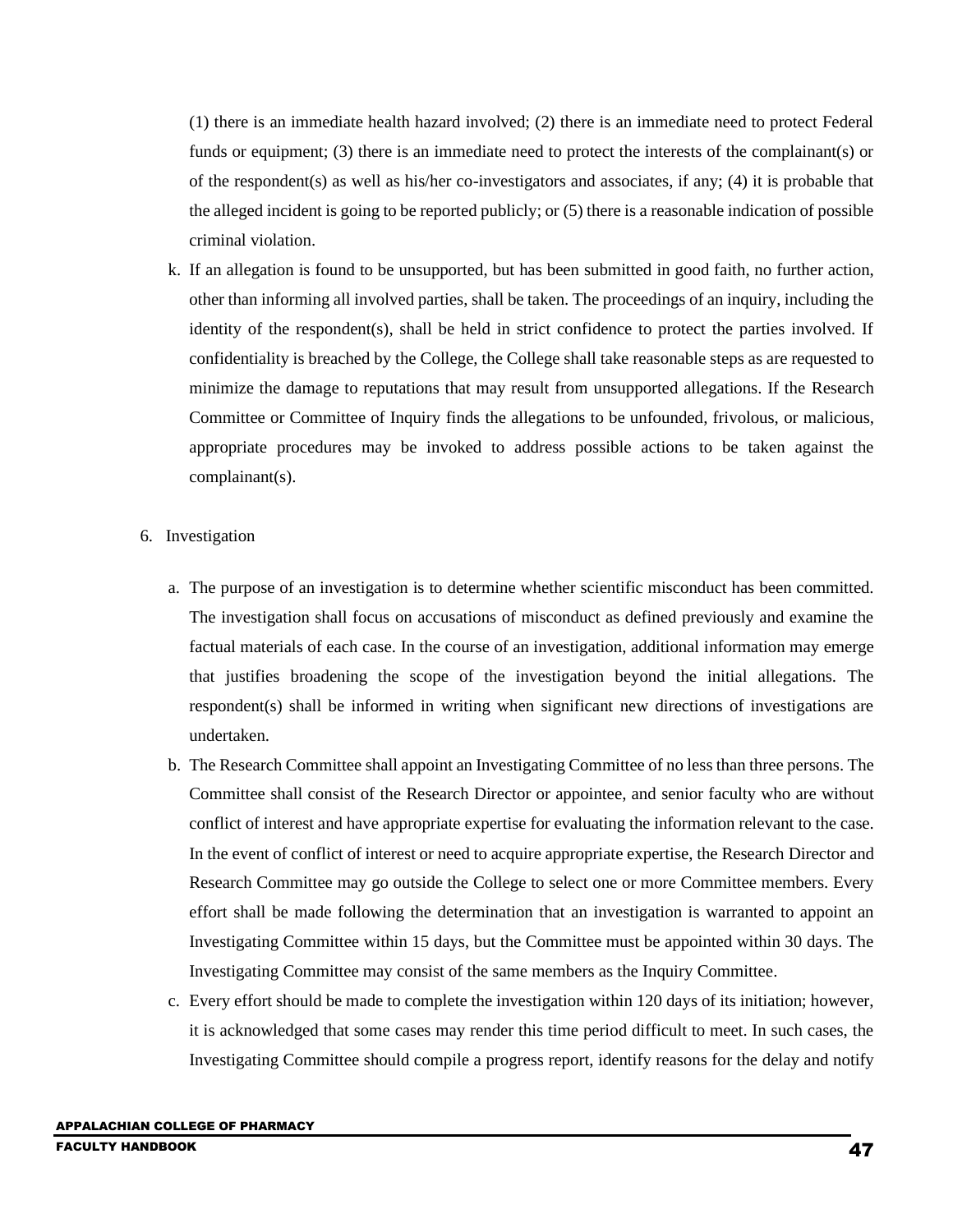the Research Committee of the additional time necessary for the investigation. The Research Committee shall convey to all relevant parties such information as may be required.

- d. The Research Director is responsible for notifying all parties in writing of the allegations and of the procedures that shall be used to examine the allegations. Further, they shall be informed of the proposed membership of the Committee of Investigation for the purpose of identifying in advance any real or potential conflict of interest.
- e. All parties to the case may be represented by legal counsel, may present evidence, and may call and examine witnesses. The investigation normally shall include examination of all documentation, including, but not necessarily limited to, relevant research data and proposals, publications, correspondence, and memoranda of telephone calls. The Committee shall attempt to interview all individuals involved either in making the allegation or against whom the allegation is made, as well as other individuals who might have information regarding key aspects of the allegations. Summaries of these interviews shall be provided to the interviewed party for comment or revision and included as part of the investigatory file. The Committee may request the involvement of outside experts. The investigation must be sufficiently thorough to permit the Committee to reach a decision about the validity of the allegation(s) and the scope of the wrong doing, or to be sure that further investigation is not likely to alter an inconclusive result. In addition to making a judgment on the veracity of the charges, the Committee may recommend to the Research Committee and Dean appropriate sanctions.
- f. As the College is interested in protecting the health and safety of research subjects, students and staff, interim administrative action prior to conclusion of either the inquiry or the investigation may be warranted. Such action ranging from slight restrictions to complete suspension of the respondent(s) research and notification of all external sponsors and editors of any published works that may have resulted from falsified or misrepresented data, and any other actions as required by federal regulations. These actions are initiated by the Research Committee, Departmental Chair and Dean.
- g. All parties in the investigation are encouraged to cooperate by producing any additional data requested for the investigation. Copies of all materials secured by the Committee shall be provided to the respondent(s) and may be provided to other concerned parties as judged appropriate by the Committee. The respondent(s) shall have an opportunity to address the charges and evidence in detail.
- h. After all evidence has been received, the investigating Committee shall meet to deliberate and prepare its findings and recommendations. The Committee shall find no scientific misconduct unless a majority of the members conclude by clear and convincing evidence based on the record as a whole that the allegation(s) have been substantiated. All significant developments during the investigation, as well as the findings and recommendations of the Committee shall be reported by the Research Director to all federal agencies, sponsors, or other entities with a need to know.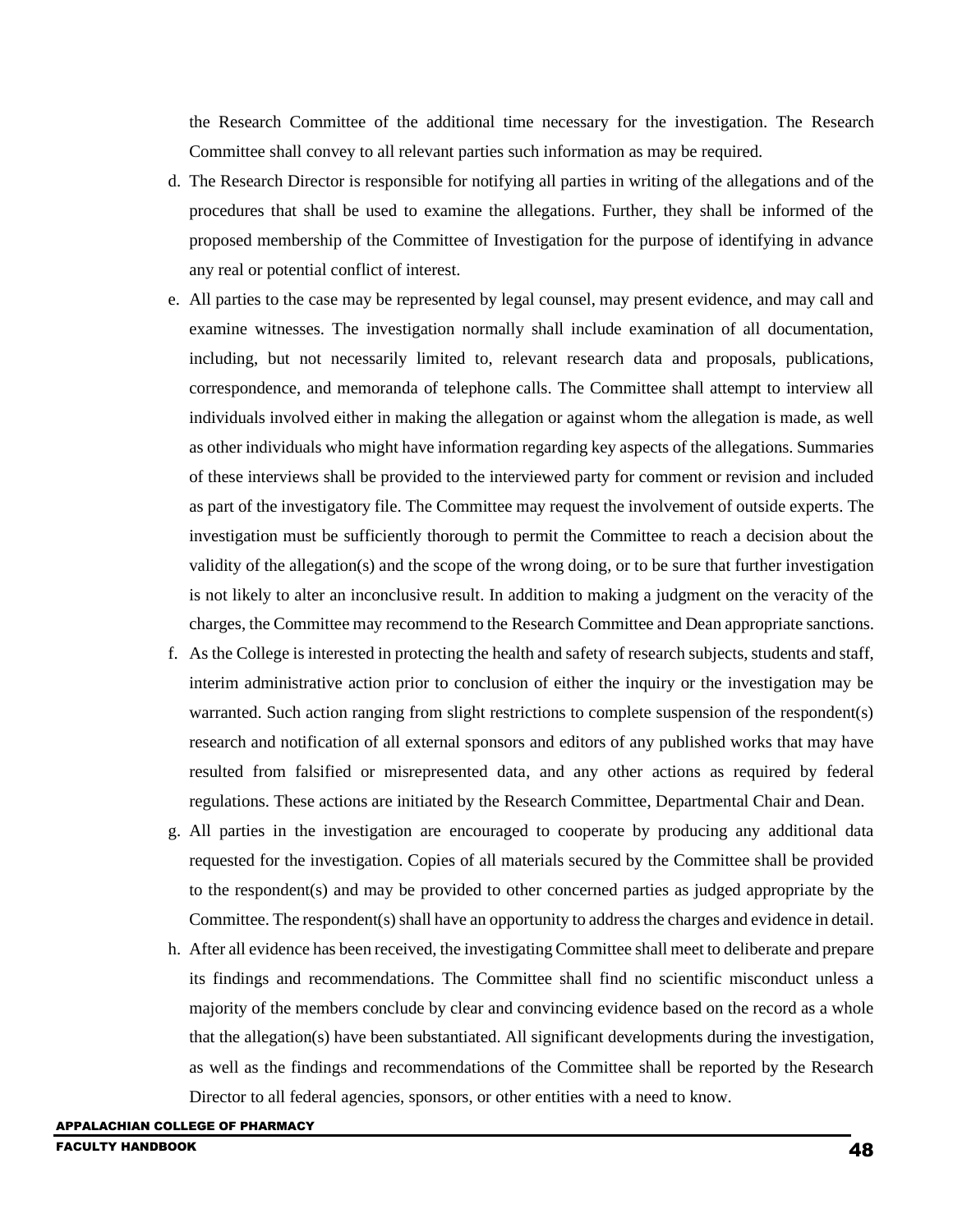- i. Upon completion of the investigation, the Committee shall submit to the Research Committee a full written report which details the Committee's findings and recommendations. This report shall be sent also to the respondent(s) by the Research Director within ten days of its receipt. The respondent(s) shall be given the opportunity to comment in writing upon the findings and the recommendations. If the respondent(s) chooses to comment, such comments must be forwarded within ten working days. The respondent's comments shall be made a part of the record.
- j. If required, the Research Director shall submit the final Report of Investigation to the Public Health Service (PHS) or other sponsors of the respondent's research. All records of the investigation shall be retained for a period of three (3) years after PHS acceptance of the final Report of Investigation.

#### 7. Resolution

- a. In the absence of a finding of scientific misconduct, all parties informed of the investigation shall be informed in writing that allegations of misconduct were not supported. If the allegations were deemed to have been unfounded and maliciously motivated, appropriate actions shall be taken against the complainant(s). If the allegations were deemed to have been made in good faith, no additional measures are indicated and efforts shall be made to prevent retaliatory actions. In publicizing the findings of no misconduct, the College shall be guided by whether public announcements shall be harmful or beneficial in restoring any reputation(s) that may have been damaged. Usually, such decision shall be made in conjunction with the person(s) who is innocently accused.
- b. When it has been determined that scientific misconduct has occurred, the Research Committee shall consider the recommendations of the Investigation Committee, and shall provide a recommendation to the Dean of appropriate sanctions. The President and Dean are responsible for final determination of sanction(s) and implementation of the sanction(s). The respondent(s) shall be notified in writing of the sanction(s) within 20 days. If the sanction(s) involves termination of employment, the College's termination procedures shall be invoked. The College must take action appropriate for the seriousness of the misconduct. Sanctions shall not be imposed during the appellate process.

#### 8. Appeal

a. The respondent(s) may appeal the decision of the Research Committee or sanctions placed on the Respondent by the Dean or President. A written statement of the grounds for the appeal must be submitted to the President within 30 days of written notification of the sanction(s). Appeals shall be restricted to the body of evidence already presented, and the grounds for appeal shall be limited to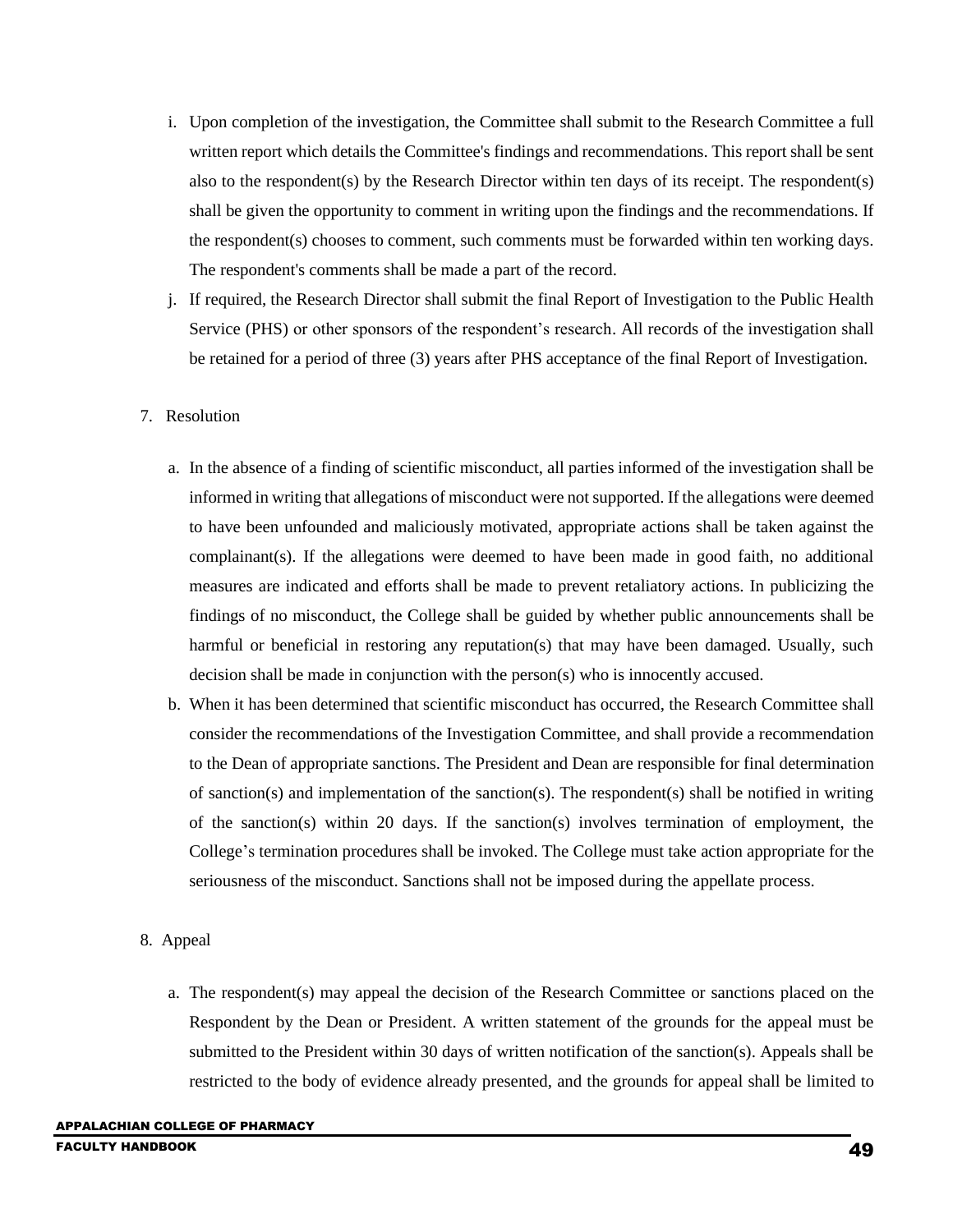failure to follow appropriate procedures in the investigation or decisions/recommendations not supported by any reasonable evidence. Upon receipt of a written appeal, the President shall evaluate the evidence and make a determination. The President's decision shall be binding on all parties and shall be conveyed to all involved in a timely fashion.

b. Although new previously unconsidered material evidence is not grounds for an appeal, the respondent(s) may submit a request to the President to reopen the investigation in the event such evidence becomes available.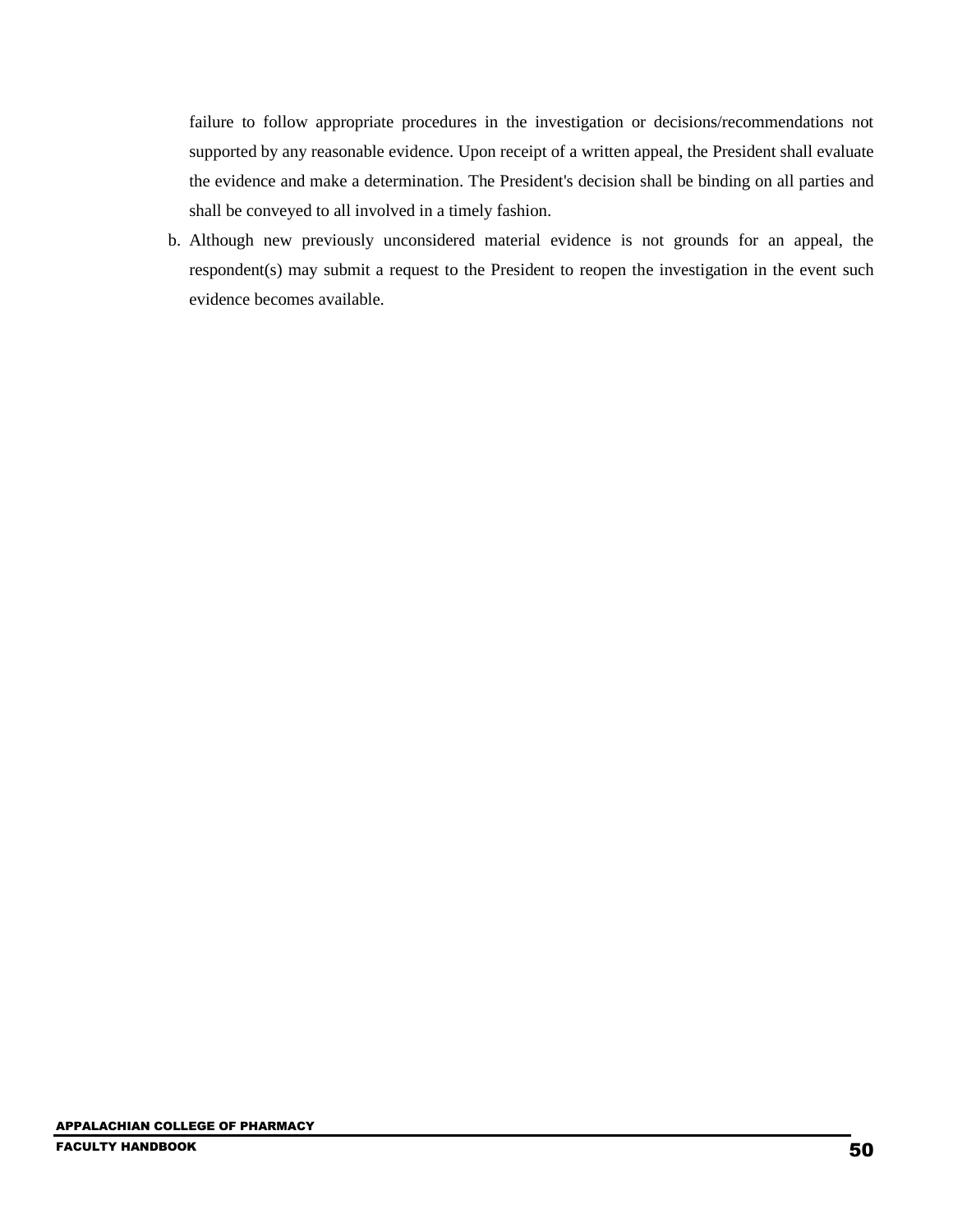# **Section** V

# Employment Policies

# *Employment policies can be found in the Appalachian College of Pharmacy Personnel Policies and Procedures Manual.*

#### *A. Honoraria*

- 1. College of Pharmacy employees are encouraged to provide public service by making presentations to various groups and organizations. Often the employee may be given an honorarium in appreciation of such service.
- 2. An honorarium is defined as a monetary gift which is meant to express appreciation or honor to the recipient and which is not covered under the consulting policies.
- 3. Employees can accept honoraria from non-College of Pharmacy-related entities.

#### *B. Payment of Meals for Staff and Guests*

- 1. Staff members must pay for their own meals. Exceptions to this policy include:
	- a. Functions attended at the request of and on behalf of the College of Pharmacy, including recruiting of staff and faculty, and staff retreats.
- 2. Alcoholic beverages are not to be paid from College of Pharmacy funds regardless of the source of funds.
- 3. The College of Pharmacy may require prior approval of such expenditures by the Business Office or the CFO.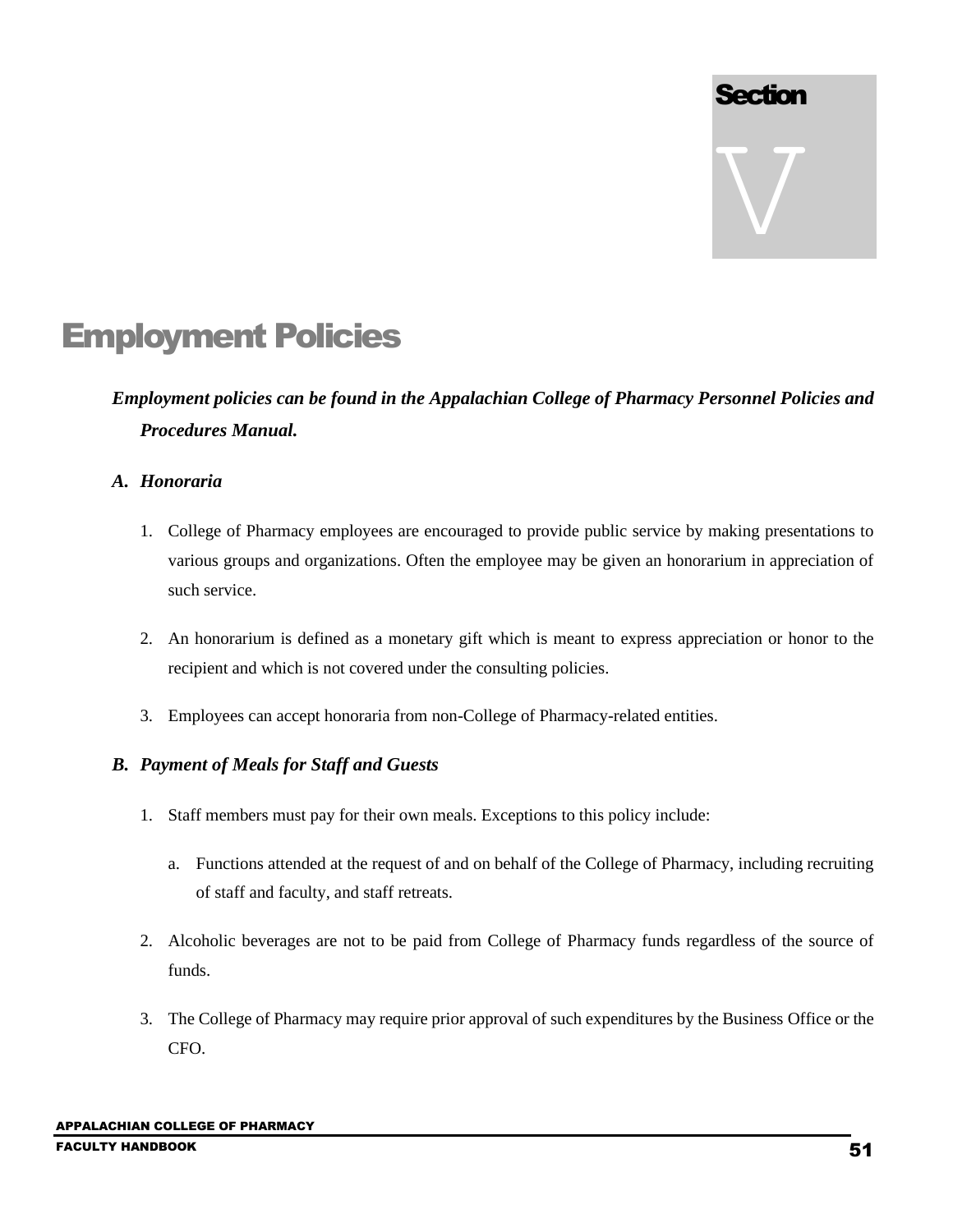# *C. Travel*

All travel policies are located in the ACP Personnel *Policies and Procedures Manual*.

## *D. Courtesy Appointments*

- 1. A courtesy appointment is an academic appointment granted to a person who has been requested by the faculty to participate in the academic or research program of the College of Pharmacy because of unique qualifications and capabilities. A courtesy appointment is considered an adjunct faculty appointment and involves no remuneration.
- 2. In requesting a courtesy appointment, the faculty must show substantial evidence of:
	- a. The academic qualifications of a candidate and;
	- b. The specific and unique need for the candidate's special qualifications in the College of Pharmacy program.

#### *E. Developmental Leave and Sabbaticals*

- 1. A member of the faculty, upon approval by the Dean, may be granted a developmental leave for retraining and/or professional development providing:
	- a. Institutional resources are available;
	- b. Workload is absorbed within the existing faculty resource allocations;
	- c. A written proposal describing the planned use of the leave and its anticipated benefits to the College of Pharmacy, and to the individual is presented and approved. The proposal shall also include the detail of the source of funds for the stipend.
	- d. The individual presents a signed agreement to return to the College of Pharmacy upon completion of the leave for a period of time at least equal to the leave time or refund the College of Pharmacy's stipend payment.
- 2. Developmental leave shall not be longer than 12 months and the base stipend shall not exceed 75% of the salary scheduled for the leave period.
- 3. No annual or sick leave shall accrue during the developmental leave period.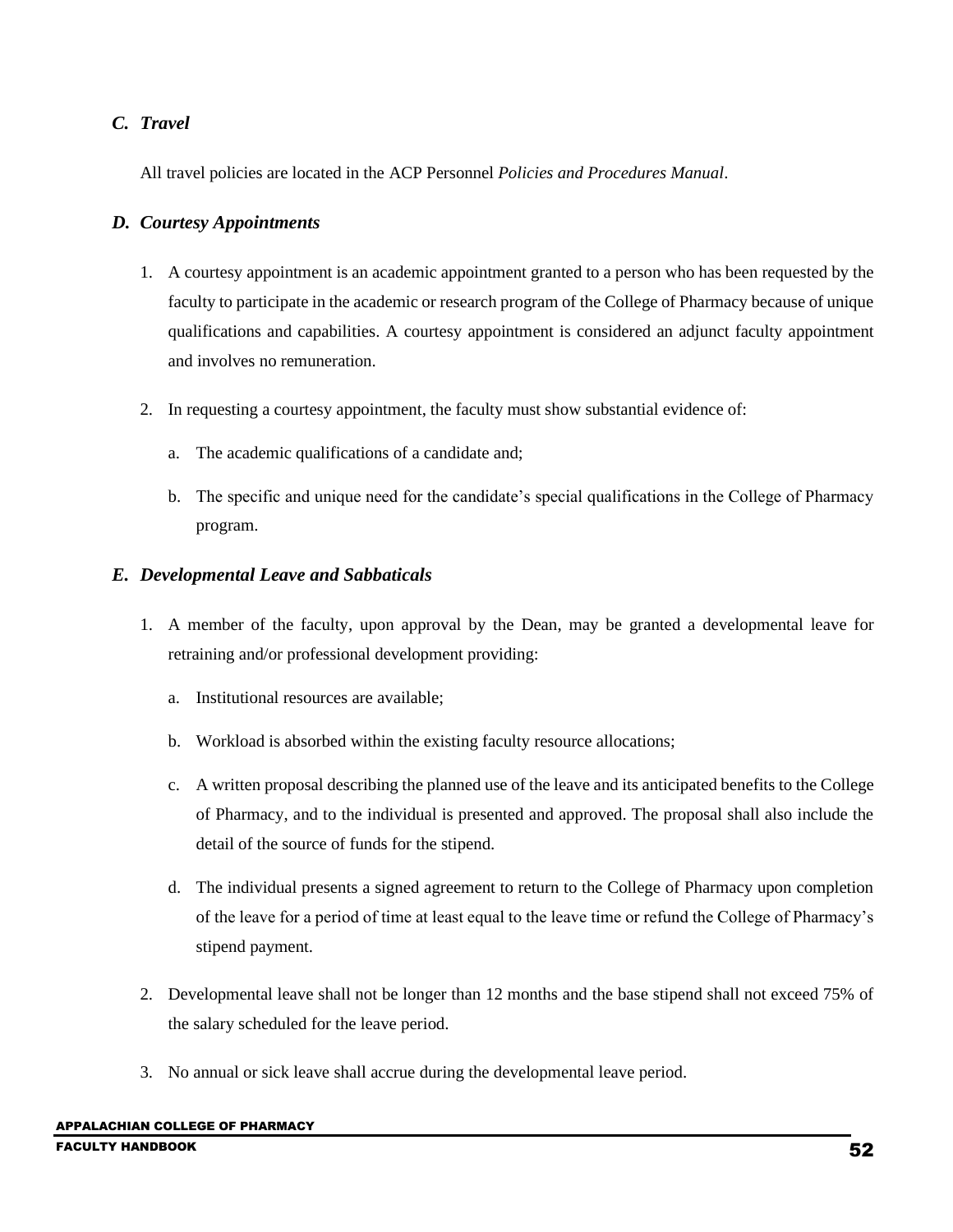#### APPENDIX 1: ORGANIZATIONAL STRUCTURE OF THE APPALACHIAN COLLEGE OF PHARMACY



#### APPALACHIAN COLLEGE OF PHARMACY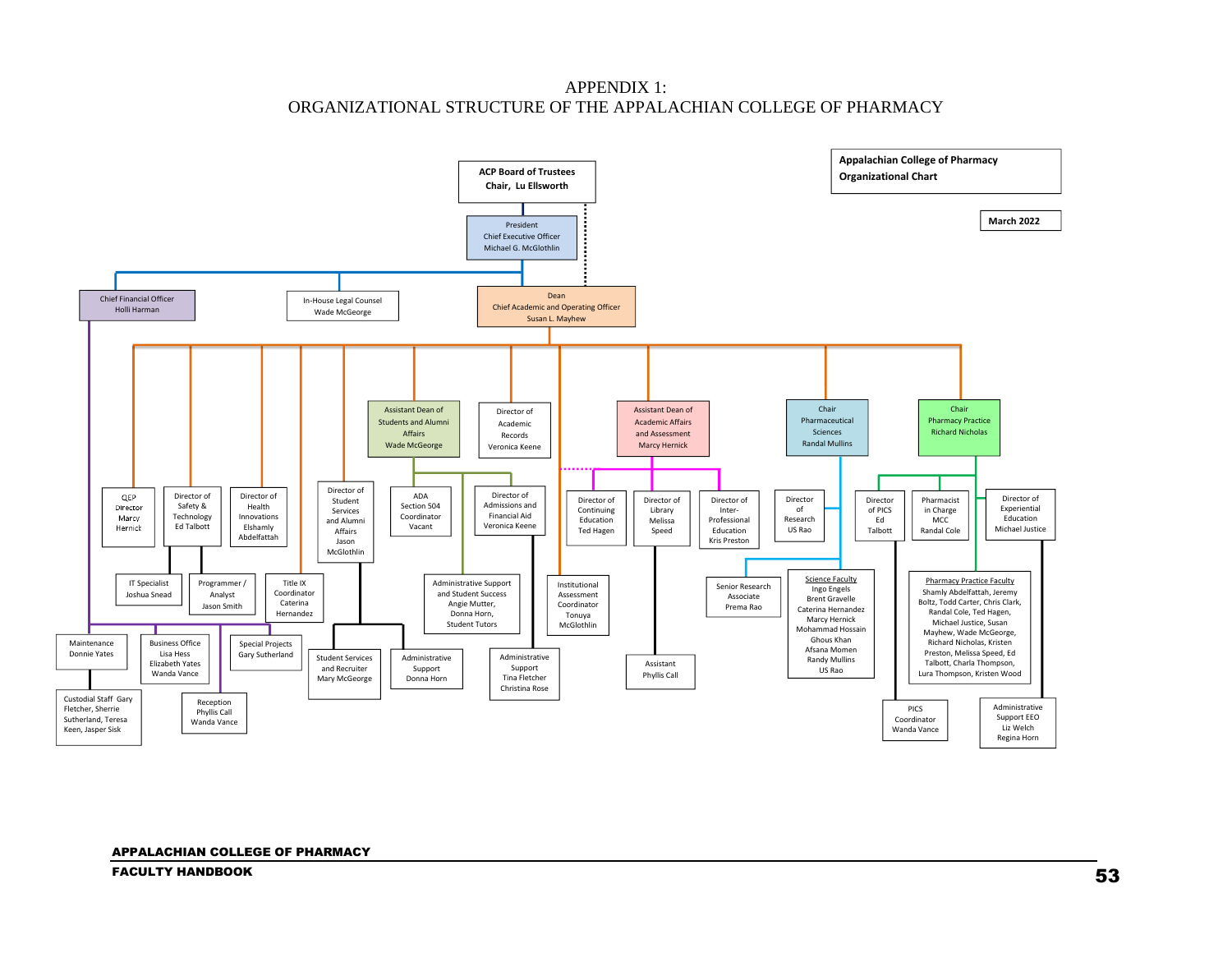#### **APPENDIX 2**

#### **APPALACHIAN COLLEGE OF PHARMACY FACULTY BY-LAWS**

#### **Preamble**

The purpose of this document is to provide written record of the consensus of the faculty of the Appalachian College of Pharmacy regarding its self-governance. Nothing in this document shall conflict with policies of Appalachian College of Pharmacy or the Faculty Handbook. If any such conflict should arise, College policies and/or provisions of the College Faculty Handbook shall prevail.

#### **I. Governance of the College of Pharmacy**

The faculty of the Appalachian College of Pharmacy shall govern itself in accordance with the regulations, policies and directives of the Appalachian College of Pharmacy Board of Trustees.

#### **II. Membership, Responsibilities and Voting Rights of the Faculty**

#### **A. Membership**

Members of the faculty include professors, associate professors, assistant professors, and instructors who hold full-time appointments in the Appalachian College of Pharmacy.

#### **B. Responsibilities of the Faculty**

The faculty of the Appalachian College of Pharmacy shall be responsible for the following: developing, evaluating and implementing the academic programs of the College; adopting shared responsibility for the admissions process; disciplining students for conduct adversely affecting the College; determining requirements for graduation and recommending of candidates therefore; fulfilling service responsibilities to the College, volunteering for community service and outreach activities, and developing research and continuing education programs.

#### **C. Voting Rights**

Voting membership shall consist of members of the Appalachian College of Pharmacy faculty with the rank of instructor or above who are  $\geq$  0.7 FTE employees of Appalachian College of Pharmacy.

#### **III. Officers of the Faculty**

**A. Presiding Officer**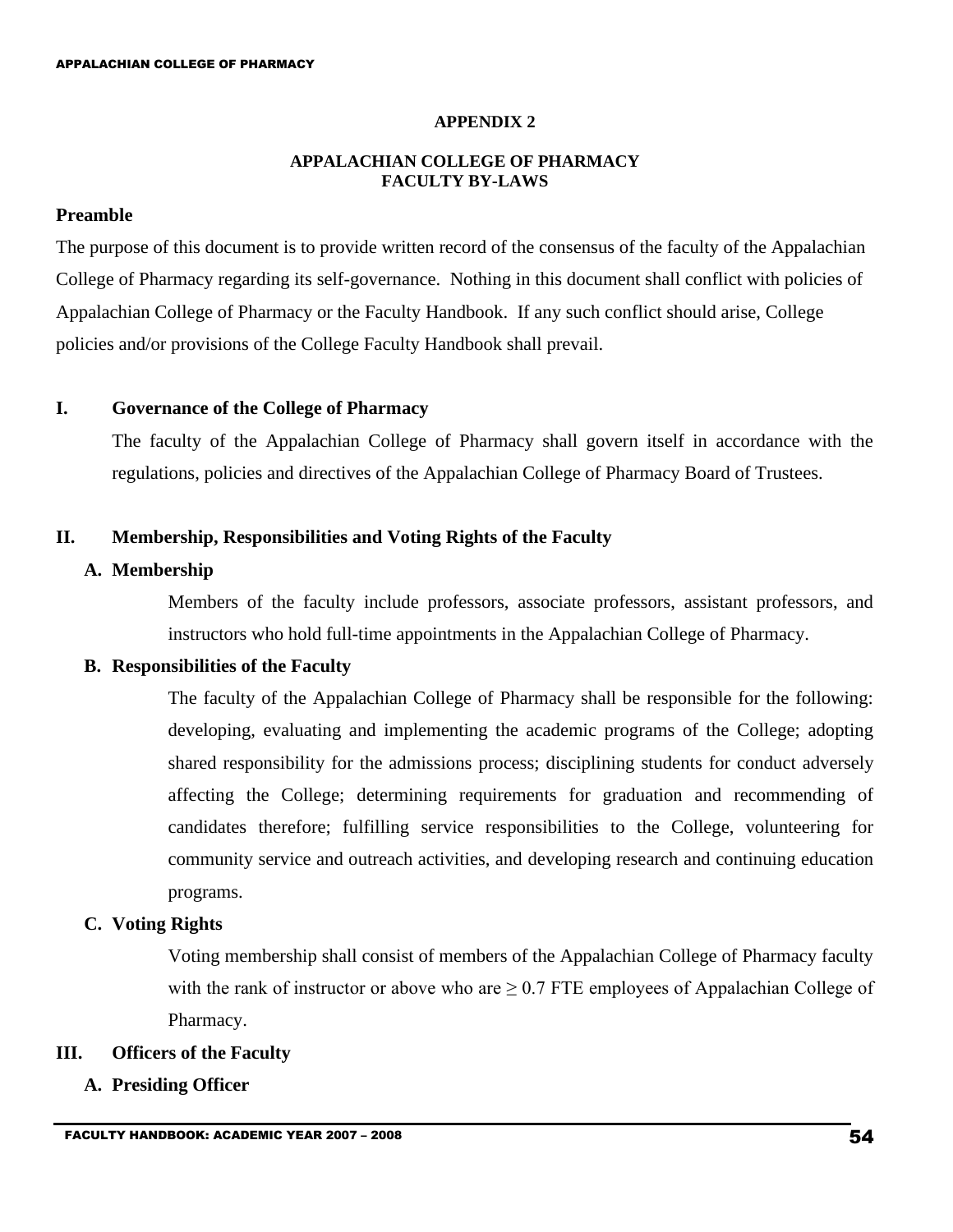The Dean shall serve as presiding officer of the faculty. In his/her absence or inability to preside, the function shall be exercised by the Assistant Dean of Academic Affairs and Assessment. In the event that the Assistant Dean of Academic Affairs and Assessment is unable to preside, the Assistant Dean of Students and Alumni Affairs shall preside over the faculty.

## **B. Secretary**

The Administrative Assistant to the Dean assumes the role of Secretary. Responsibilities of the Secretary include the following: maintaining an up-to-date roster of the voting members of the faculty; notification of the faculty of forthcoming meetings; forwarding to the faculty, in advance of any meeting, information regarding matters to be considered at that meeting; conducting all elections which require a ballot; and maintaining other records as designated by the faculty.

#### **IV. Faculty Meetings**

#### **A. Frequency**

Meetings of the faculty shall be held on a regularly scheduled basis, at least four times per year. In addition, meetings may be held upon the call of the Presiding Officer, or upon the written request of at least 15% of the voting faculty members.

#### **B. Notification of Faculty**

A notice about any faculty meeting will be sent by the Secretary to all members of the faculty at least one week in advance of the meeting.

#### **C. Quorum**

At least 51% of the faculty must be present or linked by video conference or conference call to constitute a quorum. A quorum of the faculty shall consist of the least possible majority of voting members present and/or linked by video conference or conference call to the meeting. In the case where the total number of voting members present on the faculty is an even number, a quorum shall consist of one-half that number plus one; in the case where the total number of voting members is an odd number, a quorum shall consist of one-half that number plus one-half.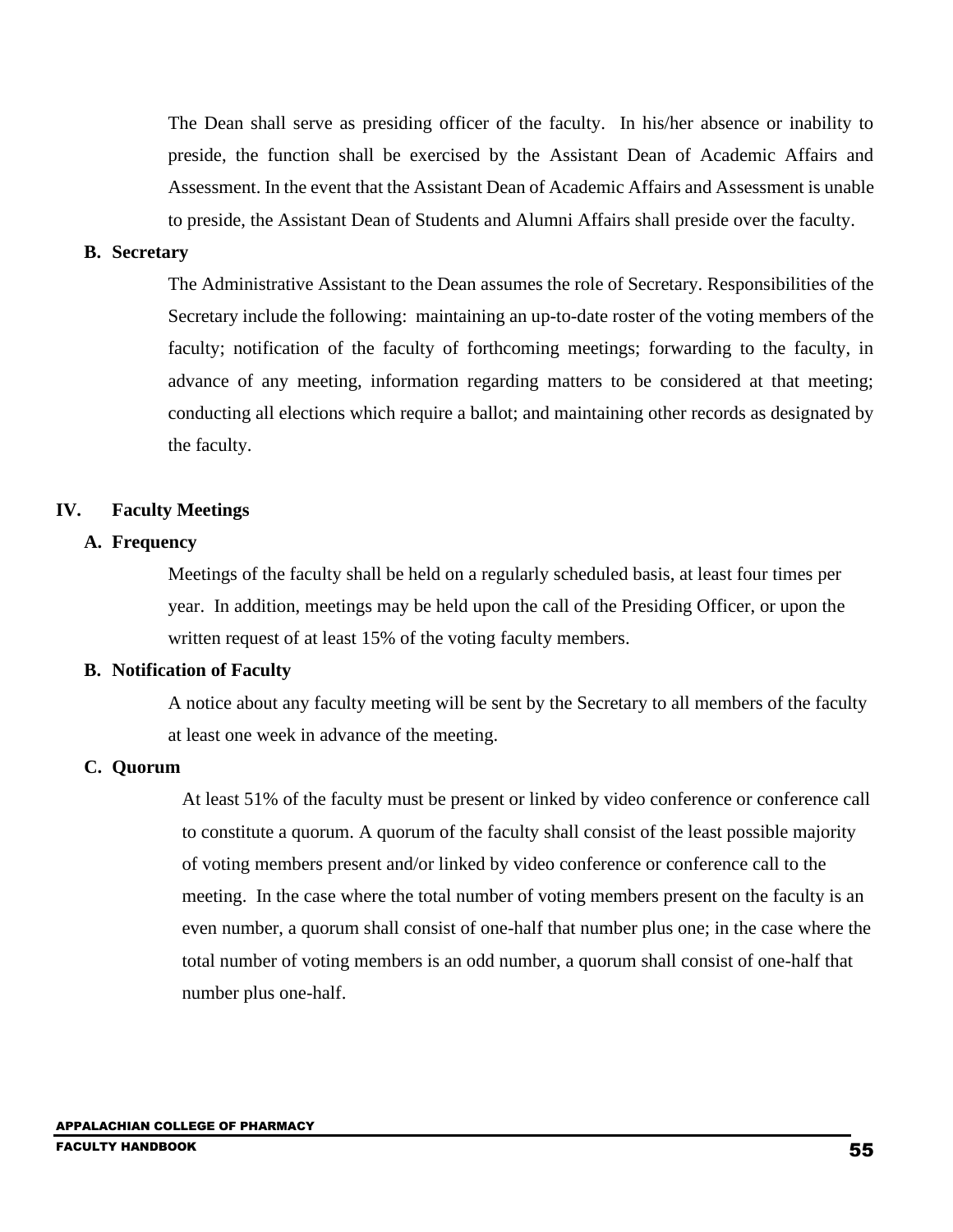## **D. Order of Business**

An agenda for each faculty meeting shall be established by the Presiding Officer or his/her designee and shall be distributed by the Secretary prior to the meeting. The agenda shall provide for the following items of business, as appropriate:

- completion of items of old or unfinished business
- introduction of items of new business
- committee reports and recommendations
- announcements

## **E. Introduction of New Business**

Any member of the voting faculty may place an item of new business on the agenda by contacting the Secretary. If the agenda item has as its purpose to create, amend or rescind College policy, a written statement in support of the proposal shall be required as provided for in Section V below.

# **F. Parliamentary Procedure**

Faculty meetings shall be conducted according to parliamentary procedures. Roberts' Rules of Order shall serve as the authority for such procedures.

# **V. Adoption of Policies Governing the Appalachian College of Pharmacy**

#### **A. Definition**

A policy is a rule, guideline or established procedure that affects any aspect of the College of Pharmacy, which lies within the purview of the faculty as a whole. Policies address issues related to faculty governance, the curriculum, admission of prospective students, student academic performance and standards, and processes for promotion.

# **B. Policy Approval Process**

A proposed new policy, or a proposed change in an existing policy, may be introduced by any individual voting faculty member, any group of voting faculty, or any Standing Committee of the College of Pharmacy. Non-voting faculty, staff or students of the Appalachian College of Pharmacy may also introduce policy proposals provided that one member of the voting faculty agrees to sponsor the proposal. Any policy proposal must be in writing and must include a clear statement of the proposed policy, the rationale for the proposal, and the name(s) of the individual(s) or committee introducing the policy. If the policy is proposed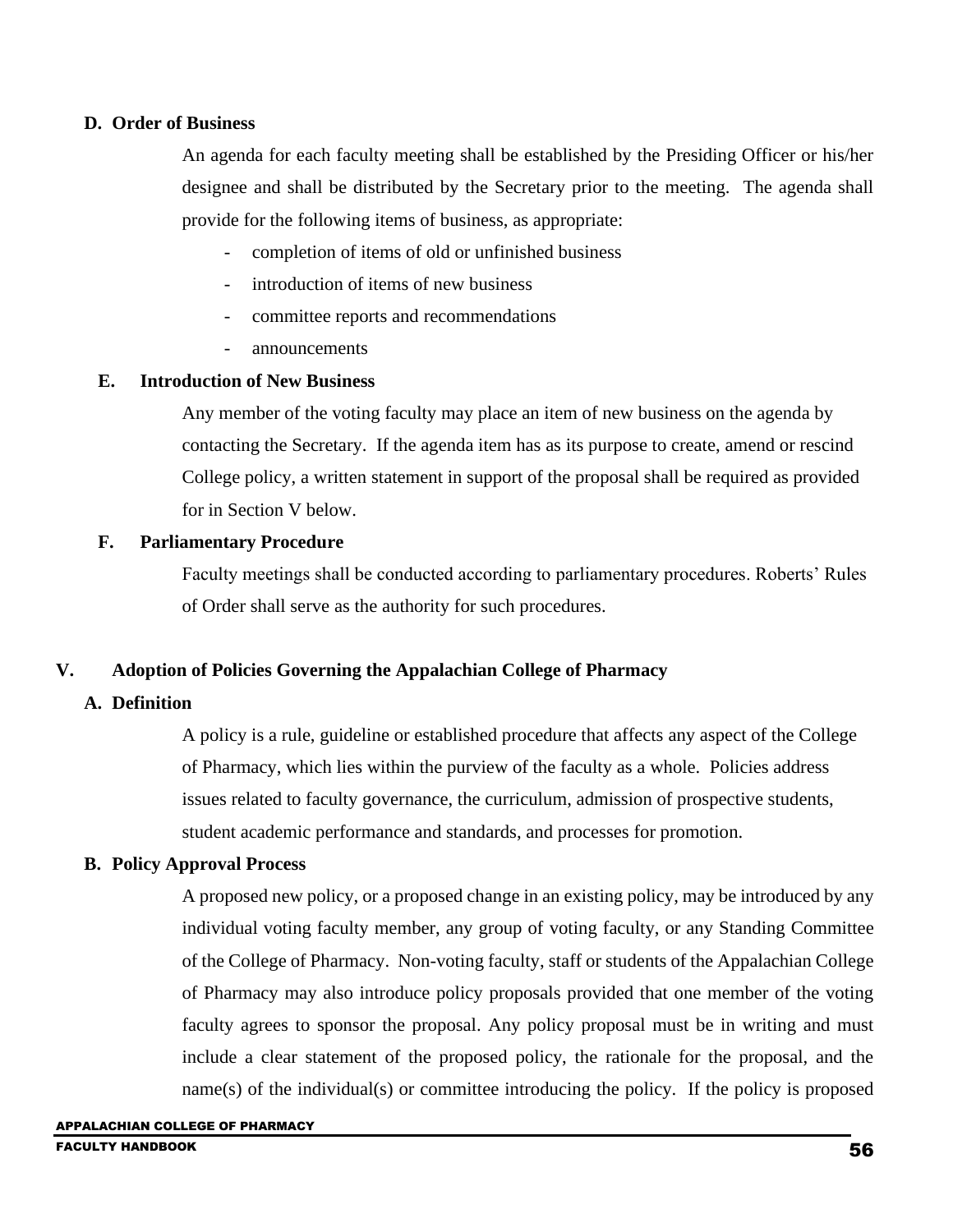by non-voting faculty, staff, or students, the name of the faculty sponsor must be included in the policy proposal. Policy proposals, which are non-emergent in nature, will be introduced at the next regularly scheduled faculty meeting. The Secretary will be requested to place the matter on the agenda for introduction and discussion. The proposal will be attached to the agenda and distributed to all faculty at least one week prior to that meeting. Following discussion at the subsequent faculty meeting, the faculty may vote to (1) approve the policy, (2) table the proposal until the next regularly-scheduled faculty meeting, (3) amend the proposed policy and table the vote on the amended motion until the next regularly-scheduled meeting, or (4) reject the proposal.

A proposed policy may be deemed emergent in nature only by the Dean or his/her designee. When such a proposal is received, the Dean may call an emergency faculty meeting within two working days of receipt of the policy proposal. The proposal shall be distributed to all faculty at least one working day prior to the meeting with an explanation of the need for emergency action. The policy may be approved by a majority of the voting faculty members present at the called meeting or linked by video conference or conference call and shall be revisited at the next regularly scheduled faculty meeting.

#### **C. Policy Implementation**

Following approval by a majority of the faculty, a policy will become effective immediately unless otherwise specified at the time the policy is adopted.

## **VI. Faculty Committees (General Provisions)**

#### **A. Authority to Establish Committees**

The faculty shall have the authority to establish standing committees and to designate their title, function and size. Such standing committees must be specifically provided for in these by-laws (See Article VIII below). Any addition or deletion to this list requires an amendment to these by-laws. The Dean may also establish ad hoc committees as deemed necessary by him/her or the faculty.

#### **B. Committee Membership**

Except as otherwise provided in Article VII below, the Dean shall solicit volunteers from among the voting faculty membership for service on standing committees. Committees may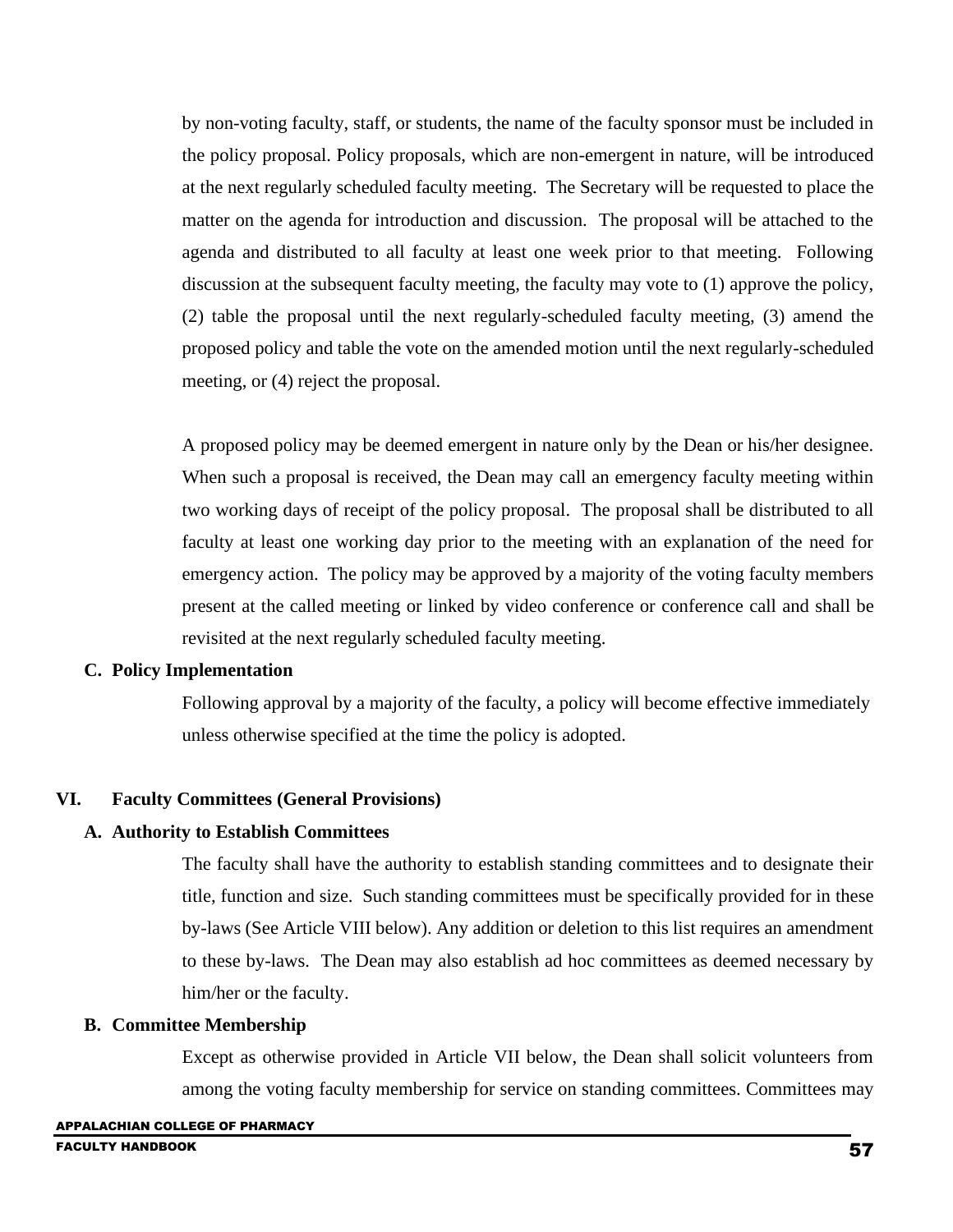include staff, students, preceptors, adjunct faculty, and others as appointed by the Dean or required by federal regulations. The Dean will announce the membership of each standing committee at the beginning of each academic year.

#### **C. Committee Chairs**

The committee chair is appointed by the Dean, unless otherwise provided for in Article VII below. The chair shall be responsible for calling committee meetings, presiding at the meetings, informing the committee members of all scheduled meetings, providing committee reports during faculty meetings, and submitting the annual committee report.

# **D. Ex Officio Member**

Except as provided in Article VIII below, the Dean shall serve as ex officio, non-voting member of all standing committees. Other faculty and staff may serve as ex officio members as indicated on the committee roster.

# **E. Right of Faculty to Attend Committee Meetings**

With the exception of the Executive Committee, all meetings of standing committees are open to all Appalachian College of Pharmacy faculty members with voting privileges. Other individuals may attend the meetings of standing committees upon approval or invitation by the committee. Any committee members who have business before the committee which may involve a conflict of interest should excuse themselves from the committee proceeding during such discussion.

#### **VII. Committees appointed by the President**

Members of the following committees are appointed by the President of the College. The committees are advisory to the President of the College.

#### **A. Executive Committee**

The Executive Committee shall act as an advisory body to the President on administrative matters. The Appalachian College of Pharmacy Executive Committee shall consist of the President (who shall serve as chair), Dean, Assistant Dean of Academic Affairs and Assessment, Assistant Dean of Students and Alumni Affairs, Registrar, and the Chief Financial Officer.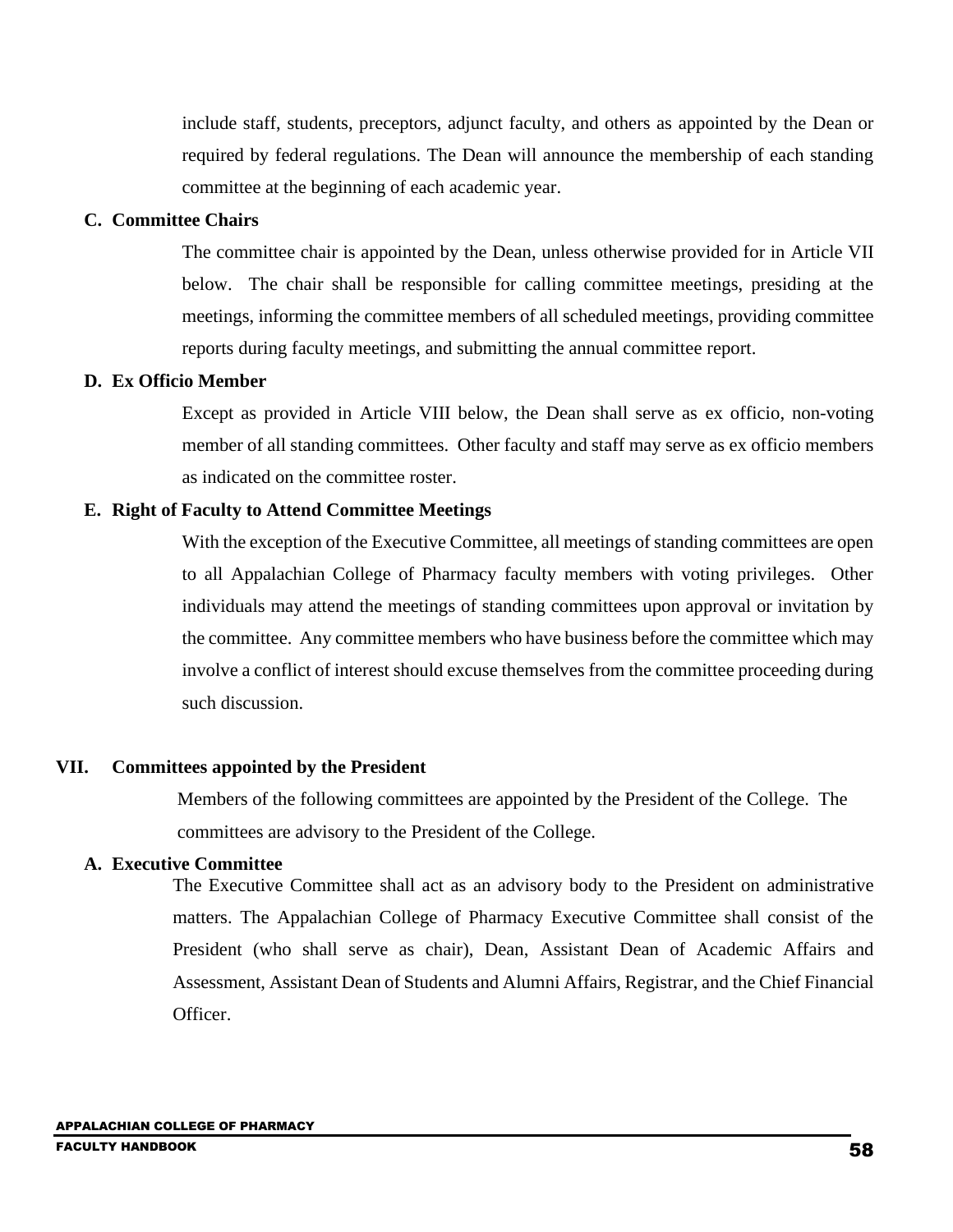#### **B. Strategic Planning Committee**

The Strategic Planning Committee consists of the administrative leadership team of the college, members of the board of trustees appointed by the Chair of the Board of Trustees, faculty and external stakeholders and a student from each of the P1, P2 and P3 classes. The President serves as Committee Chair. The committee develops and maintains the College's five-year strategic plan.

#### **C. Institutional Review Board**

The Institutional Review Board consists of college faculty and members of the clergy and lay public and is responsible for ensuring that all human research conducted by the college is done so in an ethical and prudent manner.

## **D. Institutional Effectiveness Committee**

The Institutional Effectiveness Committee oversees and manages the assessment activities of the College and is responsible for ensuring that each unit of the College is functioning in an efficient and effective manner.

#### **VIII. Committees appointed by the Dean**

Members of the following committees are appointed by the Dean of the College. The committees are advisory to the Dean of the College.

# **A. Admissions Committee**

The Admissions Committee coordinates review of student applicants, the interview process, and student matriculation. The Admissions Committee develops and approves recruitment strategies for new students. The Committee tracks and assesses student performance to modify and improve admissions requirements to identify likely successful candidates.

# **B. Alumni Committee**

The Alumni Committee is responsible for creating and maintaining channels of communication with graduates and engaging alumni in continuing education, fundraising events, and outreach events of the College.

# **C. Committee on Academic Requirements (CARe)**

The Committee on Academic Requirements is responsible for identifying students in academic difficulty and developing a corrective or remedial plan of action for each student in academic difficulty.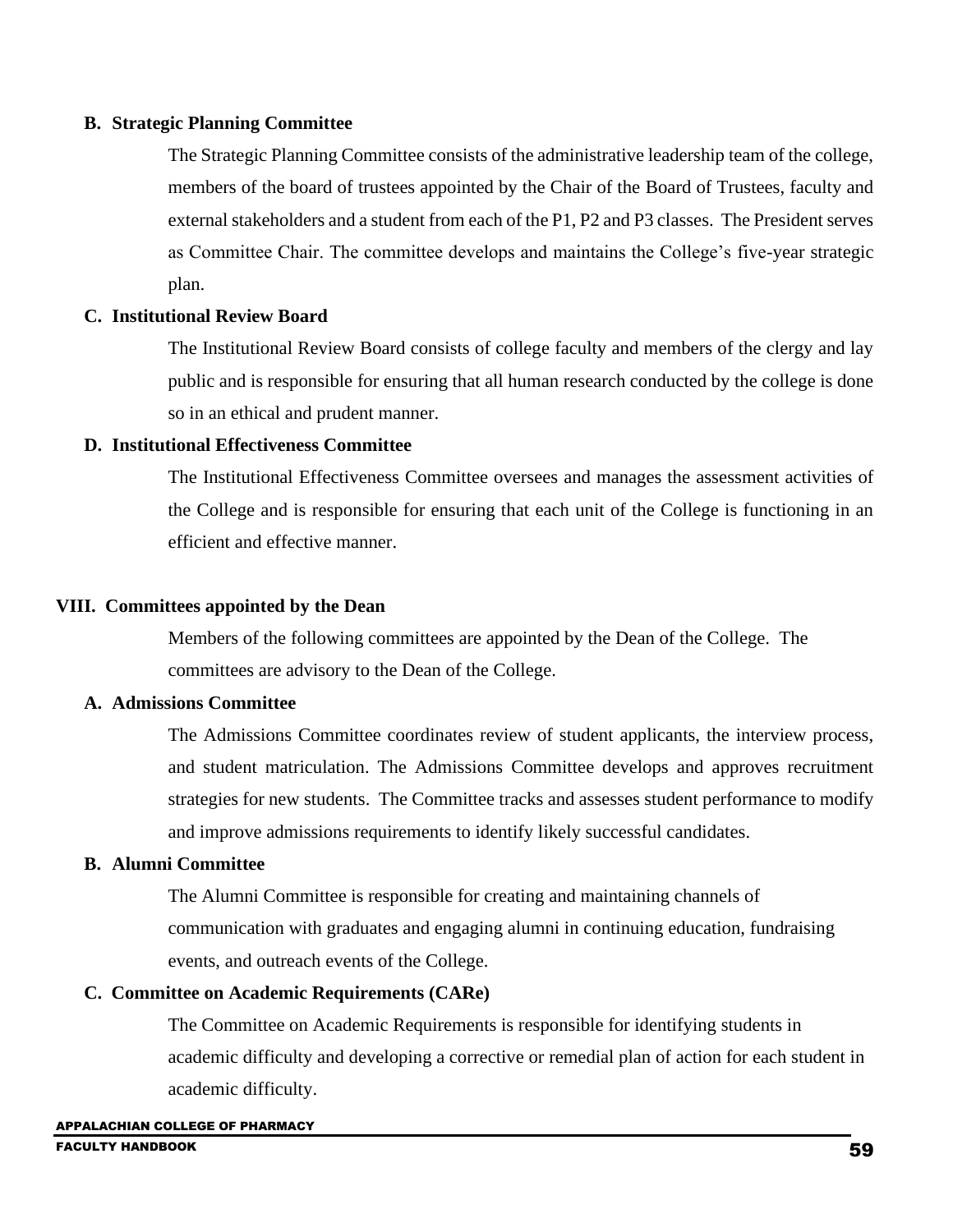#### **D. Curriculum Committee**

The functions of the Curriculum Committee are to develop recommendations concerning curriculum, academic content revisions, prerequisites for each course of instruction, requirements of the pre-pharmacy curriculum, requirements for the professional degree, and matters related to improvement in instruction. The Committee is also charged with global assessment of the educational program. All such recommendations shall be submitted to the full faculty for approval.

## **E. Experiential Committee**

The Experiential Committee is charged with the responsibility for maintaining quality assurance of the experiential curriculum, preceptors, and training sites.

## **F. Honor, Ethics and Professionalism Board**

The Honor, Ethics and Professionalism Board is charged with the responsibility hear cases of alleged honor, ethics, or professionalism violations referred to the committee.

## **G. Library and Technology Committee**

The Library and Technology Committee is charged with researching library needs and requesting the purchase of holdings or equipment to improve library services for students and faculty. The committee is also charged with keeping the College's website current and accurate; and reviewing issues dealing with technology and equipment, including copiers and computers, used by the College and providing recommendations to overcome such issues

# **H. Promotion Committee**

The Promotion Committee is charged with the responsibility for promotion of faculty based on merit and collegiality.

### **I. Research Committee**

The Research Committee is responsible for stimulating, developing, and supporting efforts to enhance research and scholarly pursuits of faculty, staff, and students of the Appalachian College of Pharmacy.

# **J. Residency Advisory Committee**

The Residency Advisory Committee serves as an advisory panel to the Residency Program Director and Dean in the implementation, coordination, assessment, and quality assurance of the College's residency training program.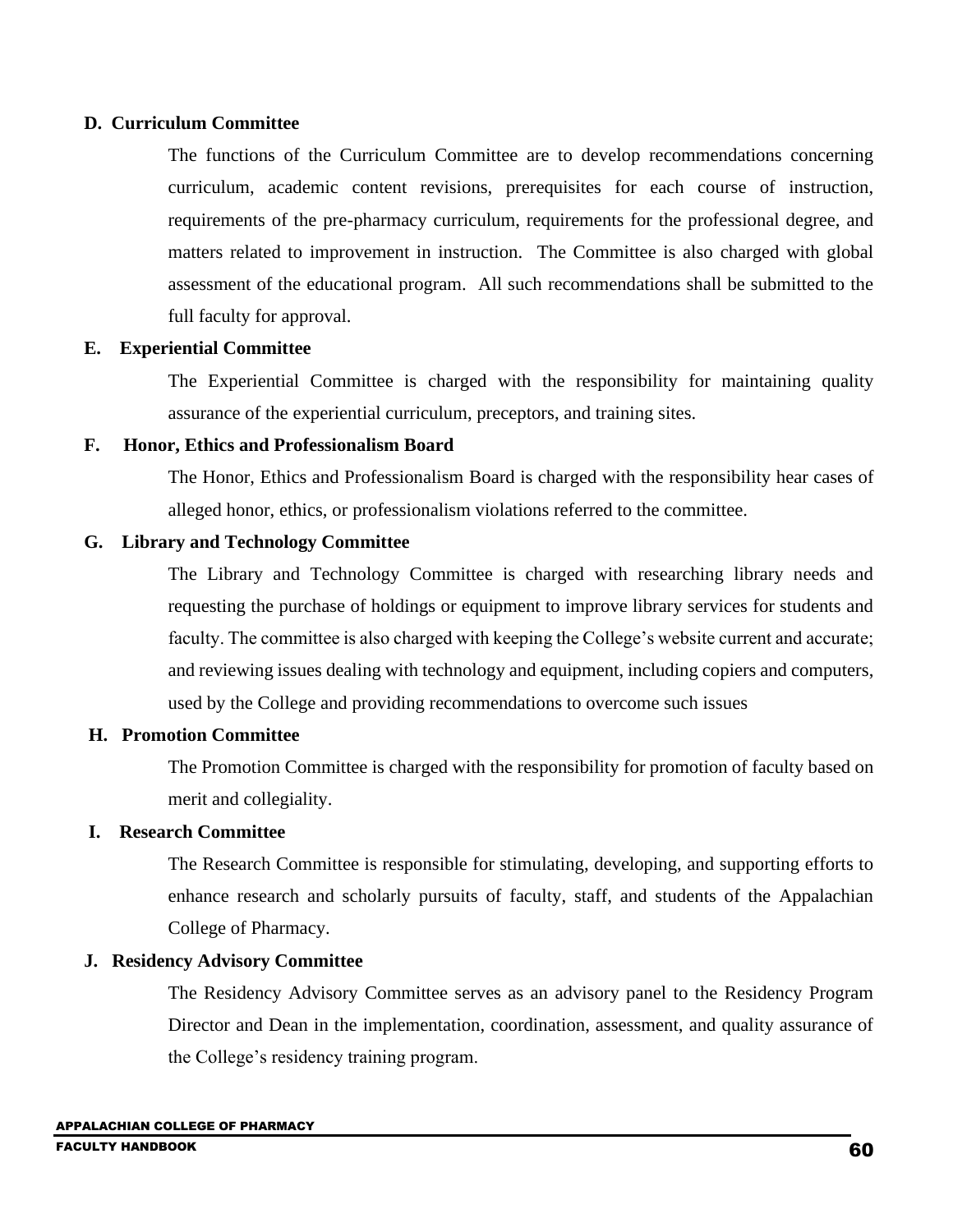#### **K. Safety Committee**

The Safety Committee is comprised of a cross-section of faculty and staff and is responsible for developing safety-related policies, procedures, and training material or initiatives to comply with all relevant safety codes and regulations, to ensure the safety of students, faculty, employees and visitors.

## **L. Scholarship and Awards Committee**

The Scholarship and Awards Committee compiles and maintains a list of available scholarships and eligibility requirements, reviews all applications for internal scholarships, and recommends candidates to be awarded scholarships. The committee is also responsible for seeking nominations for awards and selecting the awarded candidates. The committee hosts the annual awards ceremony.

#### **M. Search Committees**

Each faculty department has a Search Committee. The Search Committee is responsible for identifying suitable faculty applicants, coordinating the faculty interview process, and maintaining applicant files and correspondences. The Committee coordinates the overall recruitment process and advises the Department Chair and Dean regarding candidates for hire.

#### **IX. Suspension of Rules**

At any meeting of the faculty, the rules of order governing the conduct of the meeting may be suspended by three-fourths majority vote, assuming that a quorum is present.

# **X. Amendments to these By-Laws**

These by-laws may be amended at any meeting of the faculty when a quorum is present, by a two-thirds majority vote, provided that a written notice of the proposed amendment and a statement of the purpose and effect of the proposed amendment are distributed to each faculty member at least seven days prior to the meeting at which the amendment will be considered, or provided that the motion was originally presented at a previous faculty meeting.

Revised: 3-19-14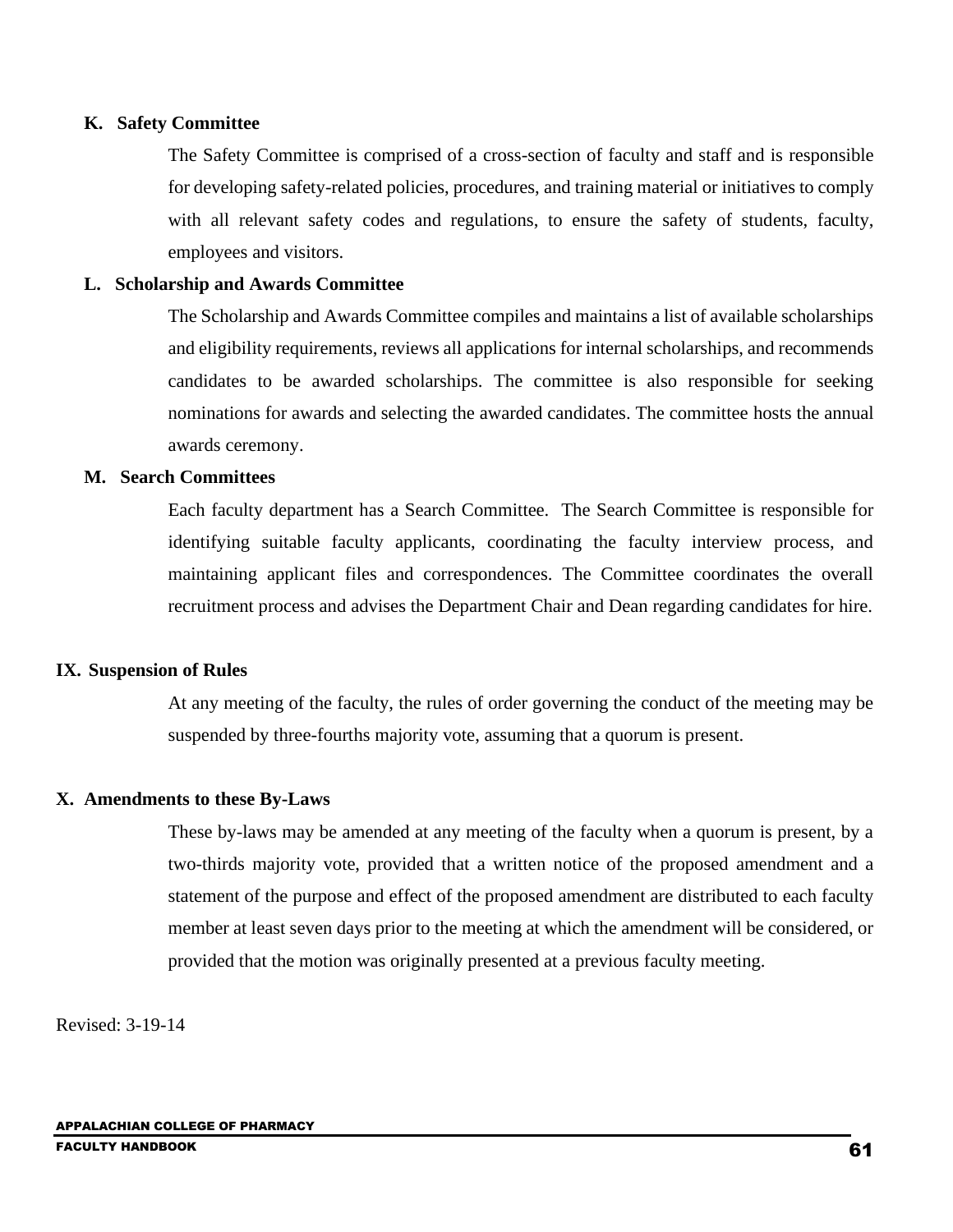# **APPENDIX 3**

# **Faculty Search Procedures**

# Appalachian College of Pharmacy Faculty Search Committee Operating Policy and Procedure

**PURPOSE:** The purpose of this Operating Policy/Procedure (OP) is to document the search procedure with an objective to identify and recommend for hiring a qualified faculty who will be able to provide classroom and practical instruction to Doctor of Pharmacy (PharmD) students at various academic levels.

**REVIEW:** This OP is effective immediately and will be reviewed periodically by the Chairs of the Pharmacy Practice and Pharmaceutical Sciences Department and the Assistant Dean of Academic Affairs and Assessment, or designee(s), with recommended revisions forwarded to the Dean for approval.

## **Policy**

Faculty search, appointment, and subsequent assignment of duties must be in accordance with the current accreditation standard and guidelines set forth by:

i. Southern Association of Colleges and Schools Commission on Colleges (SACSCOC Comprehensive Standards: Faculty Credentials: 3.7.1 of the Principles of Accreditation.

ii. Accreditation Council for Pharmacy Education (ACPE) standards 18 and 19, both qualitative and quantitative factors for Faculty.

# **Faculty Qualifications:**

The credentials of new faculty must be documented and verified by the Search Committee on the ACP Faculty Credential Documentation and Verification Form.

All full-time and part-time faculty members, teaching courses leading toward the PharmD degree, must have a terminal degree (e.g. doctorate degree) in the teaching discipline or in a related discipline.

Outstanding professional experience and demonstrated contributions to the integrated teaching discipline may be presented on an exceptional basis in lieu of formal academic degree in the teaching discipline. Such individual cases must be justified on a case-by-case basis.

In unusual cases, at the request of the department offering the course and with the prior approval of the Dean and the Assistant Dean of Academic Affairs and Assessment, individuals with special abilities may teach courses based on the practice of pharmacy. These generally would be individuals who have demonstrated exceptional scholarly or creative activity or have substantial professional experience.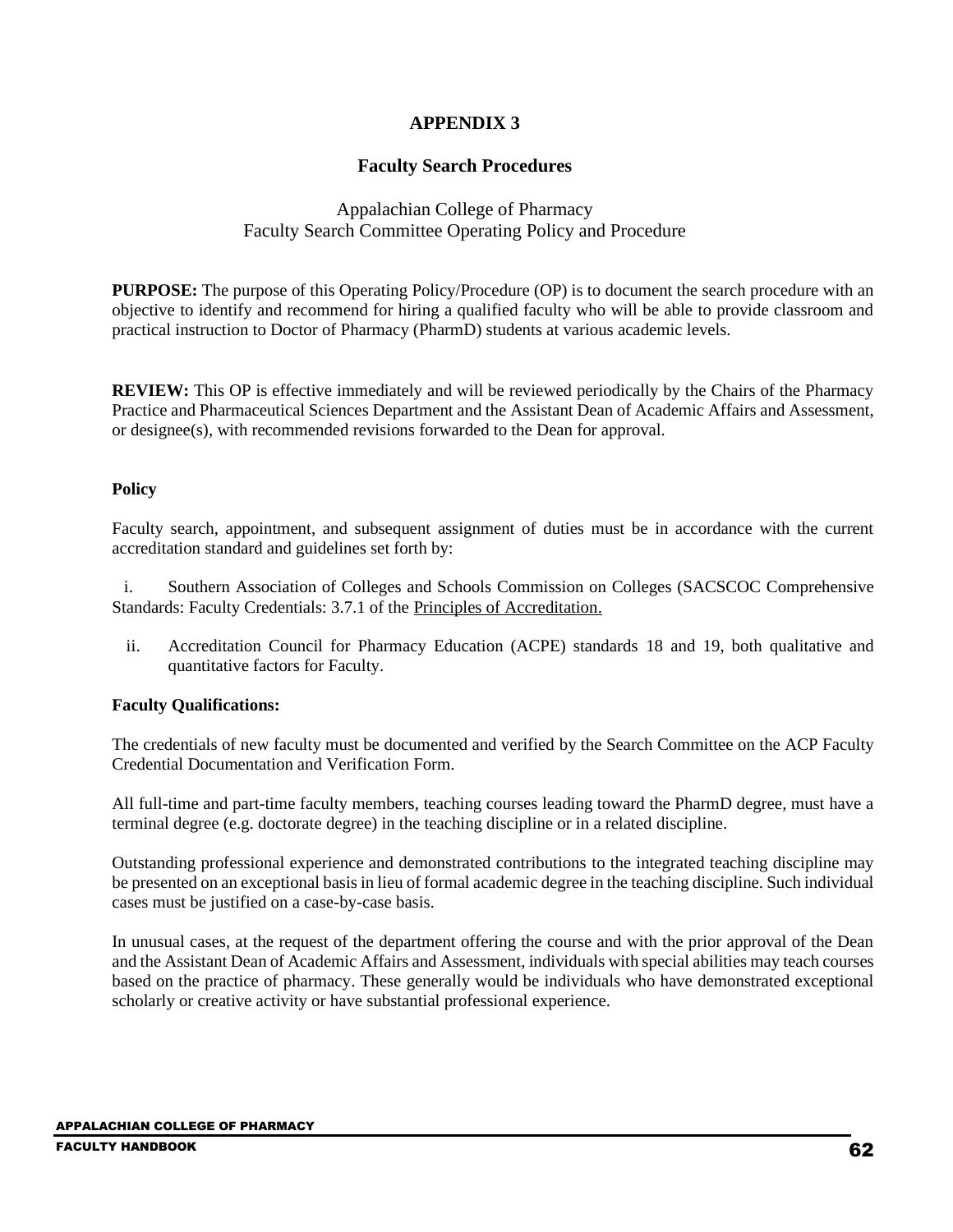# **Procedure**

The following section outlines the procedures for conducting a faculty search. In addition, this section also lists the responsibilities of the Search Committee Chair, Department Chair, Office of the Legal Counsel, Dean, and President.

- I. The request for appointment is initiated by the Department Chair and recommended to the Dean.
- II. Search Committee conducts a search, screens and interviews candidate(s) with the goal of obtaining the best possible match for the position.
- III. The Search Committee Chair obtains official transcripts documenting the successful completion of a terminal degree (PhD, PharmD program, board certification /residency /fellowship where applicable), updated curriculum vitae (CV), and verbal/written recommendations from the references supplied by the faculty candidate(s) during the hiring process.
- IV. After committee evaluation, the Department Chair sends a hiring recommendation to the Dean.
- V. Appointment of faculty must be accompanied by a Faculty Credential Documentation and Verification Form. Subsequent professional advancement or continued education that results in a change in qualifications are to be documented through submission of an updated certification form. All submissions are to be accompanied by supporting documentation, such as official transcripts or letters attesting to qualifications or achievement. Credential forms are to be placed in the faculty personnel file and to be available for official reporting purposes.

# **Specific Responsibilities in Conducting the Search for Faculty Search Committee and Committee Chair**

The Search Committee Chair provides leadership for the committee and manages the hiring process. The Search Committee Chair ensures that the process is consistent with the provisions outlined in this OP and adheres to equal opportunity and affirmative action principles. The Search Committee Chair will fulfill the following duties and responsibilities:

- Meet with the Department Chair to review search guidelines prior to beginning the search.
- Ensure that the "Position Vacancy Announcement" is reviewed and signed by the Dean prior to its publishing in any media or outlet. In the event the Dean electronically reviews advertisements and provides approval by email, the email must be printed, signed and dated and kept in the search folder.
- Notify the Department Chair regarding the date of the first search committee meeting.
- Call and chair search committee meetings. Maintain confidentiality regarding applicants, as well as all committee discussions and ratings.
- Appoint a committee secretary to record, communicate and maintain minutes of the meetings.
- Regularly discuss the search progress or potential problems with the Department Chair.
- Create and maintain individual access privileged electronic files for each candidate as they are received. Ensure that each member of the Search Committee, the Dean, the Assistant Dean of Academic Affairs and Assessment, and the Executive Secretary has access to the electronic files.
- Ensure that each applicant submits an Employment Application Form (available at [https://www.acp.edu/employment/,](https://www.acp.edu/employment/) a current CV with cover letter, and their teaching philosophy.
- Ensure that each applicant receives an email acknowledging the receipt of the application.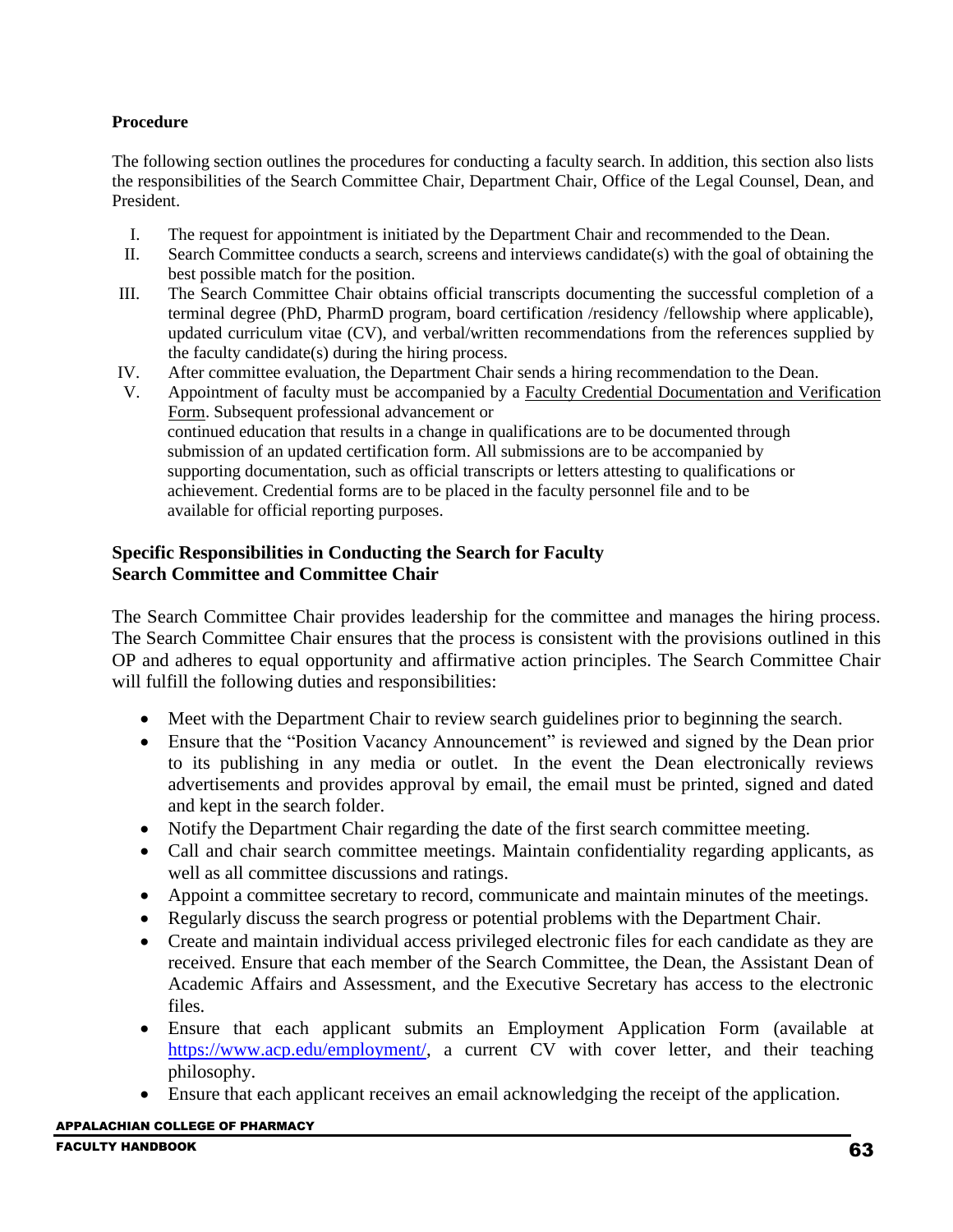- Conduct initial screening of applicants and short list those who meet the minimum criteria advertised for the position
- Schedule and conduct telephone interview(s) and present the observation or evaluation to the search committee.
- Schedule campus interview(s). Arrange and confirm travel arrangements and accommodations.
- Document answers to support development of job-related skills and abilities. Collect completed 'Faculty Candidate Evaluation by Faculty' form and 'Presentation Evaluation by Student' form.
- Contact references provided by the candidate. Verify the work and educational experience cited in the candidates' resumes. Inquire about the soft skills (interpersonal skills) of the candidate. Take comprehensive notes of answers as a means of supporting recommendations.
- Collect official transcripts.
- Submit the committee's collective evaluation of job-related skills, abilities, and recommendations for employment regarding each candidate to the Department Chair.
- Work with the Department Chair and the Office of the Legal Counsel to complete Faculty Credential Documentation and Verification form.
- Complete the 'Search and Hiring Process Documentation' form. Submit all search related documentation to the Office of the Legal Counsel.
- After the offer has been made by the Dean and accepted in writing by the successful candidate, transfer all search related documents to the Office of the Legal Counsel.
- After the new faculty joins the Appalachian College of Pharmacy, notify all unsuccessful candidates that the position has been filled and the search is closed.
- Advise IT department to delete electronic sub-folder from the Public Folder.

# **Department Chair**

The Department Chair monitors the search process. The Department Chair ensures that the process is consistent with provisions of the procedures outlined in this OP and adheres to equal opportunity principles. The Department Chair will fulfill the following duties and responsibilities:

- Request and receive approval to conduct a search for a faculty position from the Dean.
- Instruct the Search Committee chair to initiate the hiring process.
- Ensure that the "Position Vacancy Announcement" is reviewed and signed by the Dean.
- Consult with the Dean regarding specifics of the search, including the target date for completion.
- Meet with the search committee to emphasize compliance with the ACP search procedure and give the committee its charge, including the target date for completion of the search, as well as any other specific instructions.
- Maintain *confidentiality* regarding applicants, as well as all committee discussion.
- Regularly discuss the search progress or potential problems with the Search Committee Chair. Inform the Dean (or designee) of any delays.
- Participate in the interviews and take comprehensive notes of answers as a means of supporting recommendations.
- Review the collective evaluation of each interviewed candidates' job-related skills, abilities, and recommendations.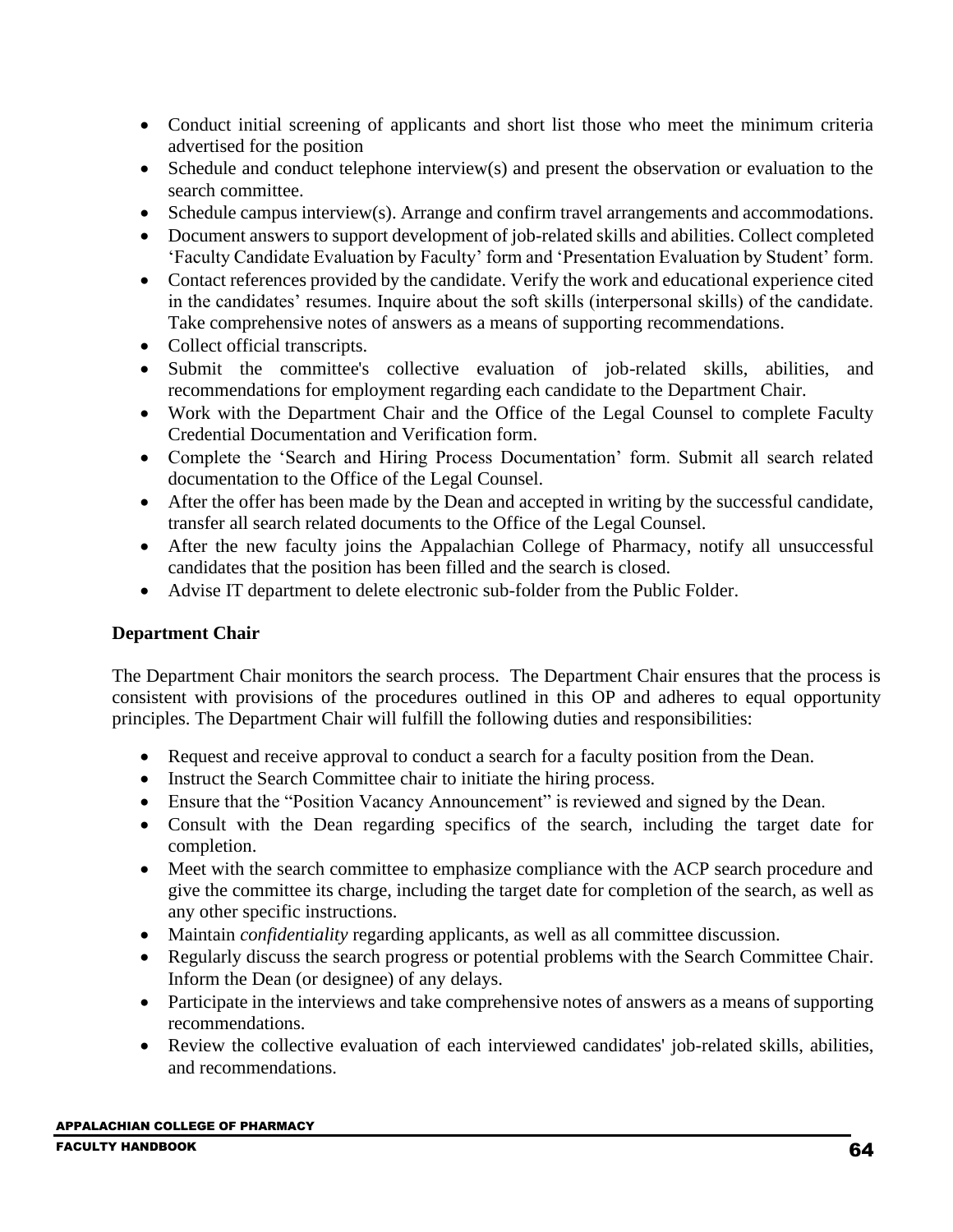• Work with the Search Committee Chair and the Office of the Legal Counsel to complete Faculty Credential Documentation and Verification form (Attachment C)

# **Dean**

The Dean ensures that the process is consistent with the procedures outlined in this OP and adheres to equal opportunity principles. The Dean will fulfill the following duties and responsibilities:

- Ensure that all hiring and employment practices are followed in accordance with ACP policy.
- Ensure that authorization has been given before the search process begins. This can be verified verbally or in written form.
- Approve "Position Vacancy Announcement."
- Consult with the Department Chair and make a decision regarding the target date for completion of the search.
- Receive and review files of candidates recommended to be interviewed on-campus and approve on-campus interview
- Meet with candidate or assign a designee to meet with candidates during on-campus interviews as necessary.
- Review files and the search process, candidate's job related skills, abilities, evaluation and recommendations.
- Notify successful candidate.
- Acknowledge completion of search process by email to the Search Committee.

# **President**

The President will fulfill the following duties and responsibilities:

- Approve or disapprove all recommendations for hiring.
- Issue a written employment contract to each successful candidate.
- Approve search policies and procedures.

# **Legal Counsel**

The Legal Counsel will fulfill the following duties and responsibilities:

- Collect and maintain file containing the application and CV
- Conduct a background check
- Verify license (if applicable)
- Work with the Search Committee Chair and the Department Chair to complete Faculty Credential Documentation and Verification form.
- Maintain a personnel file containing all search related documents including but not limited to the application, CV, transcripts, and a current copy of license (if applicable).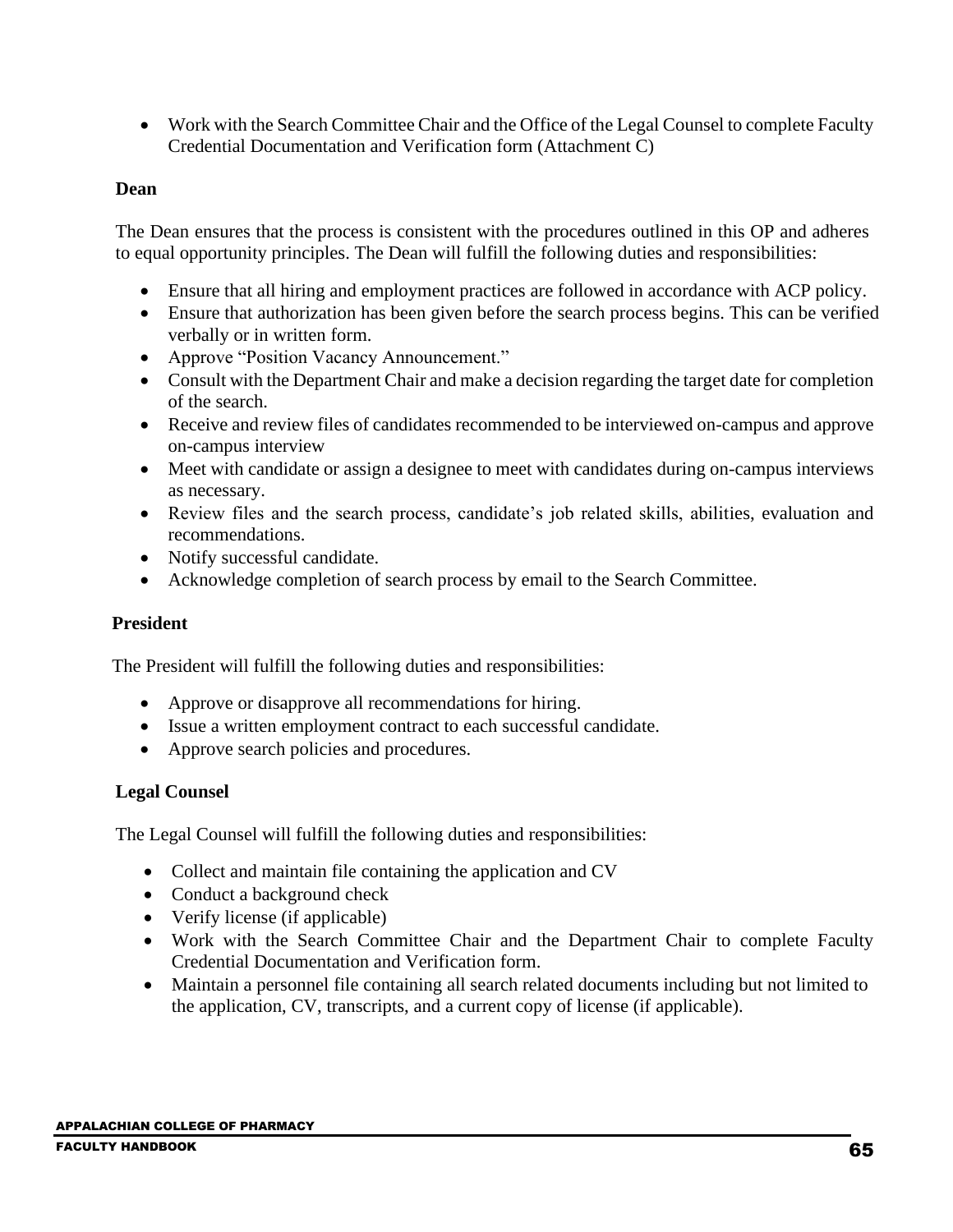# **APPENDIX 4**

# **GENERAL INSTRUCTIONS and OUTLINE for DOSSIER**

*A template for a Candidate Dossier is available in SharePoint under "Faculty Development Materials" or through the Department Chair or Assistant Dean of Academic Affairs and Assessment. All lists (of positions held, courses taught, publications, etc.) should be in reverse chronological order with dates clearly indicated. Supporting material such as publications, slides, course materials, evaluative material (book reviews, published critiques, etc.) should be made available for review by the College Promotion Committee.* 

# **INFORMATION TO BE SUPPLIED BY THE CANDIDATE**

# *A. General information*

- *1. Standard Biographical Information.*
- *2. A percent breakdown of the allocation of time and effort for teaching, research/scholarship, clinical practice, outreach, and service for the past three years.*
- *3. A list of honors and awards. Include academic honors, teaching awards, fellowships, internal support (including professional improvement leave), election to professional societies, etc.*
- *4. A list of scholarly contributions in accord with the following outline. A candidate should present his or her work as informatively and accurately as possible.*

# *B. Teaching*

- *1. Actual courses taught for each semester of the past three years. Indicate lecture/lab hours per week and enrollment.*
- *2. Courses and curricula developed.*
- *3. Grants received related to teaching.*
- *4. Publications pertaining to teaching. Include textbooks, manuals, articles on pedagogy.*
- *5. Other contributions to teaching.*
- *6. {If applicable} Graduate and residency students whose work has been completed or on whose committee the candidate is presently serving. Indicate the degree the student is working for and the work that the candidate has done or if completed the degree awarded to the student, year, and, if known, position now held by the student; indicate whether the candidate was the major professor or a committee member.*
- *7. Statement of candidate's teaching philosophy and self-evaluation in terms of his or her stated values.*
- *C. Research/Scholarship*

*For publications: provide complete publication data. In cases of multiple authorship, list names of all authors in correct order. Inform the committee of the significance of author order on publications in the candidate's disciplines. Indicate percent of the candidate's contribution or provide a brief description of the nature of the candidate's contribution; indicate, by means of an asterisk, student*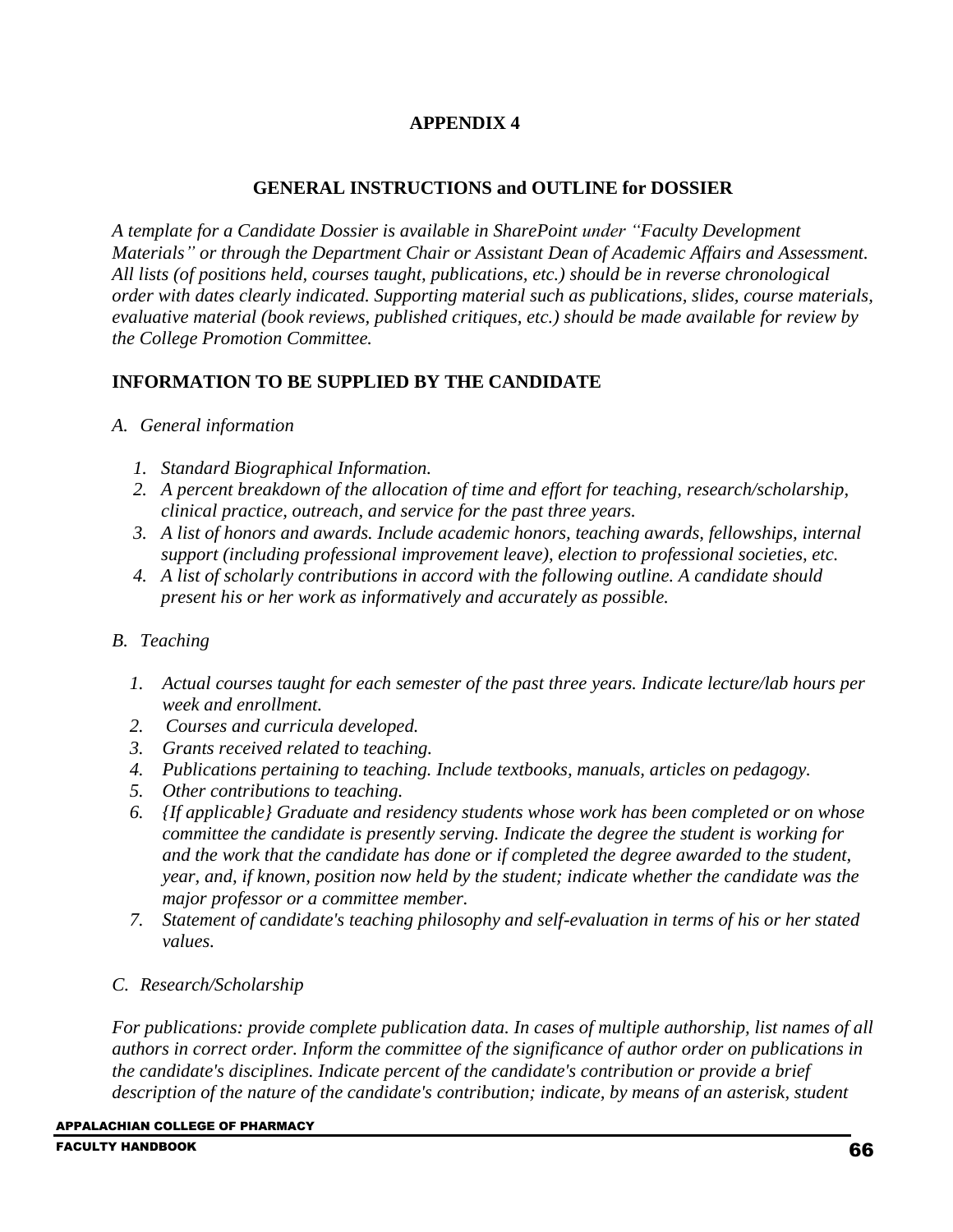*contributions. Provide, in an appendix, proof of acceptance of publications in press and proof of publications of which acceptance is conditional. Do not submit manuscripts that have not been accepted for publication.*

- *1. Books.*
- *2. Article-length publications. Distinguish by type: book chapters, articles in refereed journals and invited articles, bulletins, proceedings, transactions, abstracts, book reviews, non-refereed articles, Educational and informational pamphlets, etc.*
- *3. Abstracts, papers, posters, or lectures. Distinguish by type: papers at professional meetings, invited lectures, etc.*
- *4. Patents and inventions.*
- *5. Other research/scholarship contributions.*
- *6. Grants and contracts. Note all co-authors, identifying the principal investigator and the involvement of the candidate; indicate funding source and amount. Distinguish between grants received and grants applied for but not funded.*
- *7. Description of candidate's scholarly program. Work in progress and work anticipated should be described in no more than one page.*
- *D. Clinical Practice*

*The purpose of this section is to document achievement in the development of an innovative clinical pharmacy practice. This may include evidence of the development of innovative roles for the pharmacist in a patient care setting, evidence of communications with other health care professionals (including presentations or lectures), scholarly writings (e.g. newsletter contributions, medication evaluation use reports, drug use policy statements, etc.), involvement in creative activities such as new methods in service delivery and design, or demonstrated direct influence on patient care (as evidenced by examples of approved prescriptive authority protocols, letters of support from medical colleagues or patients, etc.).*

*E. Outreach*

*The purpose of this section is to document achievement in outreach scholarship. It is divided into two parts. Part 1 is a reflective commentary on the candidate's outreach program or programs. It is intended to highlight and explain the candidate's most significant contributions. Part 2 is a list of all of the candidate's outreach activities and products.* 

- *1. Commentary. The commentary should describe and explain the scholarship involved in one or more outreach programs that you consider the major achievements of your efforts. A program is a set of activities that share a common focus and depend upon a particular expertise. The entire commentary is limited to five pages, single spaced. Each program should include the following.*
	- *a. Description. Provide a brief overview of the needs addressed, the objectives, methods, and target audience. Describe selected activities and/or products that are most illustrative of the candidate's contribution to this program. Include example in the portfolio.*
	- *b. Mission. Indicate how the program was compatible with College and unit missions.*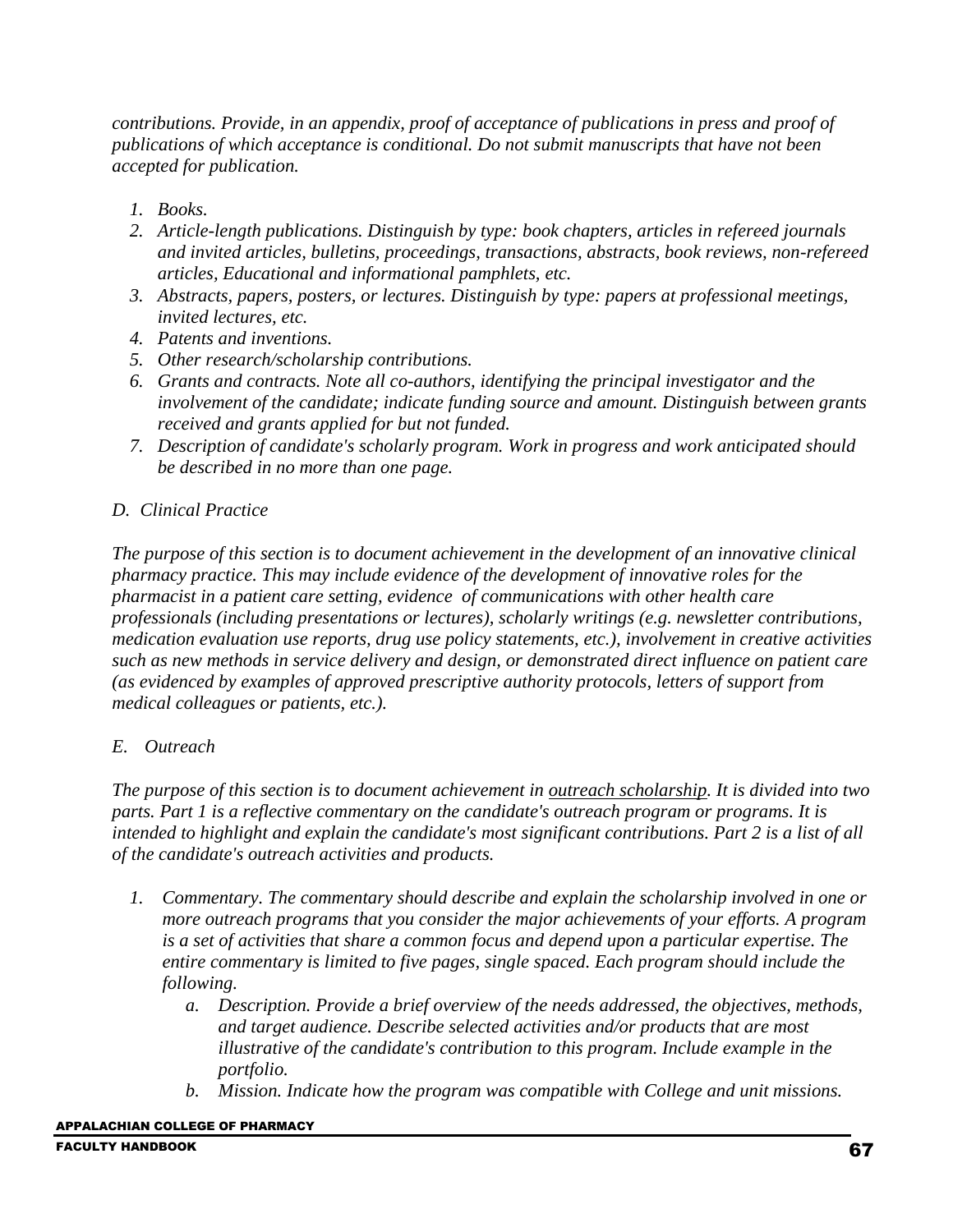- *c. Scholarship. Describe the role of the candidate's professional expertise in the design and execution of the program. Describe how the activities applied the candidate's discipline to the needs of society, required integration with other disciplines, and/or generated new knowledge for the discipline and/or audience. Explain how this knowledge was communicated to broader audiences. Indicate how the program led to increased recognition of the candidate's professional expertise by external audiences. Indicators would include requests for information, invitations to make presentations, service on review panels, receipt of contracts, grants, and professional awards, etc.*
- *d. Impact. Describe observed impacts and/or explain any unobserved impacts that are to be expected according to the discipline(s) applied. Identify the direct and indirect beneficiaries. Evidence of impact can include both quantitative results (e.g. changes in test scores, or widespread adoption of a product or technique) and qualitative results (e.g. testimonials from clients, reviews by knowledgeable scholars/critics).*
- *2. Activities and Products. List activities and products using the categories outlined below. Candidates are encouraged to be concise in order to focus reviewers' attention on the most important contributions. In particular, numerous activities or products of the same type should be summarized to the extent possible. Brief descriptions accompanied by examples and totals will suffice.* 
	- *a. Instructional activities. List the title or subject of each distinct course or presentation, the type (curriculum, course, workshop, exhibit. etc.), the duration (usually in hours), the candidate's role in creating (developer, presenter), the target audience, the method of reaching the audience (conference presentation, telecommunications, site visit, etc.) and the number of presentations given.*
	- *b. Technical assistance. List each type of assistance (e.g. job classification), the clientele, the contribution, and the number of times provided.*
	- *c. Outreach publications. Books (including published manuals and reports), articlelength publications, papers and lectures. Provide complete publication data, including number of pages, names of all authors in correct order, and percentage of candidate's contributions. Indicate all refereed or peer-reviewed publications.*
	- *d. Electronic products: computer programs, web sites, etc.*
	- *e. Other outreach products: videos, job aids, etc.*
	- *f. Copyrights, patents, and inventions.*
	- *g. Contracts, grants, and gifts.*
- *F. Service*
	- *1. College Service: Distinguish among service to the College, community, and department. College service as part of a previously held position may be listed here.*
	- 2. *Community Service: Brief listing of service and outreach activities to the community.*
	- 3. *Professional Service: Service to professional associations and learned societies such as offices held, committees served on, etc.*
- *G. Administrative duties to the College. Administrative work which reduces the candidate's teaching or research assignment should be listed here.*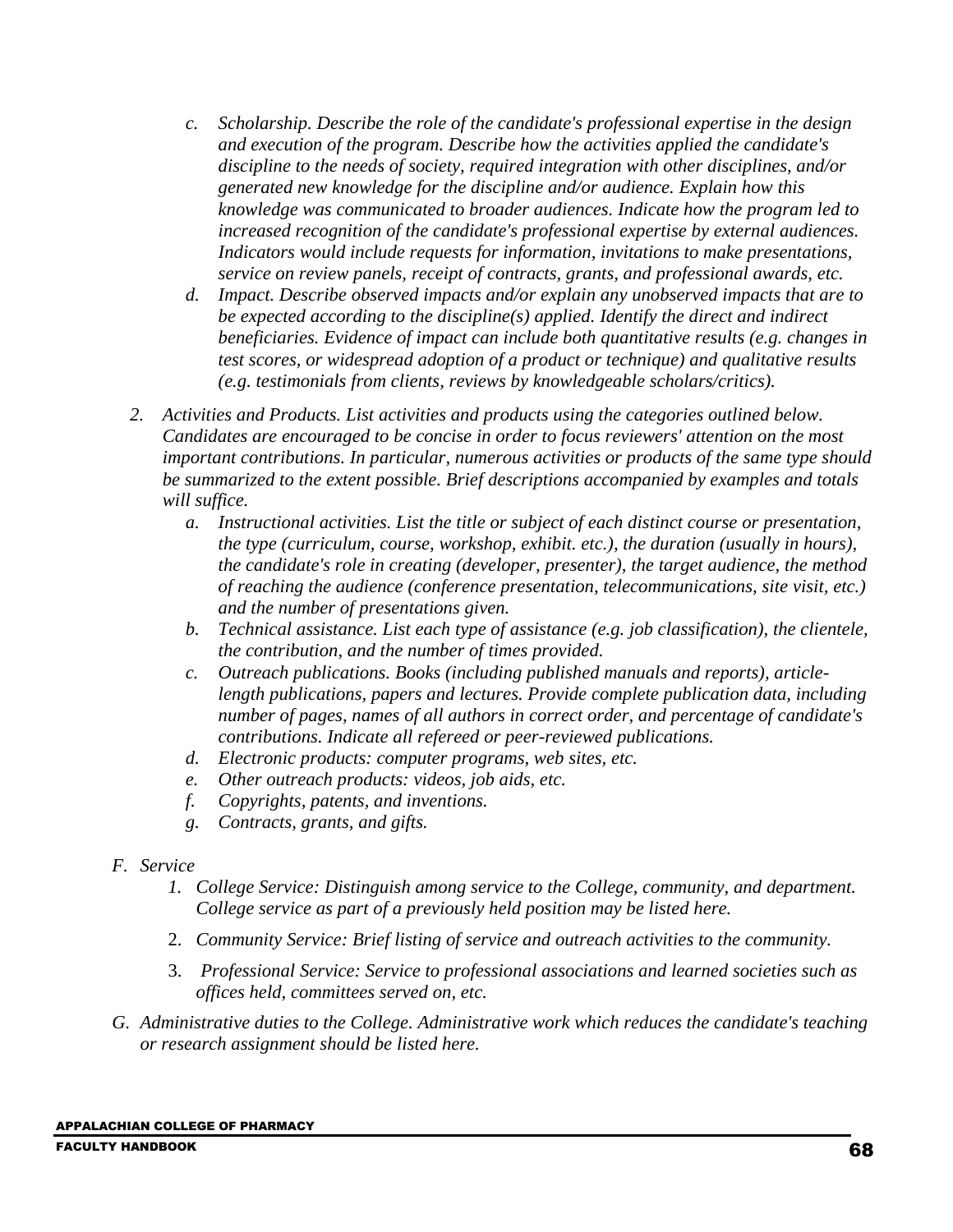# **INFORMATION TO BE SUPPLIED IN THE APPENDIX**

*Information should be supplied by the Candidate and Department Chair in each of the following areas:*

*Please Note: Faculty portfolios may be submitted, but verify that all submitted information is relevant to that needed by the Promotion Committee. An exhaustive listing of daily teaching, research and clinical activities is not necessary or desired.*

- *A. Teaching*
	- *1. Student evaluations. Include all student evaluations from one class per year for each of the three preceding years as follows: For each class include a copy of the questions asked, a summary indicating the spread of numerical responses to all questions, and all student comments in unedited form. Indicate the grade distribution in each of these classes. The evaluations should reflect the candidate's teaching in the different kinds of courses he or she is assigned to teach. The evaluation results should be condensed into as few pages as possible.*
	- *2. Peer evaluations. Include peer evaluations for one class for each of the three preceding years. These should include assessment of syllabi, handouts, and exams, and assessment of the candidate's conduct of the class. Reports based on team teaching are an acceptable form of peer review. This should also include a copy of the course review document from the Curriculum Committee if available.*
- *B. Research/Scholarship (If applicable)*
	- *1. Statement as to how the level of support (dollars, personnel, space, reduced teaching loads, etc.) provided to the candidate compares to others engaged in similar work in the department.*
	- *2. Based on faculty input, an assessment of the quality of journals in which the candidates have published.*
- *C. Clinical Practice*

*Evidence supporting the development of an innovative pharmacy practice site(s) and may include presentations or lectures, scholarly writings and letters of support from medical colleagues or patients, etc.).*

- *D. Outreach (If applicable)*
	- *1. A statement of how the candidate's outreach program:*
		- *a. serves the mission of the college and department, and*
		- *b. reflects scholarship (e.g. of application or integration) in the candidate's discipline.*
	- *2. Participant, client, or peer evaluations from outreach activities. These letters may be solicited by the candidate.*
- *E. Service*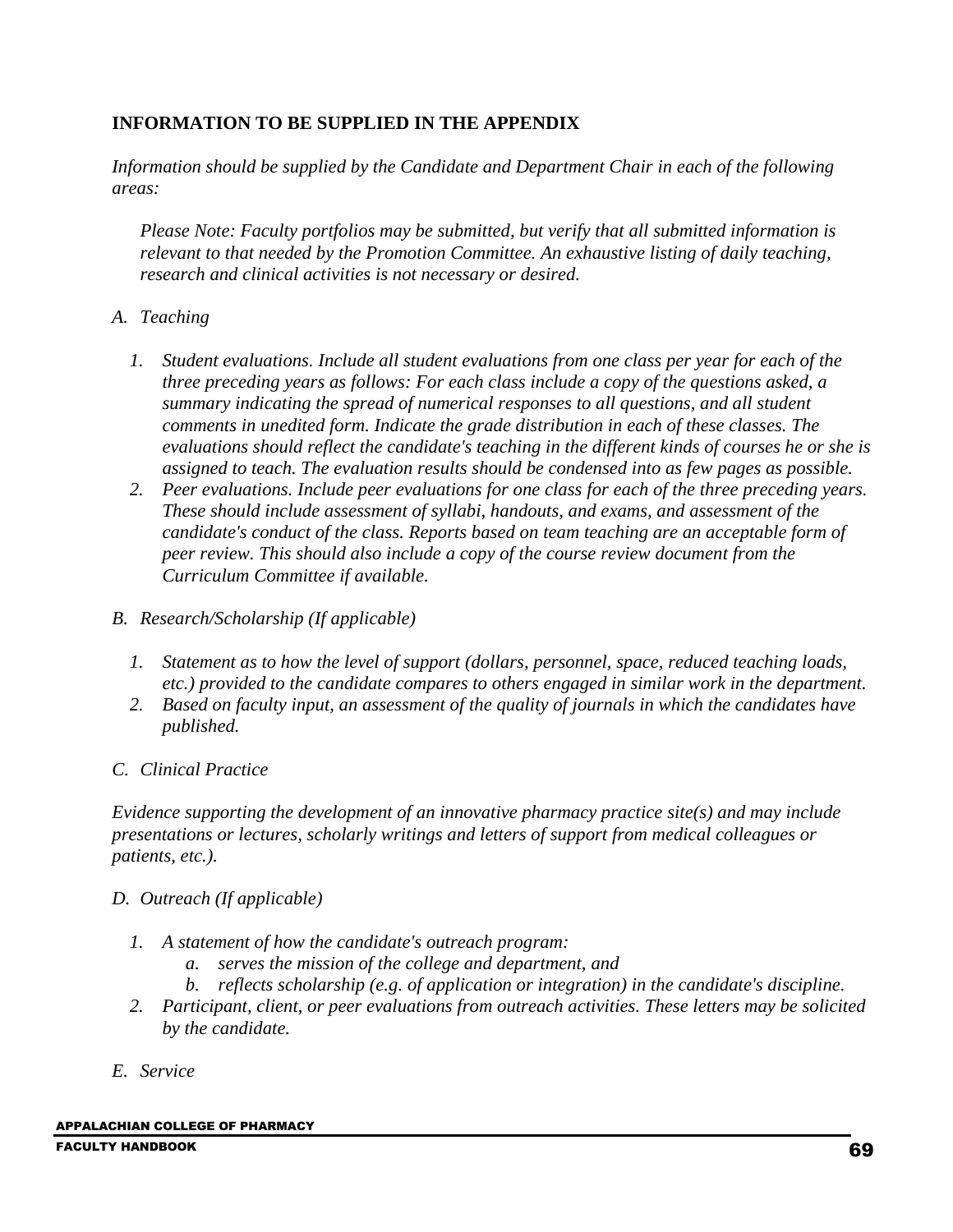#### *F. Confidential letters invited by the candidate addressing his or her work on college committees.*

*The Promotion Committee (or the dean) shall solicit information from outside referees in the case of candidates nominated for full professor; and may do so in other cases if necessary. In consultation with the candidate, the promotion committee, the Department Chair , and/or the dean shall compile a list of potential evaluators. The Committee shall then seek responses from at least three of the potential evaluators. These evaluators shall be people outside of the Appalachian College of Pharmacy who are regionally or nationally acknowledged experts in the candidate's field and can comment on the quality and reputation of the candidate's work. If the evaluator is from an academic*  institution, he or she should be of higher academic rank than the candidate. Letters from the *candidate's major professor for a graduate degree, from former graduate students, and from ongoing research partners are not acceptable. Evaluators may be associated with industry, government agencies, foundations, etc. If these letters arrive in time, they shall be made available to the voting faculty; otherwise, they shall be sent on to the Promotion Committee.*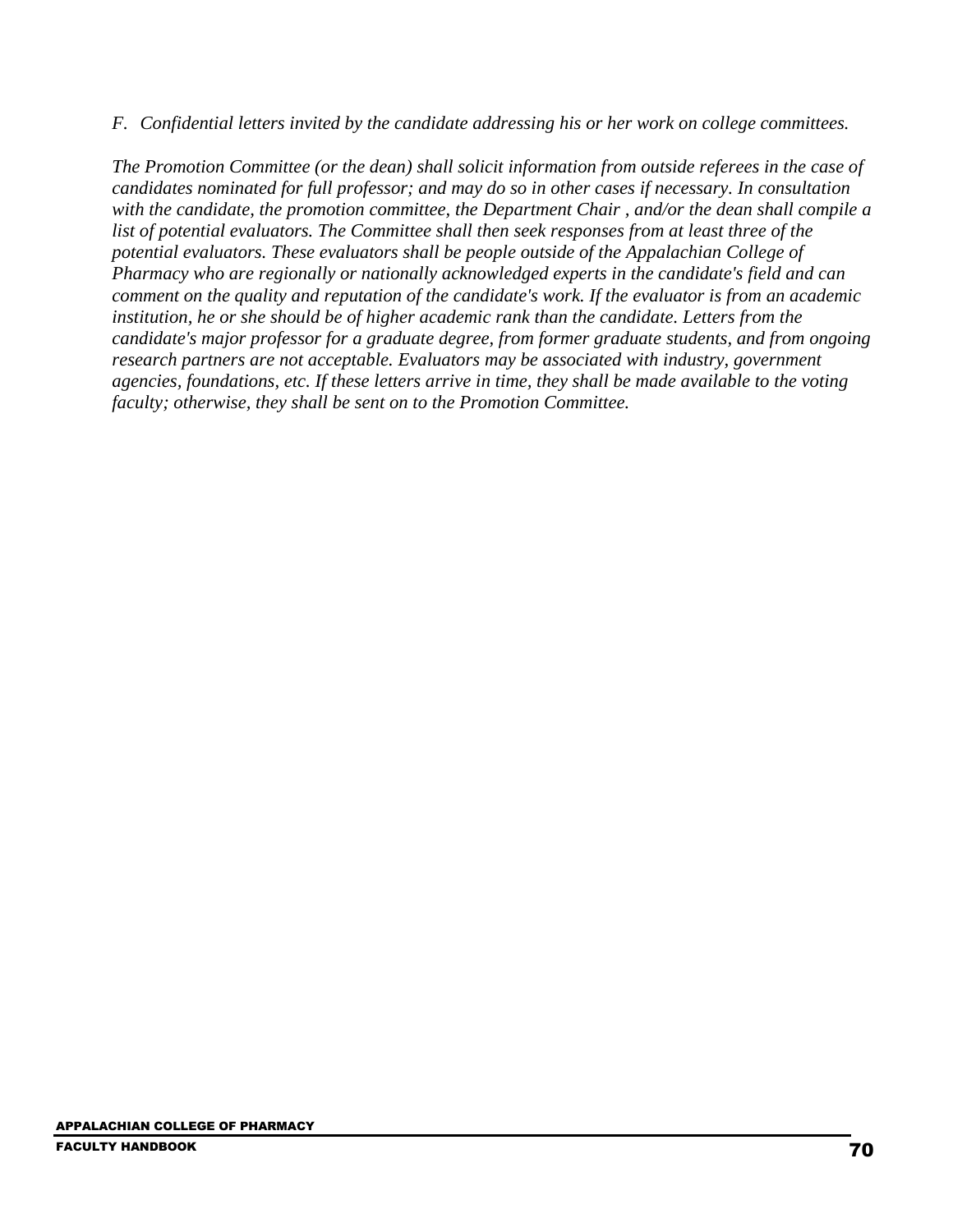# **APPENDIX 5: APPALACHIAN COLLEGE OF PHARMACY INTELLECTUAL PROPERTY POLICY**

### **PURPOSE OF THE POLICY**

The Appalachian College of Pharmacy (the "College") desires to publish guidelines for the College relating to the ownership of intellectual property created by or on behalf of the College, its faculty, staff and students. As a non-profit educational institution, the College desires to promote the creation and dissemination of scholarly and academic works and inventions in a manner that is equitable to everyone involved.

#### **SUMMARY**

While the federal "work for hire" doctrine (see definition below), provides in general that the copyright in all copyrightable works created by an employee in the normal course of his or her employment belong to the employer, the College desires to allow those rights to revert to the creator(s) in certain circumstances outlined in this policy. However, when a work is specifically commissioned by the College or is developed with significant College resources, different ownership rules are appropriate. Further, when a work is commissioned by a third party, the agreement governing such commissioned work shall determine ownership rights.

#### **DEFINITIONS**

The following terms shall have the following meanings for purposes of this Policy:

**"Copyright"** shall mean the federal right of protection in copyrightable materials that permits the owner to prevent others from copying, making derivative works, distributing to the public and publicly performing or displaying such materials (17 U.S.C. §106). Copyrightable materials are original works of authorship and include literature, music, photography, computer programs and artistic works.

**"Significant College Resources"** shall mean the substantial use of the College's facilities, equipment and/or personnel in the creation and/or development of materials or inventions. Materials and inventions created and/or developed almost exclusively during normal business hours at the College shall be considered as using Significant College Resources. If there is any doubt whether intellectual property has been created using Significant College Resources, the Dean of the College shall make such determination.

**"Sponsored Resources"** shall mean funding and/or other assistance provided by a third party including, without limitation, the government, for the development of materials and/or inventions by the College's faculty, employees and/or students. All such sponsored activities shall be governed by a separate agreement to which the College is a party.

**"College Commissioned"** shall mean materials and/or inventions specifically requested by the College either orally or in writing and all developments related thereto. If there is any doubt whether materials and/or inventions have been College Commissioned, the President of the College shall make such determination.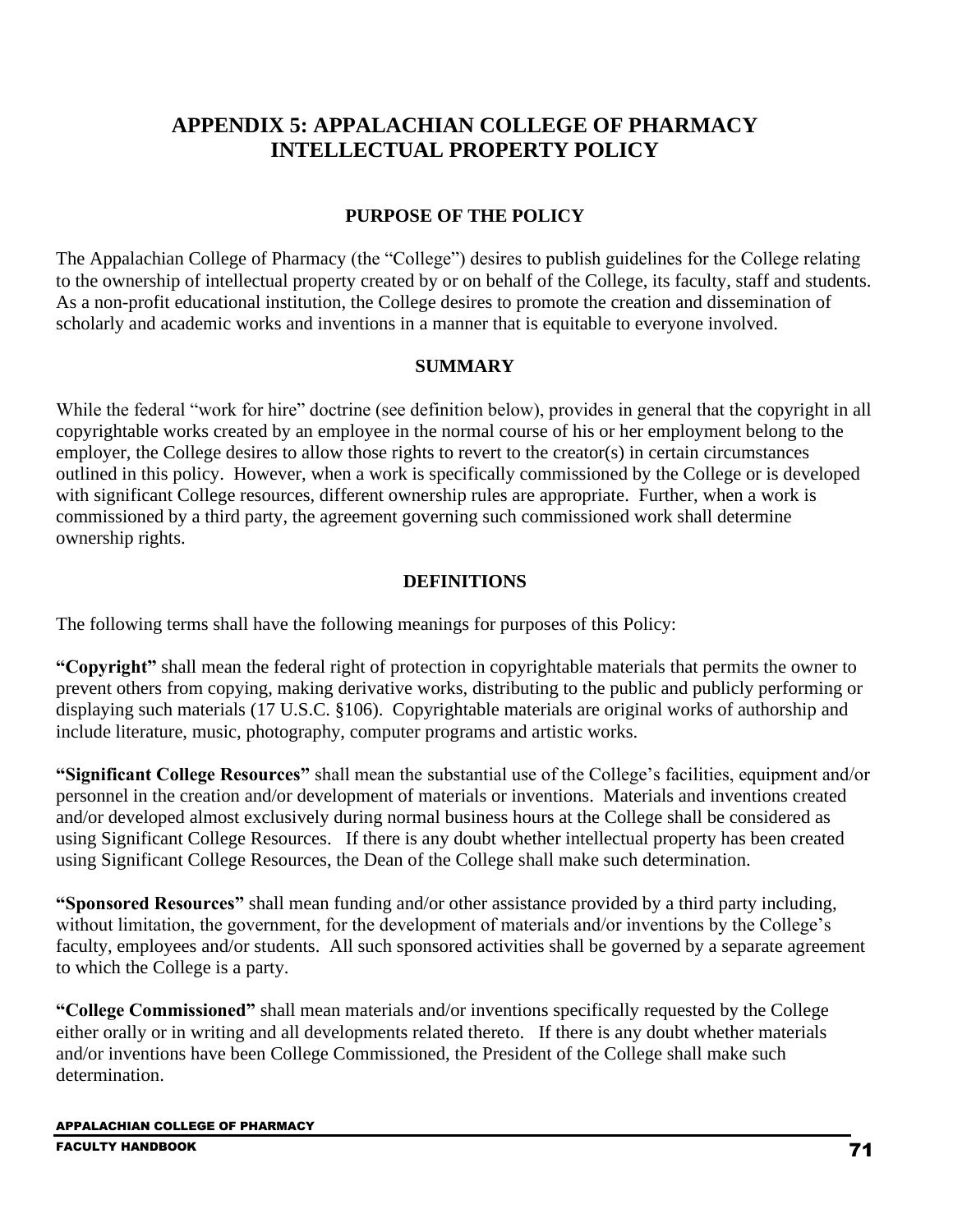**"Work For Hire"** shall mean the federal rule that the copyright in materials prepared by an employee within the scope of his or her employment is owned by the employer and not the employee (17 U.S.C. §201(b)).

# **POLICY**

# **Work For Hire**

Except as otherwise provided in a written agreement, all copyrightable materials created by the faculty and/or staff of the College that is not College Commissioned, created with Significant College or Sponsored Resources shall not be considered Work For Hire, but all Copyrights and other intellectual property rights shall be the property of the creator(s). However, the creator(s) agree to grant the College a non-exclusive, fully paid up, perpetual and worldwide license to use all such works that relate to the operations or missions of the College. In this regard, the President and Dean of the College shall be notified in a timely manner of the creation of all such works and shall be provided with a complete and accurate list with copies of all such works upon the termination of employment, for any reason, of each faculty and staff member. All use of such works by the creator(s) shall give appropriate credit to the College.

## **College Commissioned Works and Use of Significant College Resources**

Except as may be otherwise provided in a written agreement, all Copyrights and other intellectual property rights in works created and/or developed using Significant College Resources or that are College Commissioned shall be owned by the College. In certain circumstances, the College may want to provide for joint ownership or to cede its intellectual property rights to the creator(s). In such cases, the ownership of the intellectual property rights and any allocation of income derived from such intellectual property shall be governed by a separate written agreement entered into between the College and the creator(s). All creators of intellectual property under this section shall notify the President and Dean of the College in a timely manner of the creation or contemplated creation of such intellectual property. If the creator(s) desire to have an ownership interest in any intellectual property created and/or developed using Significant College Resources or that is College Commissioned, such matter should be discussed with the President and Dean of the College and a written agreement should be entered into as soon as reasonably practical.

## **Sponsored Resources**

In all cases, intellectual property that is to be created and/or developed by the College faculty, staff or students using Sponsored Resources shall be governed by a written agreement to which the College shall be a party. The ownership of the Copyrights and other intellectual property rights and any allocation of income derived from such intellectual property shall be governed by that agreement.

Presumption of ACP Ownership When No Written Agreement Exists

Should such intellectual property created and/or developed by the College faculty, staff or students using Sponsored and/or Significant College Resources not be reduced to a written agreement then same shall be considered the exclusive property of the College.